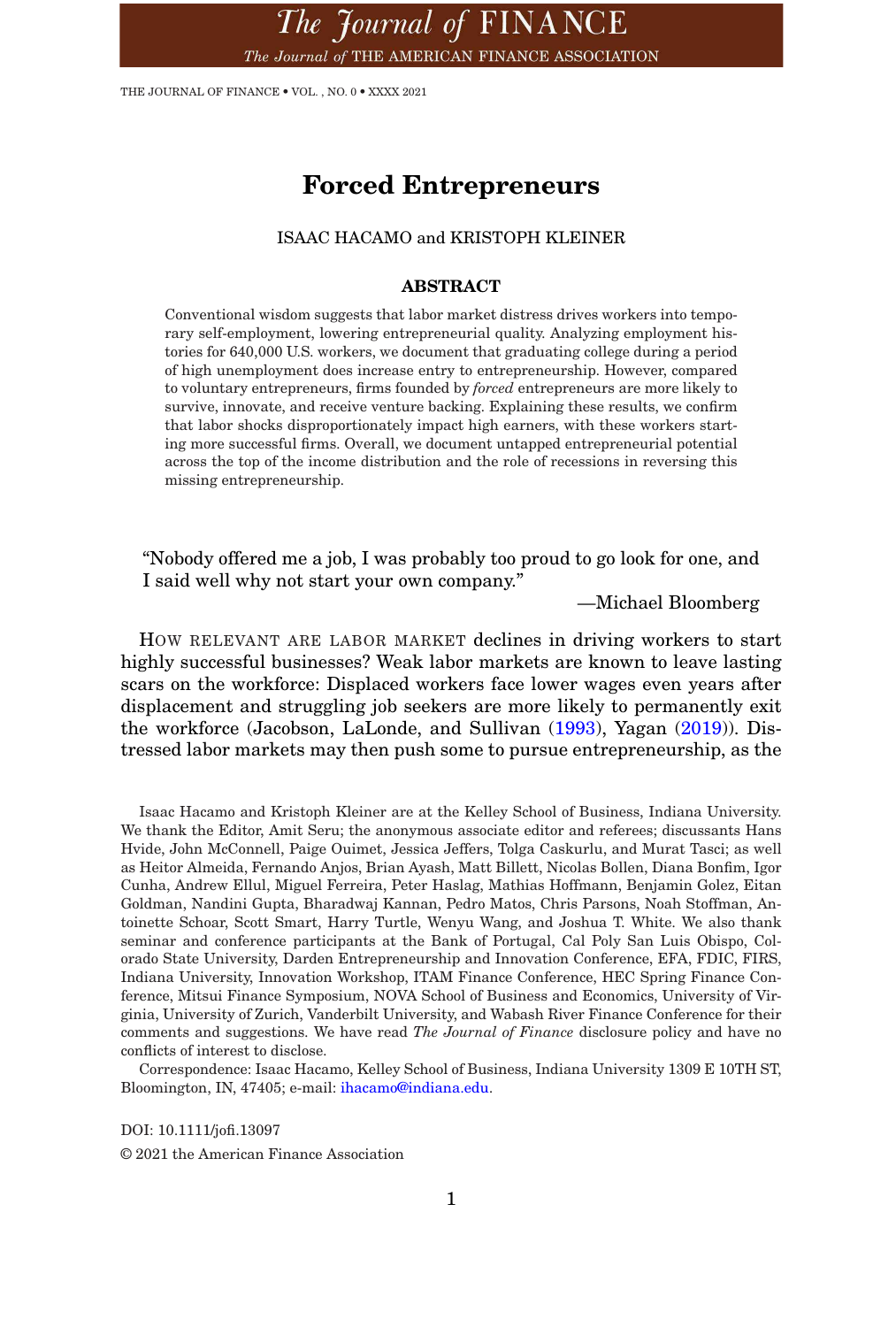opportunity cost to engaging in entrepreneurial endeavors may fall during distressed times (Babina  $(2020)$ ).<sup>1</sup> However, assuming that individuals with the greatest ability enter entrepreneurship regardless of outside job opportunities, workers who start firms following unemployment may be less likely to achieve success, with their firms only transitory until the founder can rejoin the workforce. In this case, the entrance of *forced entrepreneurs* may lead to relatively few innovative and productive ventures.

In contrast to the rationale above, we demonstrate that labor market declines can lead to not only more firms, but also better firms.<sup>2</sup> Specifically, compared to voluntary entrepreneurs, firms founded by forced entrepreneurs are equally likely to grow in terms of employment, and are more likely to survive, innovate, receive venture capital (VC) financing, and be acquired. These results arise due to the highly cyclical wage patterns of the top earners (Parker and Vissing-Jorgensen (2010), Guvenen, Ozkan, and Song (2014), Guvenen et al. (2017)), potentially shifting high-skilled workers toward entrepreneurship following economic downturns.<sup>3</sup> As these same workers are also responsible for a disproportionate level of innovation and transformative entrepreneurship (Baumol, Schilling, and Wolff (2009), Bell et al. (2019)), declines in the labor market can increase the average quality of new ventures. By extending the standard theory of Lucas (1978) to include high- and low-wage workers, we formalize these arguments and develop testable hypotheses.

We compile a novel data set to conduct our analysis. Our data include profiles of 640,000 recent college graduates, representing 3% of all workers graduating from a U.S. college between 1996 and 2014. Although the workers from our sample graduate from over 2,200 undergraduate institutions, we overdraw graduates of highly selective universities since these colleges disproportionately graduate successful entrepreneurs.<sup>4</sup> For instance, Massachusetts Institute of Technology, Stanford University, Northwestern University, Cornell University, University of California at Berkeley, and University of Michigan each graduate 1% or more of the employee sample. We identify over 36,000 founders of firms and our sample include highly successful entrepreneurs such

 $<sup>1</sup>$  In line with this argument, policies reducing the income risk associated with entrepreneurship</sup> increase the rate of firm creation in the economy (Hombert et al. (2020), Gottlieb, Townsend, and Xu (2021)) and one-quarter of Americans would create a new firm if not for the associated income risk (Gallup (2014)).

<sup>2</sup> We note that our focus on labor market effects differs from Moreira  $(2016)$  and Sedlácek and Sterk (2017), who illustrate that firms started during recessions are smaller in initial size and experience limited growth due to decreased customer demand and access to capital.

 $3$  For example, Guvenen et al. (2017) estimate the correlation between growth in earnings and growth in GDP across earnings percentile bins. The authors estimate a GDP-beta of 2 for male workers in the top 1 percentile of wage earnings and over 3.5 for male workers in the top 0.1 percentile. For comparison, workers at the 75<sup>th</sup> percentile of earnings have a beta below one.

<sup>4</sup> Based on our own analysis, we estimate that (i) 15% of Fortune 500 firms are created by alumni of top-20 colleges and (ii) these firms represent 30% of Fortune 500 employment. Our findings are additionally supported by evidence from Black (2020) that over 20% of all VC funding is given to graduates of top-20 universities. Finally, Bhagat, Bolton, and Subramanian (2010) estimate that over 15% of all public firm CEOs completed an undergraduate degree at a top-20 university.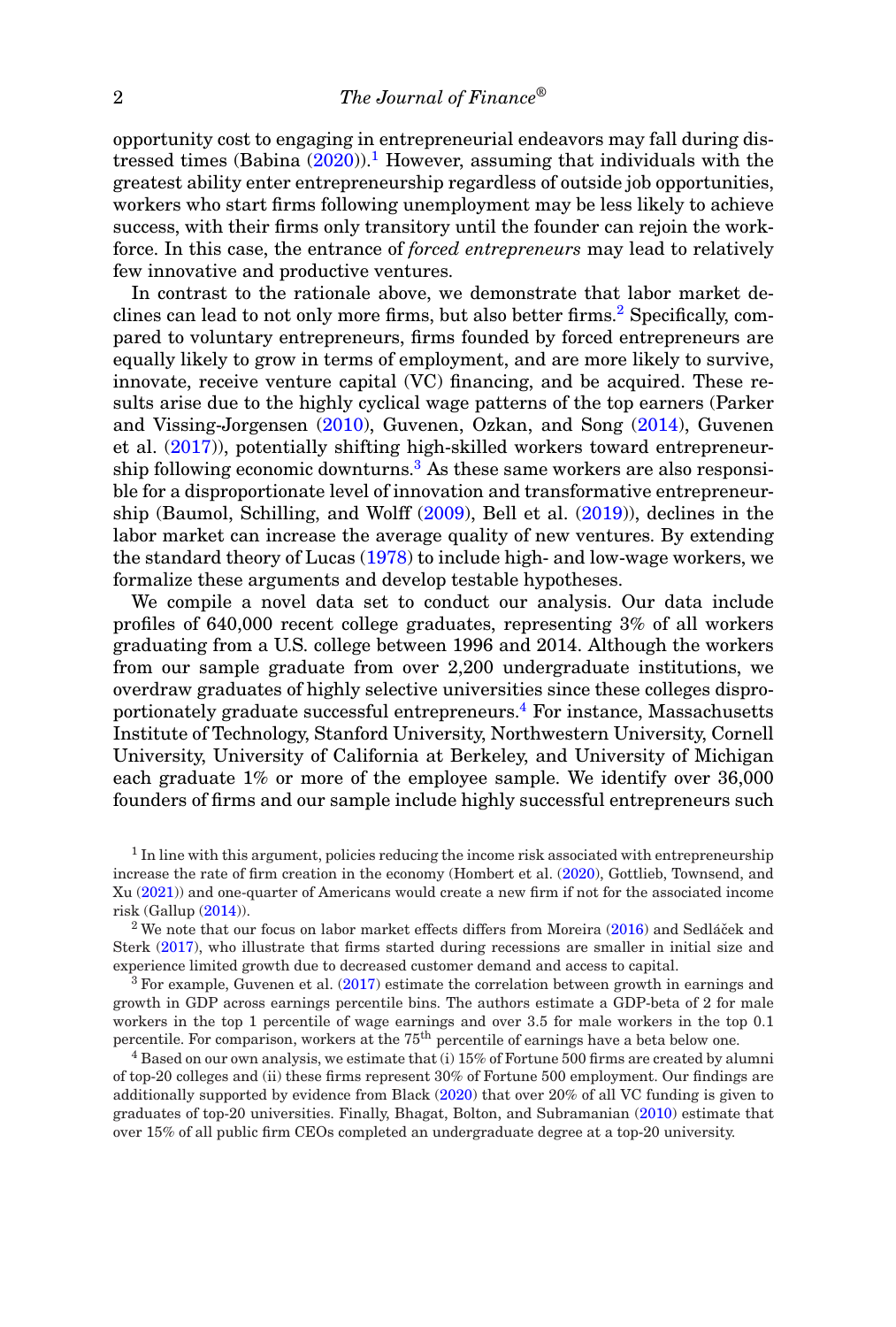as the co-founders of Airbnb, Dropbox, Instagram, Khan Academy, Paypal, Square, Yelp, and Youtube, among others. In total, 141 of the startups in our sample completed successfully an initial public offering (IPO).

To identify the causal effect of job opportunities on selection into entrepreneurship, we exploit the exogenous time of entry in the labor market of individuals who follow similar academic paths. Specifically, we compare a worker graduating from a U.S. undergraduate institution to a worker of the same gender graduating from the same institution with the same major, but in the two previous years. As graduation dates are determined primarily by the year of birth, the characteristics of the student population are uncorrelated with the labor market opportunities at the time of graduation (Kahn (2010)). In addition, because labor market conditions at the time of graduation have long-term effects on wages, even for students attending the most prestigious academic institutions (Oyer (2008)), we identify a large-scale shock to highly skilled young workers.<sup>5</sup> In support of these arguments, we demonstrate that a 1 percentage point increase in the national unemployment rate is associated with a (i) 0.5 percentage point decrease in the likelihood of employment with a top consulting, finance, or technology firm; (ii) 0.4 percentage point decline in the likelihood of employment with a firm in the Russell 1000 Index; and (iii) 0.3 percentage points decrease in a high-wage industry.<sup>6</sup>

In our baseline analysis, we estimate that a 1 percentage point increase in the national unemployment rate increases the likelihood of entering entrepreneurship by 0.2 percentage points compared to individuals of the same gender graduating from the same institution and major in the prior year. Given a baseline entrepreneurship rate of 2.2% at graduation, a one-standarddeviation increase in unemployment increases entrepreneurship by 15% relative to the mean. Since differences in entrepreneurship rates continue to persist three years after graduation, transitory labor shocks result in the creation of firms that otherwise would not exist in the economy. Last, we find that the majority of these firms are in the Financial, Professional, Business, and Technical Services Sector, with this industry composition explained largely by the skillsets of the founding entrepreneurs.

Startups in our sample are more successful than average startups in the economy. We find that 15% of our startups receive VC funding, 4.5% are

<sup>5</sup> Oyer (2008) illustrates that weak labor markets may have large effects on earned wages. He evaluates Stanford MBA graduates and estimates that not entering the investment banking industry due to poor market conditions leads to a decrease in lifetime earnings of \$1.5 to \$5 million. Given undergraduate students of highly ranked institutions also routinely join the financial sector (for instance, Goldin and Katz (2008) estimate that 28% of Harvard College students enter banking following graduation), we can expect similar earnings declines among the students in our sample.

 $6$  The magnitude of the shock is a primary difference from Hombert et al.  $(2020)$ , who evaluate the implications of a French policy reform that provided downside insurance to eligible unemployed workers who enter entrepreneurship. They find that the reform, which provides insurance of 2,000 euros a year for up to three years, significantly increases entrepreneurship, primarily selfemployment, without worsening the quality of new entrants. We instead focus more on employer firms: 13% of the firms in our sample receive VC financing, nearly 5% are acquired, and 0.4% enter an IPO.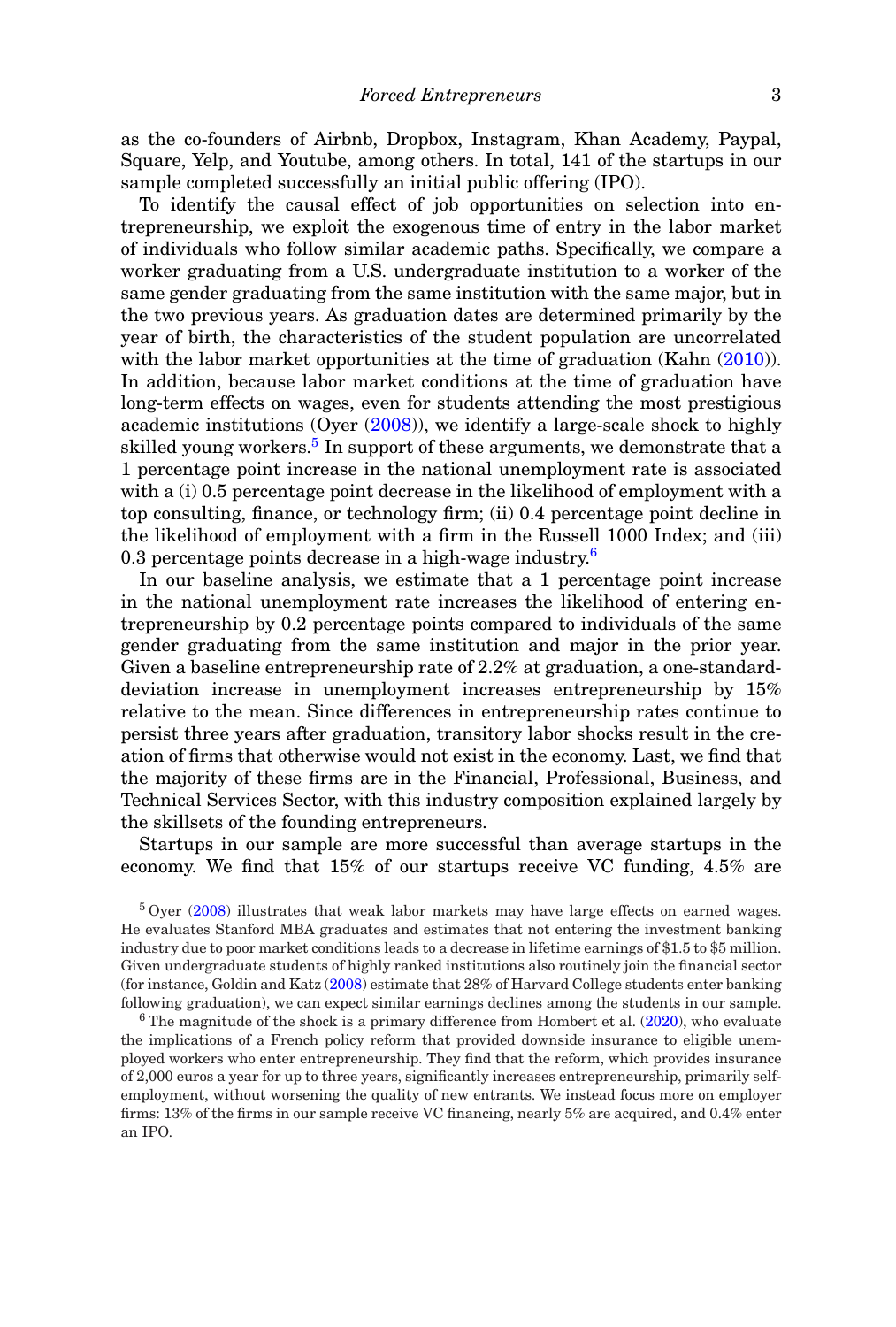eventually acquired, and  $6\%$  receive at least one patent.<sup>7</sup> Confirming labor shocks impact the entry of successful and innovative ventures, we show that an increase in the unemployment rate increases the rate of (i) large employer firms, (ii) venture-backed firms, (iii) patent-holding firms, and (iv) acquired firms.

We next evaluate *which* workers enter entrepreneurship. We compare the ex post success of entrepreneurial endeavors across 10 separate firm measures as evaluated (i) within the five years after graduation from college or (ii) determined at the time of this study. Compared to firms started during periods of low unemployment, we find that forced entrepreneurs have the same employment size and identical probability of successfully completing an IPO. Strikingly, firms started by entrepreneurs who entered the labor market during distressed labor markets are actually more likely to survive, obtain VC financing, produce a patent, or be acquired. These results are similar for entrepreneurs starting a firm within two years of graduation, hold across different subsample periods, and are not driven by workers entering graduate school. Taken together, the evidence suggests that workers facing poor labor opportunities start high-quality firms on average.

A potential explanation of the results above is that workers with the greatest entrepreneurial potential are disproportionately exposed to labor shocks. To test this argument, we focus on the workers in our sample with the greatest ex ante likelihood of becoming top earners: those graduating from the 20 (or 10) most selective undergraduate institutions in the United States.<sup>8</sup> Analyzing over 115,000 *elite* workers, we find that labor shocks on graduates from selective institutions disproportionately increase the likelihood of underemployment. Moreover, in response to a labor market shock, we find these workers are more likely to enter entrepreneurship relative to other graduates. We also confirm that entrepreneurs from the most selective institutions are significantly more likely to start high-quality firms relative to the rest of the sample.<sup>9</sup> These findings provide a simple explanation for our results: Top earners are more likely to become entrepreneurs following a decline in labor market opportunities and make better entrepreneurs on average.

To be clear, our results do not imply that recessions increase the level and quality of entrepreneurship. Indeed, the overall effect of recessions on the rate and composition of entrepreneurship is negative (Moreira (2016), Sedláček and Sterk (2017)). Rather, our findings provide the best evidence to date that a supply of potential entrepreneurs are employed in the workforce today,

<sup>7</sup> The VC funding rate of our startups is nearly five times higher than that for the average new firm in the economy (Robb and Robinson (2012))

<sup>8</sup> For instance, we define the 10 most selective colleges as University of Chicago, Harvard University, Columbia University, Stanford University, Princeton, CalTech, UC Berkeley, MIT, Yale University, and University of Pennsylvania.

<sup>&</sup>lt;sup>9</sup> Relative to the rest of the sample, we find that top 20 (10) graduates are  $2\%$  (7%) more likely to start a firm with 20 or more employees,  $5\%$  (13%) more likely to receive VC funding,  $2\%$  (3%) more likely to be acquired, and 1% (3%) more likely hold at least one patent.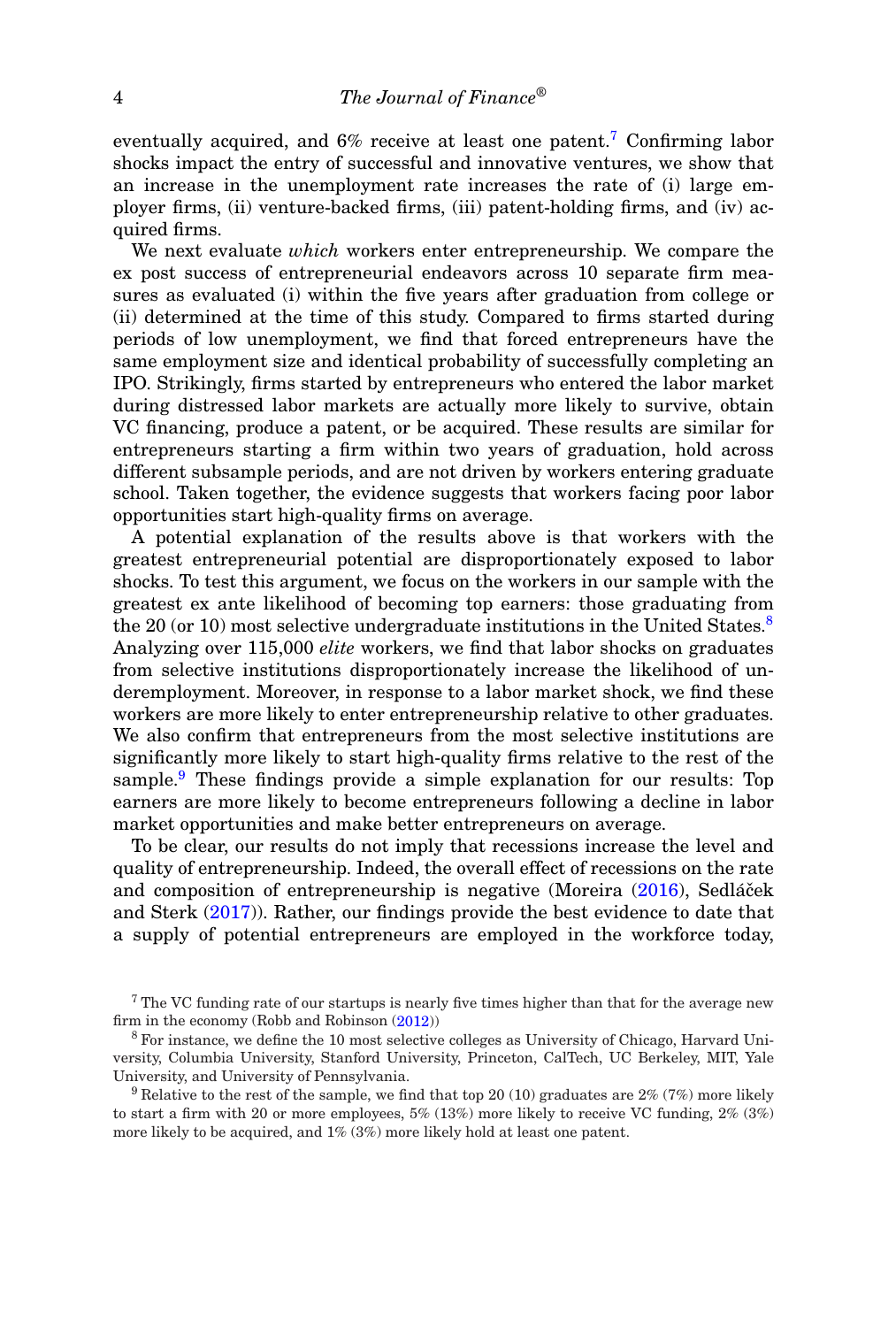especially in the top finance, consulting, and technology firms.<sup>10</sup> Assuming that innovative entrepreneurs have the potential to boost firm productivity and, in turn, economic growth, there are potential benefits to policies that encourage entrepreneurship and discourage joining rent-seeking occupations (Murphy, Shleifer, and Vishny (1991), Baumol (1996)).

The paper is organized as follows. Section I outlines our theoretical framework. Section II introduces and summarizes our data set. Section III describes the empirical methodology. Section IV discusses our empirical results. Section V concludes.

### **I. Theory**

We first determine the theoretical conditions necessary for labor market declines to increase not only the level but also average quality of entrepreneurship. Under the canonical model of Lucas (1978), agents face the decision of either joining the workforce or entering entrepreneurship. The model assumes that while all workers receive the same wage, entrepreneurs are compensated based on their entrepreneurial ability. Under this framework, shocks to technology ultimately have no impact on the level of entrepreneurship: While a positive technology shocks makes entrepreneurship more desirable, it also leads to higher wages in equilibrium. These effects exactly offset one another such that the level of entrepreneurship in the economy remains constant.<sup>11</sup>

Due to this limitation, we augment the Lucas (1978) model to allow for heterogeneous workers. Specifically, we consider two types of agents: high-type, agents who have a higher marginal productivity of labor and are compensated for this productivity, and low-type agents, who have lower productivity and wages. We also allow productivity in the wage workforce to be correlated with entrepreneurship. Importantly, we do not require high- and low-type agents to be equally exposed to technology shocks in the economy; Instead, the key to the model's implication will depend on which agents are more exposed to technology shocks. When high-type agents are disproportionately exposed to the technology shock, we find that a negative shock leads to (i) an increase in the proportion of high-wage agents selecting into entrepreneurship and (ii) an increase in mean entrepreneurial ability (under two additional assumptions). We provide details of the model below.

We consider an economy with two types of agents: high (*H*) and low (*L*) type. High-type individuals differ from low-type individuals as they have a larger

<sup>10</sup> For example, Goldin and Katz (2008) estimate 28% of Harvard College graduates enter the financial services industries as of 2008. In our own sample, we estimate that 17% (21%) of the graduates from top 20 (10) undergraduate institutions joined a prestigious finance/consulting/tech firm following graduation.

 $11$  Alternatively, we could analyze models in which agents select into entrepreneurship based on risk tolerance (Kihlstrom and Laffont (1979)) or wealth (Rampini (2004)). However, these models generally find that a positive technology shock increases, rather than decreases, the level of entrepreneurship as agents bear less risk following the shock. Our empirical results reject this outcome.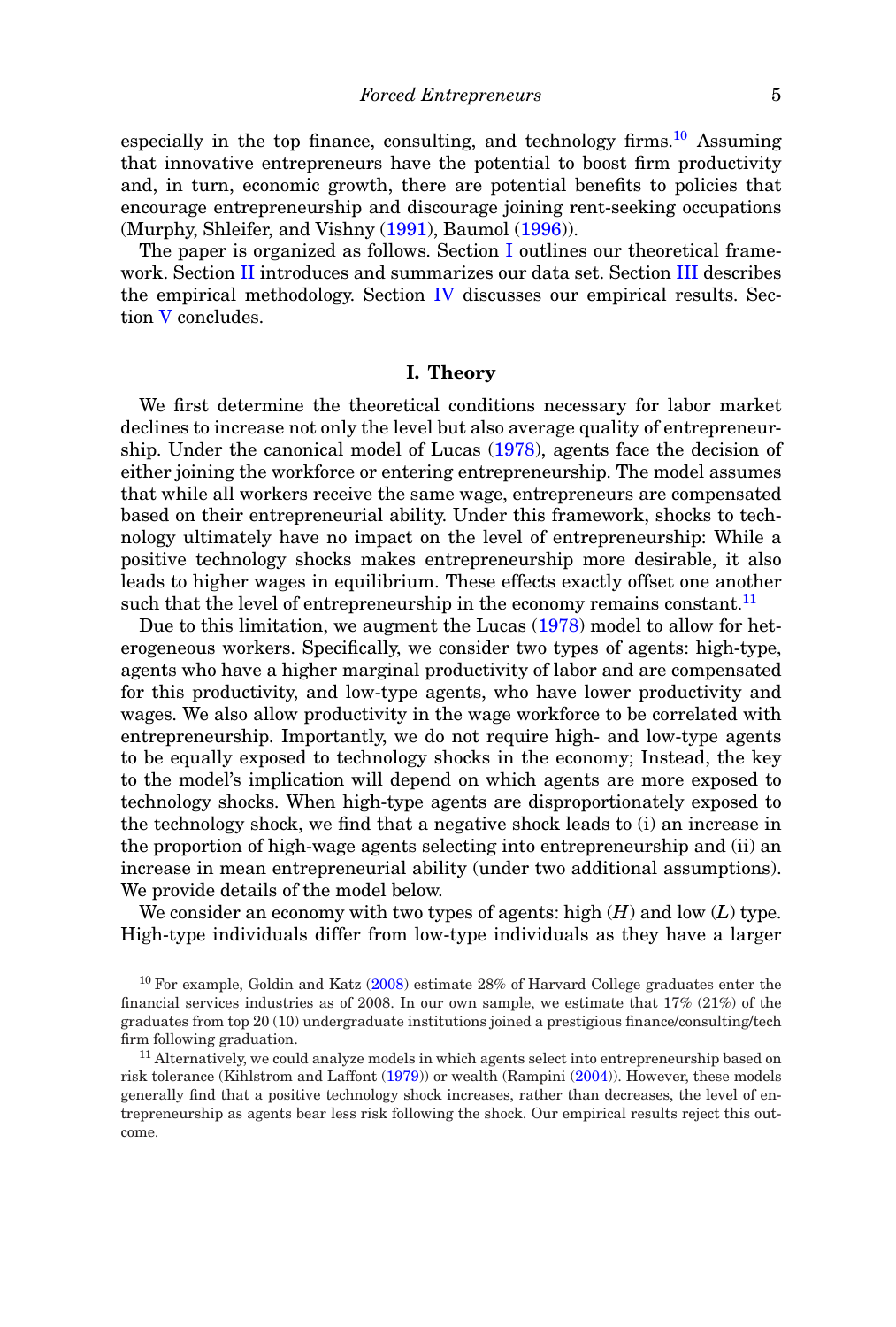marginal product of labor as defined below. All individuals may become entrepreneurs and each are endowed with an entrepreneurial ability  $G(x)$ , where

$$
G(x) = \begin{cases} \zeta x^{1-\alpha} & \text{if high-type agent} \\ x^{1-\alpha} & \text{if low-type agent.} \end{cases}
$$
 (1)

We assume that *x* is uniformly distributed between zero and one, and that  $\zeta \geq 1$  to allow for a positive correlation between worker productivity and entrepreneurial ability. We also make the standard assumption  $0 < \alpha < 1$ . If an individual decides to become an entrepreneur, her firm produces

$$
f(x, nL, nH) = G(x)(A\theta \delta nH\alpha + A nL\alpha),
$$
\n(2)

where *A* is total factor productivity,  $n<sub>L</sub>$  and  $n<sub>H</sub>$  are the labor inputs of lowand high-type individuals,  $\delta$  allows for different marginal products of labor between high- and low-type individuals, and  $\theta$  is a cyclicality parameter. An entrepreneur's profits are given by

$$
\pi(x, n_L, n_H) = G(x) \left( A^{\theta} \delta n_H^{\alpha} + A n_L^{\alpha} \right) - w_L n_L - w_H n_H, \tag{3}
$$

where  $w_H$  and  $w_L$  are the equilibrium wages of high- and low-type individuals. We start by assuming that both high- and low-type individuals may become entrepreneurs. Given that a firm's output increases with x, there is a cutoff,  $0 \leq$  $z_s \leq 1$ ,  $s \in \{H, L\}$ , above which individuals become entrepreneurs, similar to Lucas (1978). Since the marginal product of labor and entrepreneurial ability differs between high- and low-type individuals, we allow  $z_H$  to differ from  $z_L$ . Similar to the Lucas model, these cutoffs can be obtained from the break-even condition for the marginal entrepreneur,

$$
\pi(z_H, n_L(z_H), n_H(z_H)) = w_H \quad \text{and} \quad \pi(z_L, n_L(z_L), n_H(z_L)) = w_L. \tag{4}
$$

The demand for high- and low-type labor can be derived from first-order conditions of the profit function—we derive these conditions in the Internet Appendix.<sup>12</sup> Finally, market-clearing conditions determine market wages for high- and low-type workers according to

$$
z_{s} = \int_{z_{H}}^{1} n'_{s} dx + \int_{z_{L}}^{1} n''_{s} dx, \text{ with } s \in \{L, H\},
$$
 (5)

where  $n'_{s}$  is the demand from firms created by high-type individuals and  $n''_{s}$ is the demand from firms created by low-type individuals. We provide more details on the derivation of the model in the Internet Appendix.

By solving this model, we pin down the level of entrepreneurship among both high- and low-type agents, and, in turn, capture the rate of entrepreneurship

 $12$  The Internet Appendix may be found in the online version of this article.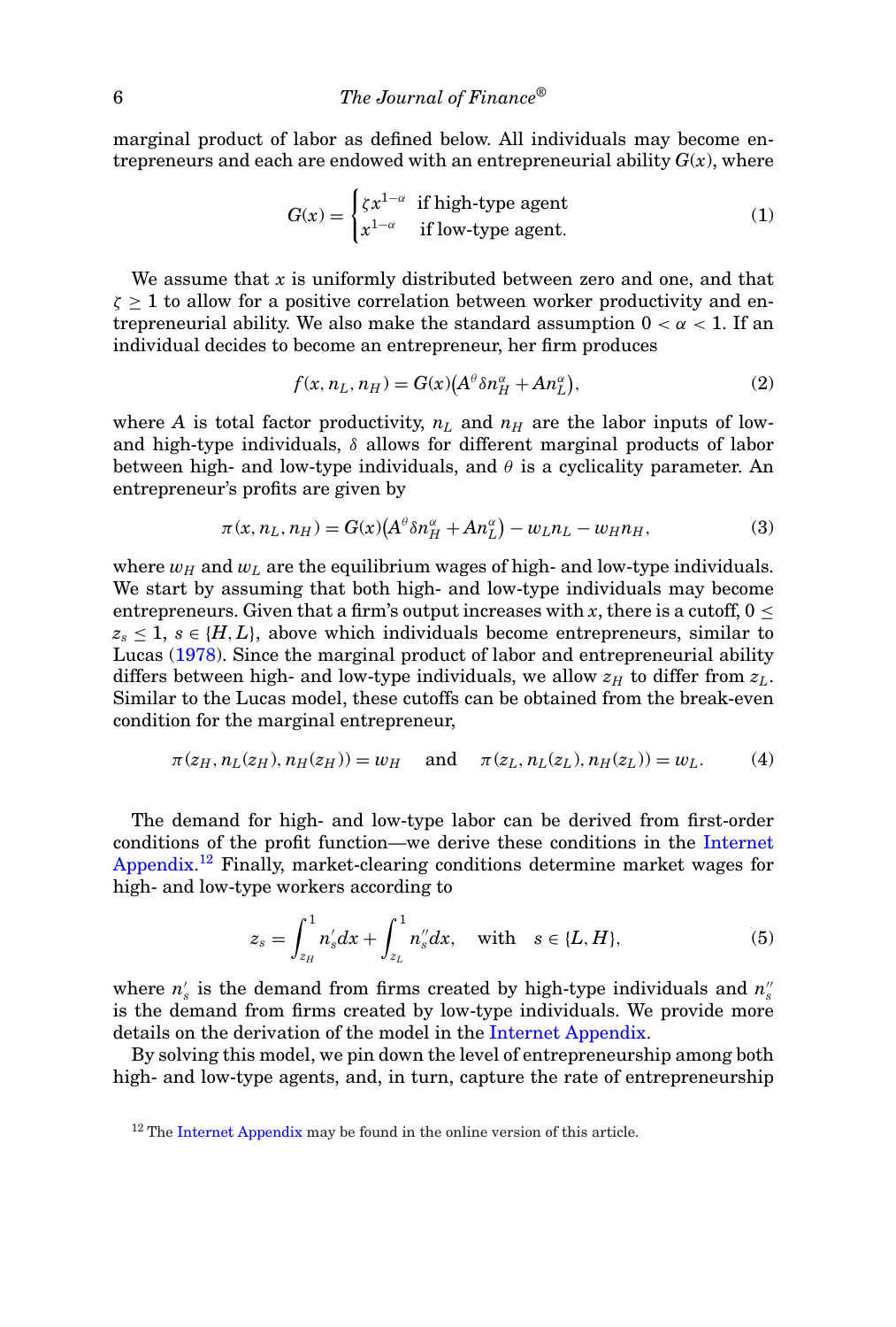among high-type agents relative to low-type agents,  $\frac{z_H}{z_L}$ , which is given by

$$
\frac{z_H}{z_L} = \left(\frac{A^{\theta-1}\delta}{\zeta^{\frac{1}{1-\alpha}}}\right)^{\frac{1}{2-\alpha}}.\tag{6}
$$

We present details on the derivation in the Internet Appendix. Equation (6) provides the bounds necessary for the average quality of entrepreneurship among high-wage agents to be greater than the average quality of entrepreneurship among low-wage agents (i.e.,  $z_H \geq z_L$ ). This bound requires that  $\zeta \leq (\delta A^{1-\theta})^{1-\alpha}$ , or alternatively, that  $\delta$  be sufficiently large relative to  $\zeta$ . Intuitively, when the marginal product of labor is sufficiently high relative to entrepreneurial returns for high-type agents, only those with very large entrepreneurial ability choose to become entrepreneurs. Put differently, many high-type agents with high entrepreneurial ability choose to be wage workers.

The model provides us a simple framework to understand the theoretical impact of a recession on entry to entrepreneurship across types of individuals, and on entrepreneurial quality. Within our model, a recession (or a negative shock to earnings) is defined as a decrease in total factor productivity, *A*. We can therefore examine how a recession affects entry to entrepreneurship of high types relative to low types. This leads to our first proposition.

PROPOSITION 1: *If*  $\theta > 1$ , *a decline in A causes a disproportional number of high-wage agents to become entrepreneurs relative to low-wage agents, or*

$$
\frac{\partial}{\partial A} \left( \frac{z_H}{z_L} \right) < 0. \tag{7}
$$

It is trivial to prove Proposition 1 using equation (6). In our setting, Proposition 1 implies that declines in productivity shocks will lead agents with high labor productivity to select entrepreneurship compared to agents with lower labor productivity.

While Proposition 1 is valuable, it remains unclear whether the average quality of entrepreneurship will increase or decrease. This is because the quality of new firms in the economy depends not only on the proportion of marginal high- and low-type agents selecting into entrepreneurship, but also the entrepreneurial ability function  $G(x)$ . Therefore, the total quality of entrepreneurship in the economy can be defined as

$$
Q(z_H, z_L) = \int_{z_H}^{1} \zeta x^{1-\alpha} dx + \int_{z_L}^{1} x^{1-\alpha} dx.
$$
 (8)

How this function depends on the parameter space then leads us to the second proposition.

PROPOSITION 2: *If*  $\theta > 1$ *, there exists*  $\zeta > 1$  *and*  $\delta > 1$  *such that total average entrepreneurial quality increases when A decreases.*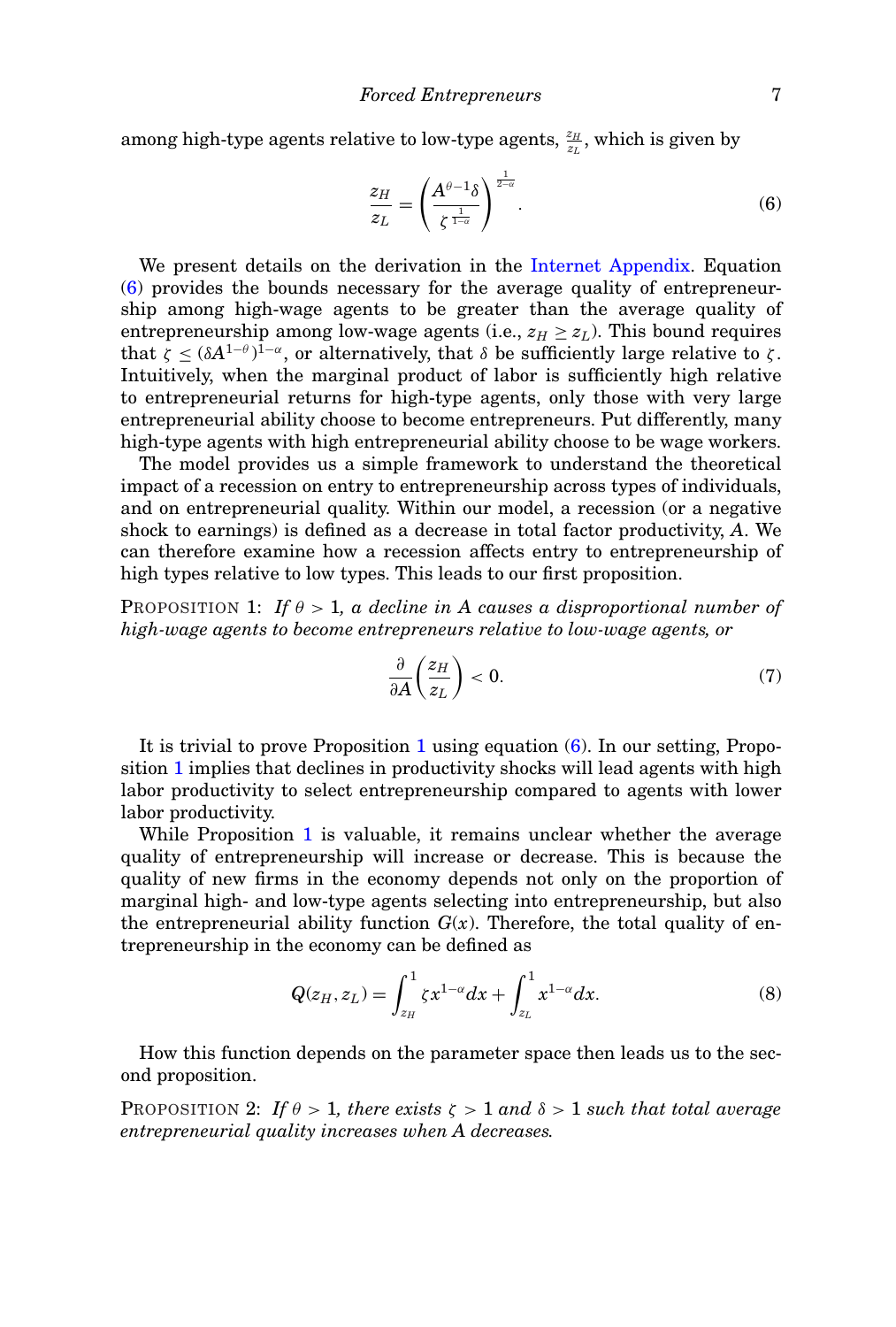We provide the proof to this proposition in the Internet Appendix. In this scenario, a decline in total factor productivity disproportionately reduces the benefits of wage work among high-type agents. In equilibrium, this leads to a sufficiently high rate of entrepreneurial entry among these individuals relative to low-type agents, so that the average entrepreneurial quality in the economy increases after a negative shock. Intuitively, this occurs when (i) agents with greater labor productivity are most exposed to a negative productivity shock, (ii) entrepreneurial ability is sufficiently correlated with the marginal product of labor of high-skill individuals, and (iii) wages of high-skill individuals are sufficiently high in the workforce. The propositions above therefore provide sufficient conditions for a negative productivity shock to lead to an increase in (i) the proportion of agents with high labor productivity entering entrepreneurship and (ii) the average quality of entrepreneurial endeavors. As both outcomes ultimately depend on the parameter space, the model cannot provide clear answers to these questions. We must therefore turn to empirical analysis.

### **II. Data**

### *A. Data Sources*

### *A.1. Online Business Networking Service Data*

We construct a novel data set from LinkedIn, the largest online business networking service worldwide. LinkedIn includes employment histories for over 600 million users in over 200 countries, including 160 million U.S. users, suggesting that a large fraction of the U.S. workforce uses LinkedIn.<sup>13</sup> Users of this website have an incentive to keep their profiles current since the site is valuable for professional networking: Many employers use it to recruit employees, either by posting job ads or through direct headhunting.

From the universe of worker resumes available in the online business networks service, we collect employment profiles for 641,144 workers graduating with a bachelor's degree during the years 1998 to 2012 from U.S. universities. We collect the employment history and educational history of each worker included and compile the full worker employment history into a yearly panel data set. Organizations also have profiles, which are typically maintained by the firms (or institutions) themselves. After matching the names of each firm across workers, we collect characteristics for each firm from LinkedIn.<sup>14</sup> Finally, we obtain information for each educational institution mentioned in the resume data.<sup>15</sup>

<sup>15</sup> We obtain information on exact location, annual tuition, acceptance rate, total enrollment, school website, type of institution (public or private), and founding year.

<sup>&</sup>lt;sup>13</sup> We note that a portion of the 160 million U.S. users may no longer be in the labor force.

<sup>&</sup>lt;sup>14</sup> For each firm, we collect year founded, industry, description of firm activities, headquarters address, company size (measured by employment bins), and whether the company is public or private.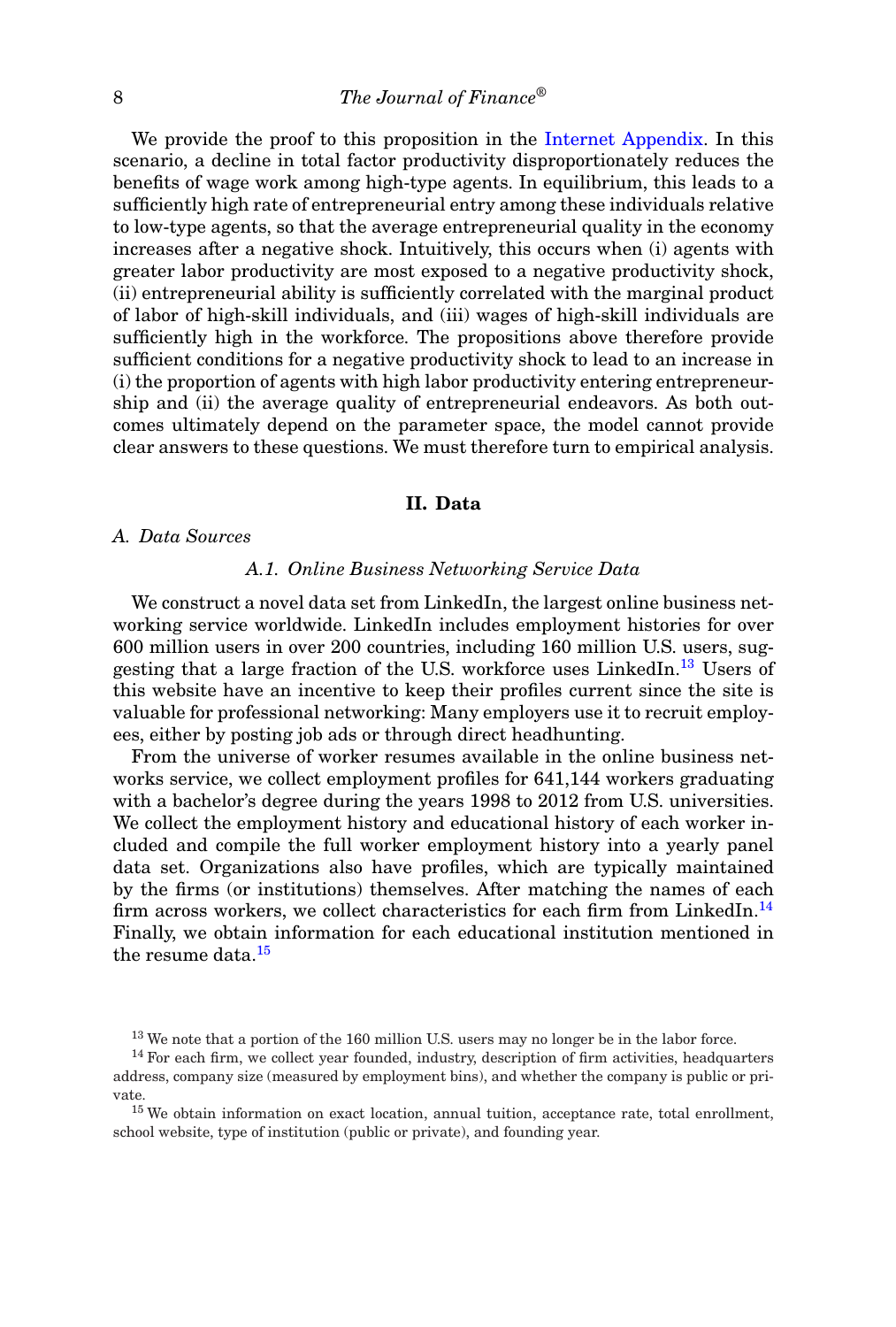### *A.2. Entrepreneurial Financing and Patent Data*

To identify new firms, we include individuals that classify their job title as "owner," "co-owner," "founder," "co-founder," or "entrepreneur" of a firm. Each firm's startup year is either directly observed in the firm's profile on the business networking website, or estimated using the earliest date any employee joined the firm (as observed on LinkedIn). From this data source, we construct two measures of entrepreneurial success. First, we measure survival as the tenure of the entrepreneur at the firm. This assumption underestimates survival, since founders may transfer firm ownership to other parties.<sup>16</sup> Second, for each new firm in the sample, we measure employment as the number of employees currently employed with the firm according to the firm's profile.

We next obtain additional information for the new firms in our sample. First, we match each firm to its respective profile on Crunchbase.com, an online data service. From these data, we are able to observe whether a firm has received VC funding, the amount invested by each VC investor, whether the company has been acquired, and whether the firm has successfully completed an IPO. We also obtain patent data directly from the United States Patent and Trademark Office (USPTO). We search for the name of each company founded by an entrepreneur in our data set. We choose to collect patents by firm instead of personal patents because (i) doing so accounts for patents created by other inventors at the firm and (ii) such patents are the property of the firm rather than the founder.

### *B. Data Summary*

### *B.1. Summary of Workers and Undergraduate Institutions*

We first compare our data sample to the full set of college graduates. According to data from the National Center for Education Statistics (NCES) (National Center for Education Statistics (2018)), a total of 21.7 million students graduated from an undergraduate institution between 1998 and 2012, leading to a mean of 1.45 million students annually. Therefore, our sample includes information on 3% of the entire sample of college graduates during this period. Comparing the national data to our own sample in Figure IA.3 of the Internet Appendix, we note our data overrepresent earlier years in the sample and underreport later years of the sample.

Panel A of Table I reports the average probability that a student in our sample becomes an entrepreneur. We estimate that 2.2% of students found a new firm directly after graduation, 2.8% within two years, and 3.3% within three years.<sup>17</sup> In line with our hypothesis, we find that entrepreneurship rates

<sup>16</sup> However, using the 2007 Survey of Business Owners (SBO) Public Use Microdata Sample (PUMS), we estimate that even five years after formation, 90% of all firms are still owned by the founder.

 $17$  For comparison, the Kauffman Foundation estimates that on average, each year between 1998 and 2018, only 0.32% of the U.S. population started a business. Our rates of entrepreneurship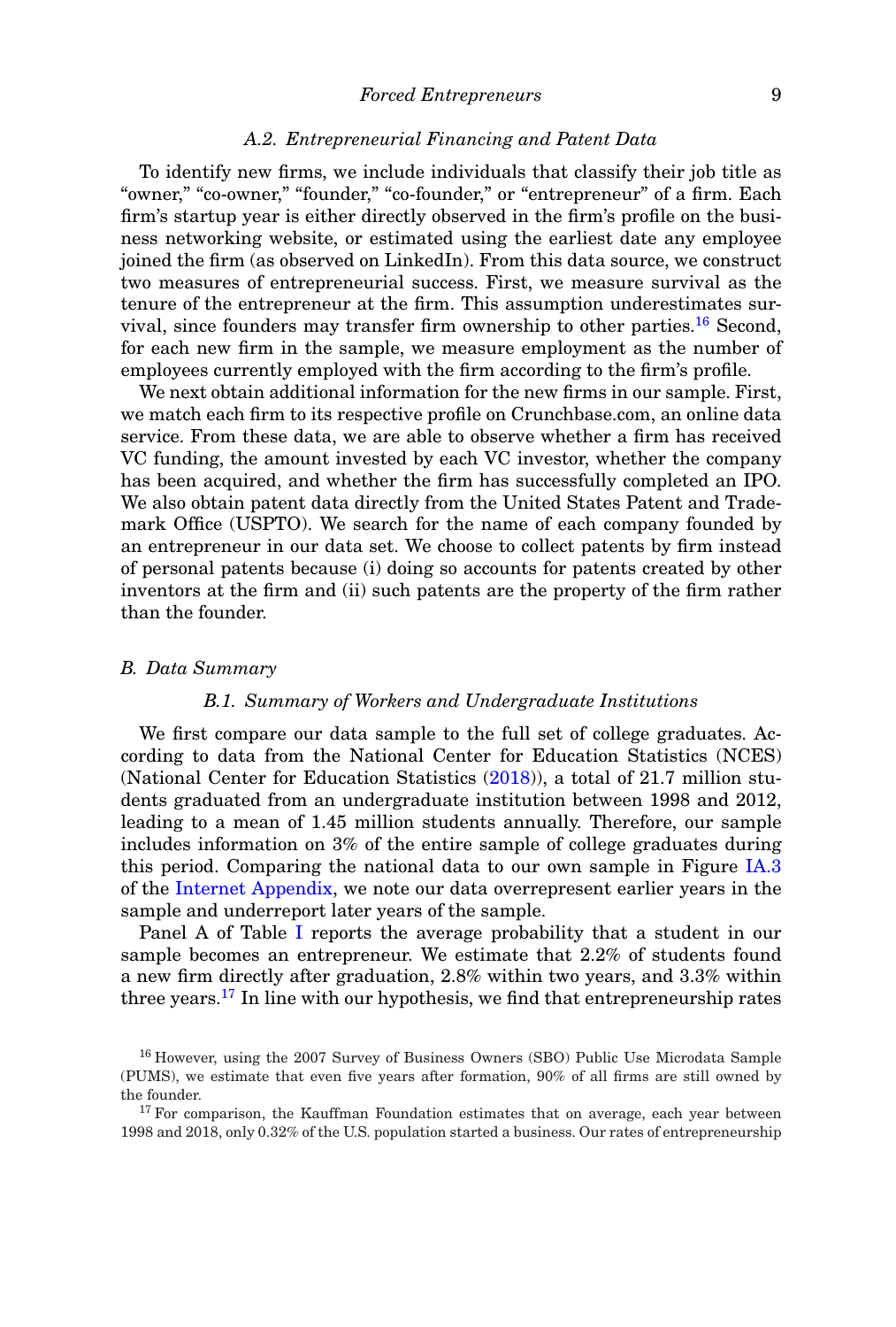### **Table I Data Summary of Workers**

This table reports summary statistics for all individuals in our sample. Panel A summarizes individual-level characteristics. Panel B summarizes individual's undergraduate institutions. Panel C summarizes the subset of entrepreneurs in the sample. In Panel C, the first and second rows present summary statistics for the individuals who became entrepreneurs, while the remainder of the rows present summary statistics for the firms created by those individuals.

| Panel A: Summary statistics, All individuals |         |        |       |                  |                  |
|----------------------------------------------|---------|--------|-------|------------------|------------------|
|                                              | N       | Mean   | Std   | $50^{\text{th}}$ | 90 <sup>th</sup> |
| Unemployment at Graduation                   | 641,144 | 0.052  | 0.016 | 0.047            | 0.087            |
| Graduation Year                              | 641,144 | 2004.9 | 4.11  | 2005             | 2011             |
| Top 20 College                               | 641,144 | 0.19   | 0.40  | $\Omega$         |                  |
| Female                                       | 641,144 | 0.36   | 0.48  | $\Omega$         |                  |
| Grad. School within 5 Years                  | 641,144 | 0.20   | 0.40  | $\Omega$         |                  |
| Prestigious Finance/Consulting/Tech Job      | 641,144 | 0.088  | 0.28  | $\Omega$         | $\Omega$         |
| Russell 1000 Job                             | 641,144 | 0.25   | 0.44  | $\Omega$         |                  |
| Avg Industry Wage                            | 617,714 | 61.8   | 9.97  | 65.2             | 69.1             |
| Founder within 1 Year                        | 641,144 | 0.022  | 0.15  | $\Omega$         | $\theta$         |
| Founder within 2 Years                       | 641,144 | 0.028  | 0.16  | $\Omega$         | 0                |
| Founder within 3 Years                       | 641,144 | 0.033  | 0.18  | $\Omega$         | 0                |

Panel B: Summary statistics, Undergraduate institutions

|                        | Ν       | Mean     | Std      | 50 <sup>th</sup> | 90 <sup>th</sup> |
|------------------------|---------|----------|----------|------------------|------------------|
| Annual Tuition in USD  | 639,782 | 22,269.2 | 16,352.6 | 13,509           | 50,494.8         |
| Year Founded           | 638,142 | 1,889.1  | 97.2     | 1,885.0          | 1.944.4          |
| Total Enrollment       | 632,803 | 30,327.4 | 24,556.3 | 25,006.8         | 65,085.2         |
| Acceptance Rate $(\%)$ | 633,383 | 50.8     | 24.1     | 53.3             | 80.2             |
| Public University      | 641,144 | 0.75     | 0.43     |                  |                  |

Panel C: Summary statistics, Entrepreneurs and new ventures

|                              | $\overline{N}$ | Mean   | Std   | 50 <sup>th</sup> | 90 <sup>th</sup> |
|------------------------------|----------------|--------|-------|------------------|------------------|
| Top 20 College               | 36,316         | 0.39   | 0.49  | $\Omega$         |                  |
| Female                       | 36,316         | 0.21   | 0.41  | $\Omega$         |                  |
| Firm Survival to 2019        | 36,316         | 0.23   | 0.42  | $\Omega$         |                  |
| $>10$ Employees              | 36,316         | 0.14   | 0.35  | $\Omega$         |                  |
| $> 20$ Employees             | 36,316         | 0.094  | 0.29  | $\Omega$         | 0                |
| $> 50$ Employees             | 36,316         | 0.051  | 0.22  | $\Omega$         | 0                |
| $Log(\# Current\,Emplovees)$ | 36,316         | 0.78   | 1.41  | $\Omega$         | 2.89             |
| $Log(VC$ Funding)            | 36,316         | 1.80   | 4.96  | $\Omega$         | 12.6             |
| $VC$ Funding $> 0$           | 36,316         | 0.15   | 0.36  | $\Omega$         |                  |
| VC Funding $> 0$ in 5 Years  | 36,316         | 0.12   | 0.33  | $\Omega$         |                  |
| Num Patents $> 0$            | 36,316         | 0.060  | 0.24  | $\Omega$         | 0                |
| Patents $> 0$ in 5 Years     | 36,316         | 0.025  | 0.16  | $\Omega$         | 0                |
| Acquired                     | 36,316         | 0.045  | 0.21  | $\Omega$         | 0                |
| Initial Public Offering      | 36,316         | 0.0038 | 0.062 | $\Omega$         | $\Omega$         |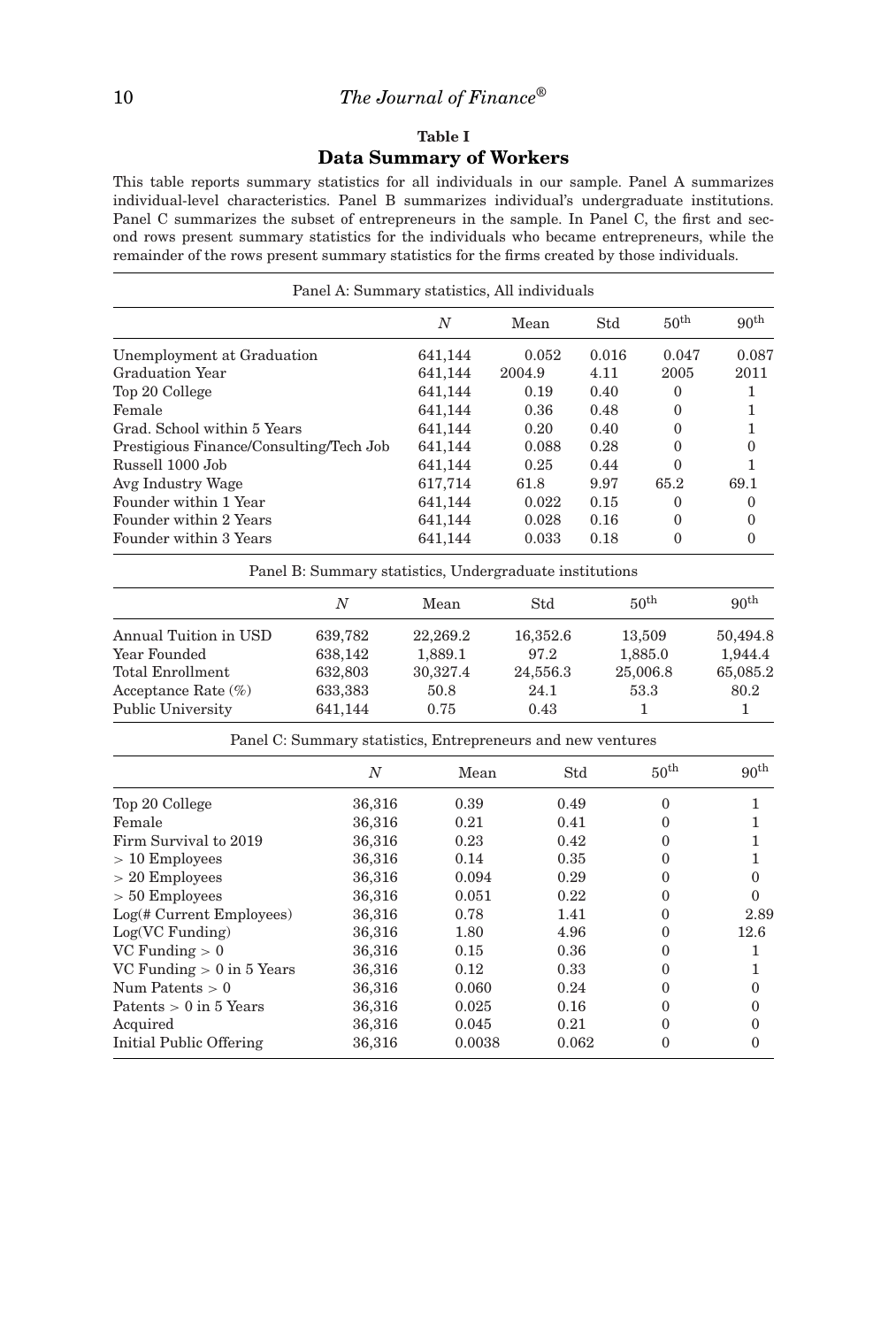are countercyclical, with over 5% of workers graduating in 2010 entering entrepreneurship within two years of graduation.

Panel B of Table I details the 2,200 different institutions that our sample workers have graduated from. To ensure we include entrepreneurs in the top of the talent distribution, we overselect from the top undergraduate institutions—19% of the workers in our data graduate from a top-20 institution. We list the institution that comprise the largest proportion of our sample in Table IA.I of the Internet Appendix.<sup>18</sup>

### *B.2. Summary of Entrepreneurs*

According to Panel C of Table I, our analysis covers a total of 36,316 entrepreneurs. Compared to the full sample of workers, we note three differences. First, entrepreneurs are twice as likely to graduate from a top-20 undergraduate institution. Second, entrepreneurs are more likely to study engineering and computer-related fields. And third, entrepreneurs are significantly less likely to be female.

Focusing our analysis on workers with college degrees (especially from selective institutions), we find that a significant proportion of startup firms are particularly successful. First, as of 2019, 23% startups continue to be in business and 9.4% (5.1%) employ at least 20 (50) workers. Second, at least 6% of sample firms have created at least one patent, with 2.5% patenting within five years of establishment. We further find that 15% have received VC funding, with 12% receiving VC backing within five years of establishment, and that 4.5% were acquired by a separate firm. Finally, we find that 141 startups successfully completed an IPO, representing 5.7% of all IPOs between 1999 and 2012.<sup>19</sup>

According to Table IA.II and Figure IA.4 of the Internet Appendix, new firms predominantly arise in the Professional, Scientific, and Technical Services (33%), Information (27%), Manufacturing (12%), and Finance and Insurance (9%) industries. Compared to the 2007 Census SBO, our sample of new firms is biased toward firms in Information, Manufacturing, and Professional, Scientific, and Technical Services, while our startups underrepresent the proportion of new firms in trade (both retail and wholesale), Administrative Services, and Accommodation and Food Services.

are likely higher as the majority of college graduates do not already hold full-time employment and are searching for a job. In line with this argument, Evans and Leighton (1990) estimate a rate of entrepreneurship of 2.9 to 4.5% among unemployed individuals.

<sup>18</sup> In order, we find that the University of California at Berkeley and the University of Illinois at Urbana-Champaign each account for 3.11% of our sample of workers, University of Texas at Austin (2.92%), University of California in Los Angeles (2.67%), and the University of Wisconsin (2.49%). Combined, these five institutions graduate 11.82% of our entire sample, while the 10 largest institutions account for 22.8% of our sample.

<sup>19</sup> According to Statista.com, 2,462 startups successfully completed an IPO between 1999 and 2012.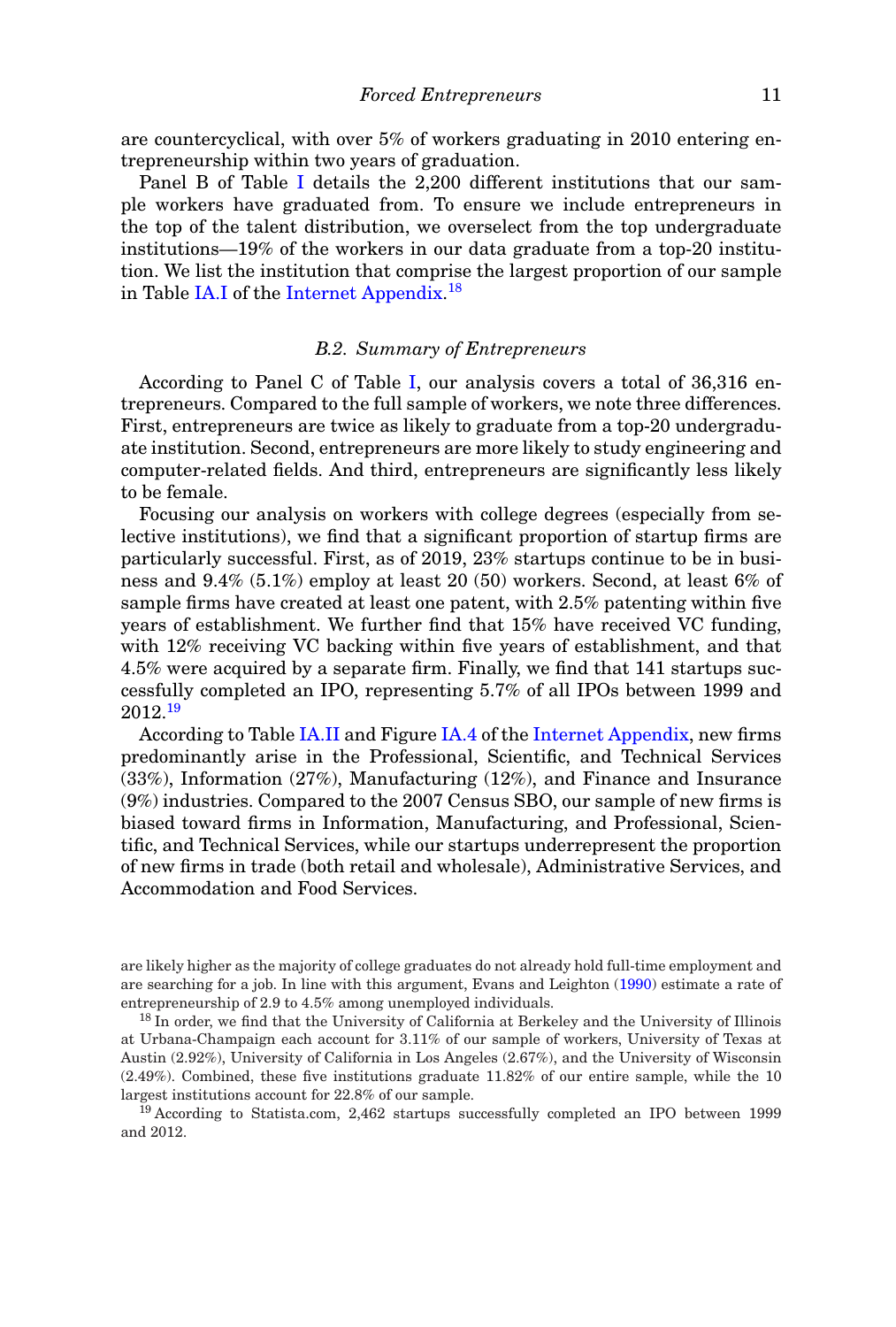### *C. Entrepreneurship Potential across the Distribution of Workers*

A primary advantage of collecting data from LinkedIn is that profiles are available for workers with the potential to start highly successful entrepreneurial ventures, which allows us to understand the effects of labor market shocks on entrepreneurial quality. We conclude this section by verifying this argument. To ex ante identify entrepreneurs, we focus on the 124,919 (41,881) workers in our sample that graduated from a top-20 (10) institution as defined by *U.S. News and World Report*. This choice is motivated by our findings that (i) 15% of Fortune 500 firms are created by alumni of top 20 colleges and (ii) these firms represent  $30\%$  of Fortune 500 employment.<sup>20</sup> Our findings are additionally supported by evidence from Black (2020) that over 20% of all VC funding is given to graduates of top-20 universities.<sup>21</sup> Finally, Bhagat, Bolton, and Subramanian (2010) estimate that over 15% of all public firm CEOs completed an undergraduate degree at a top-20 university.

We present our findings in Table II. Even after controlling for gender and major, we find that (i) graduates of top-20 institutions are better entrepreneurs than other graduates and (ii) graduates of the top-10 institutions are more successful entrepreneurs than graduates of the next 10 institutions. Relative to the rest of the sample, graduates from top-20 (10) institutions are  $2\%$  (7%) more likely to start a firm with 20 or more employees, 5% (13%) more likely to receive VC funding,  $2\%$  (3%) more likely to be acquired, and  $1\%$  (3%) more likely to hold at least one patent. These results confirm that our data include a wide distribution of ex ante entrepreneurial talent.

### **III. Methodology**

Our analysis requires a setting in which individuals are exogenously impacted by fluctuations in labor market opportunities. As such, we exploit the labor market conditions in the year in which a worker first enters the labor market. Prior work documents significant costs to entering the labor market during a period of distress: Oreopoulos, Von Wachter, and Heisz (2012) and Altonji, Kahn, and Speer (2016) estimate that students graduating during a recession earn 9% to 10% less than comparable students, although the effect was considerably larger during the Great Recession. In our specification, we compare a worker graduating from a U.S. undergraduate institution to a student of the same gender graduating from the same institution and with the same major, but during the prior two years. $22$ 

 $20$  We constructed these statistics by collecting data from alumni wiki pages (e.g., https://en.wikipedia.org/wiki/List\_of\_Massachusetts\_Institute\_of\_Technology\_alumni#Business\_ and\_entrepreneurship Link to MIT Alumni webpage or https://en.wikipedia.org/wiki/ List\_of\_Duke\_University\_people#Business Link to Duke Alumni webpage).

 $21$  This observation is based on the 2020 Pitchbook Universities Report.

 $22$  A potential concern with this empirical strategy is that students may time their graduation year based on labor market opportunities. However, Oreopoulos, Von Wachter, and Heisz (2012) find little evidence in support of this argument as a 5 percentage point increase in the unemploy-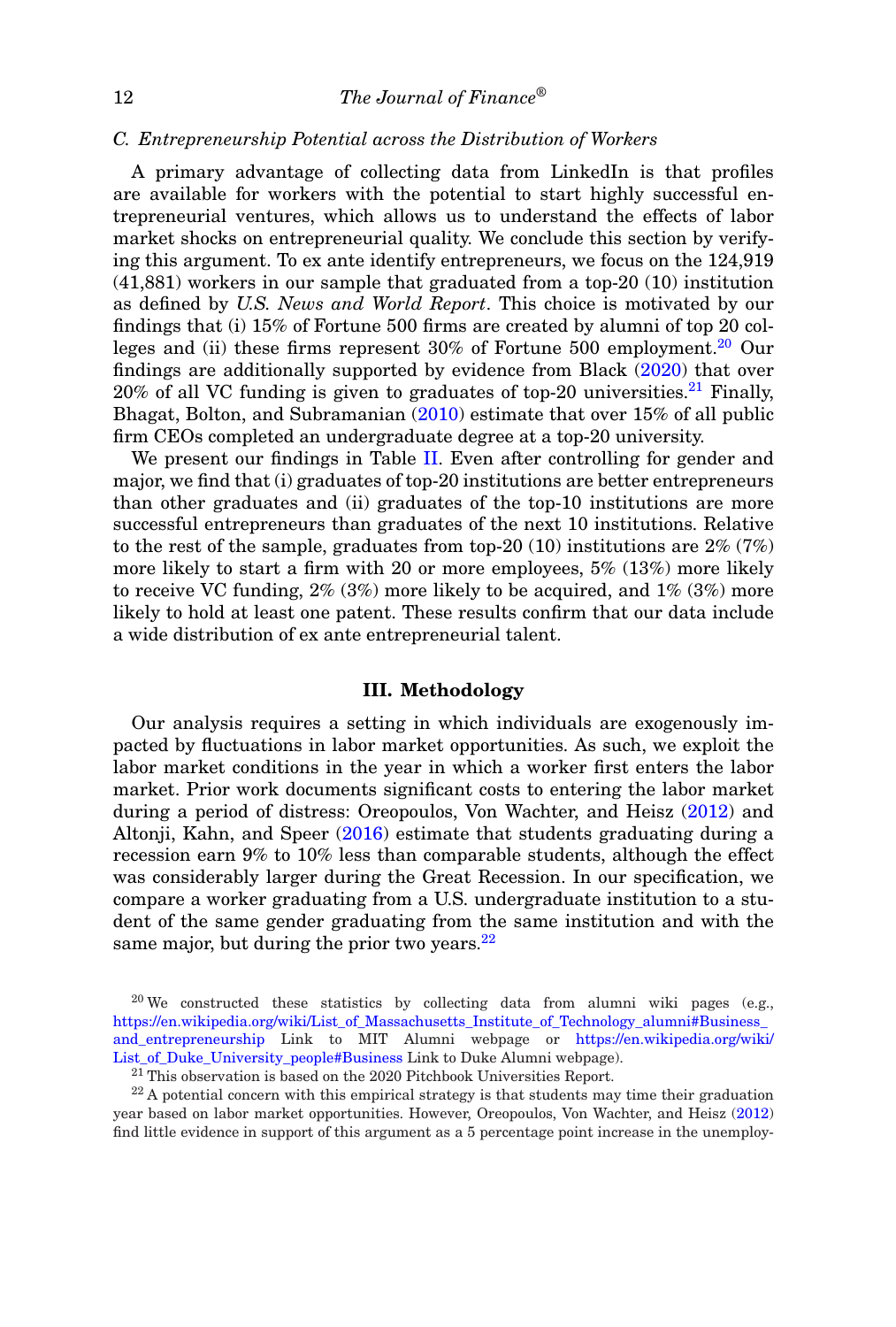|                       | <b>Thes</b><br>Ξ |
|-----------------------|------------------|
| e II<br>$_{\rm able}$ | ٦                |
|                       | こうつう             |
|                       |                  |
|                       | Ì<br>ĺ           |
|                       | Ž                |

tter Entrepreneurs?

This table shows whether entrepreneurs graduating from the top-10 and top-20 undergraduate institutions are more likely to reach benchmarks of entrepreneurial success. In the first column, the outcome variable is a binary variable indicating whether the firm continues to be in business as of This table shows whether entrepreneurs graduating from the top-10 and top-20 undergraduate institutions are more likely to reach benchmarks of entrepreneurial success. In the first column, the outcome variable is a binary variable indicating whether the firm continues to be in business as of 2019. In the second, third, and fourth columns, the outcome variable is a binary variable indicating whether the firm of 2019 employs at least 10,  $20$ , or 50 employees, respectively. In the fifth, sixth, and seventh columns, the outcome variable is a binary variable indicating whether the firm ever received VC financing, whether the firm was eventually acquired by an established firm, whether the firm successfully completed an IPO. In the last column, the outcome variable is a binary variable indicating whether the firm developed at least one patent. Top 10 College (or Top 20 College) is a column, the outcome variable is a binary variable indicating whether the firm developed at least one patent. *Top 10 College* (or *Top 20 College*) is a binary variable denoting whether the individual graduated from a top 10 (20) undergraduate institution. *Major FE* is a fixed effect for each of the 20, or 50 employees, respectively. In the fifth, sixth, and seventh columns, the outcome variable is a binary variable indicating whether the firm ever received VC financing, whether the firm was eventually acquired by an established firm, whether the firm successfully completed an IPO. In the last binary variable denoting whether the individual graduated from a top 10 (20) undergraduate institution. *Major FE* is a fixed effect for each of the 10 major classifications. Time FE is a fixed effect for each graduation year. \* denotes significance at the 10% level, \*\* denotes significance at the 5% 10 major classifications. *Time FE* is a fixed effect for each graduation year. \* denotes significance at the to the to the 5% level, \*\* denotes significance at the 5% level external and the 5% level of the 5% level at the 2019. In the second, third, and fourth columns, the outcome variable is a binary variable indicating whether the firm of 2019 employs at least 10, **Are Graduates from Selective Universities Better Entrepreneurs?** level, and \*\*\* denotes significance at the 1% level. We cluster standard errors at the state-year level.

| level, and *** denotes sign |                         | incance at the $1\%$ level.                                                                   | Ne cluster standard errors at 1                                                            |                                                                                           | the state-vear level                                                                                                                                |          |                                                                                                          |                                                                                                                                                                                                                                                                                                                                                                                                                                                                                             |
|-----------------------------|-------------------------|-----------------------------------------------------------------------------------------------|--------------------------------------------------------------------------------------------|-------------------------------------------------------------------------------------------|-----------------------------------------------------------------------------------------------------------------------------------------------------|----------|----------------------------------------------------------------------------------------------------------|---------------------------------------------------------------------------------------------------------------------------------------------------------------------------------------------------------------------------------------------------------------------------------------------------------------------------------------------------------------------------------------------------------------------------------------------------------------------------------------------|
|                             | Survival                | $10 +$ Emp                                                                                    | $20 +$ Emp                                                                                 | $50 +$ Emp                                                                                | VC > 0                                                                                                                                              | Acquired | <b>IPO</b>                                                                                               | Patent $> 0$                                                                                                                                                                                                                                                                                                                                                                                                                                                                                |
| Top 10 College              | $0.078***$<br>(7.93)    |                                                                                               |                                                                                            | $0.031***$                                                                                |                                                                                                                                                     |          |                                                                                                          |                                                                                                                                                                                                                                                                                                                                                                                                                                                                                             |
| Top 20 College              | $0.060***$              | $(7.63)$<br>$(7.63)$<br>$(0.63)$<br>$(0.63)$<br>$(7.85)$<br>$(-7.41)$<br>$Y_{BS}$<br>$Y_{BS}$ | $0.048$ ***<br>$0.024$ ***<br>$0.024$ ***<br>$-0.026$ ***<br>$-0.026$ ***<br>$Y$ 68<br>Yes | (6.33)<br>$0.014***$<br>$(4.74)$<br>$(-6.64)$<br>$(-5.64)$<br>Yes<br>Yes<br>Yes<br>36,316 | $\begin{array}{r} 0.065^{***} \ (7.44) \ 0.047^{***} \ 0.047^{***} \ -0.045^{***} \ -1.124) \ \text{Yes} \ \text{Yes} \ 86.316 \ 0.034 \end{array}$ |          | $\begin{array}{c} 0.003^{***} \\ (2.50) \\ (2.50) \\ -0.001 \\ (-0.78) \\ -0.000 \\ (-0.33) \end{array}$ | $\begin{array}{c} 0.021^{***} \\ (3.71) \\ (0.013^{***} \\ (3.26) \\ (3.26) \\ (-6.00) \\ \text{Yes} \\ \text{Yes} \\ \text{Yes} \\ \text{Yes} \\ \text{Yes} \\ \text{Yes} \\ \text{Yes} \\ \text{Yes} \\ \text{Yes} \\ \text{Yes} \\ \text{Yes} \\ \text{Yes} \\ \text{Yes} \\ \text{Yes} \\ \text{Yes} \\ \text{Yes} \\ \text{Yes} \\ \text{Yes} \\ \text{Yes} \\ \text{Yes} \\ \text{Yes} \\ \text{Yes} \\ \text{Yes} \\ \text{Yes} \\ \text{Yes} \\ \text{Yes} \\ \text{Yes} \\ \text{$ |
|                             | (7.24)                  |                                                                                               |                                                                                            |                                                                                           |                                                                                                                                                     |          |                                                                                                          |                                                                                                                                                                                                                                                                                                                                                                                                                                                                                             |
| Female                      |                         |                                                                                               |                                                                                            |                                                                                           |                                                                                                                                                     |          |                                                                                                          |                                                                                                                                                                                                                                                                                                                                                                                                                                                                                             |
|                             | $-0.070***$<br>(-13.95) |                                                                                               |                                                                                            |                                                                                           |                                                                                                                                                     |          |                                                                                                          |                                                                                                                                                                                                                                                                                                                                                                                                                                                                                             |
| Time FE                     |                         |                                                                                               |                                                                                            |                                                                                           |                                                                                                                                                     |          |                                                                                                          |                                                                                                                                                                                                                                                                                                                                                                                                                                                                                             |
| Major FE                    | Yes<br>Yes              |                                                                                               |                                                                                            |                                                                                           |                                                                                                                                                     |          |                                                                                                          |                                                                                                                                                                                                                                                                                                                                                                                                                                                                                             |
|                             | 36,316<br>0.039         | 36,316<br>0.014                                                                               | 36,316<br>0.012                                                                            |                                                                                           |                                                                                                                                                     |          | $\begin{array}{l}{\rm Yes}\\{\rm Yes}\\{\rm 36,316}\\{\rm 0.001}\end{array}$                             |                                                                                                                                                                                                                                                                                                                                                                                                                                                                                             |
|                             |                         |                                                                                               |                                                                                            |                                                                                           |                                                                                                                                                     |          |                                                                                                          |                                                                                                                                                                                                                                                                                                                                                                                                                                                                                             |

### *Forced Entrepreneurs* 13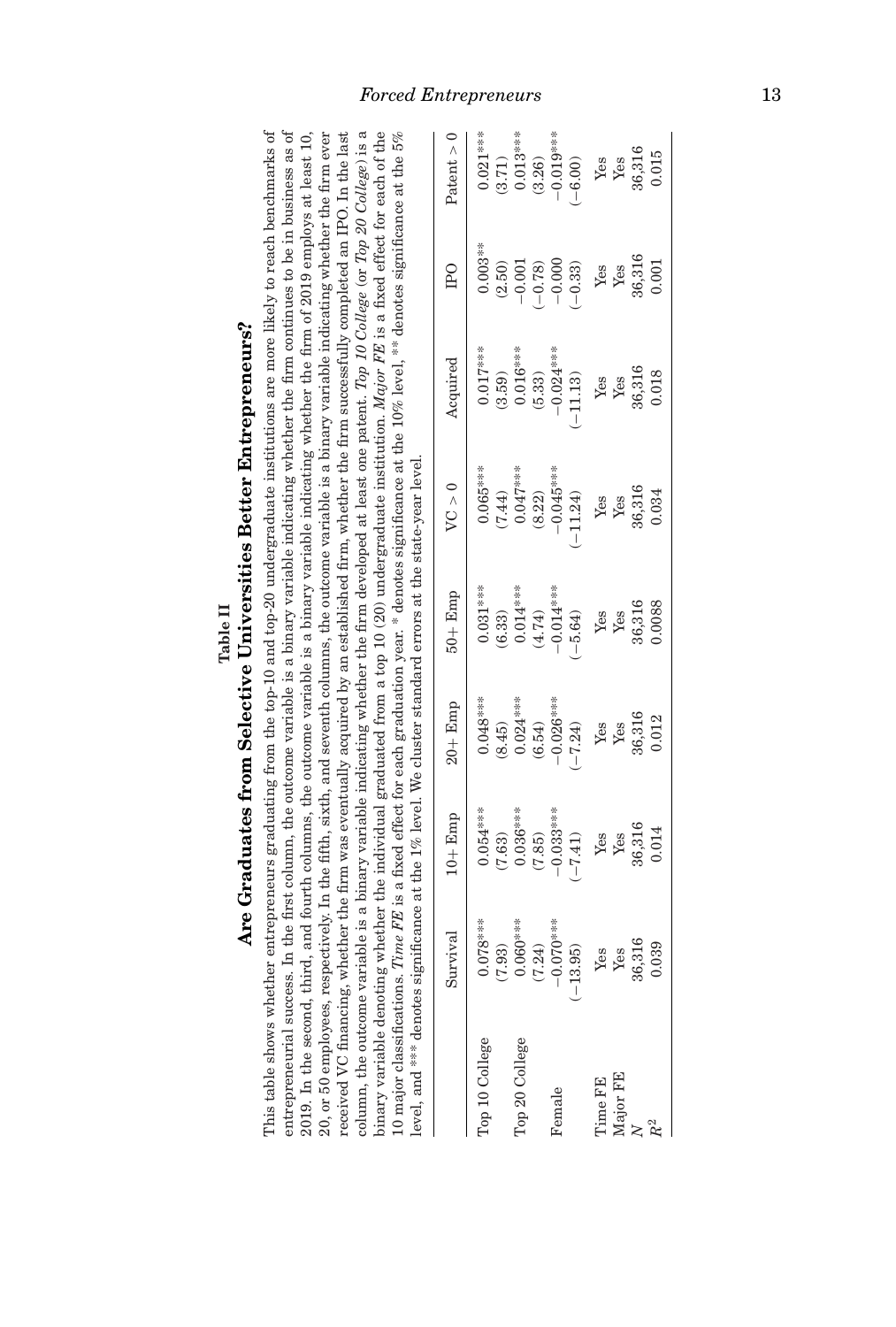We first develop an empirical framework to test whether weak labor markets increase entry to entrepreneurship. We estimate the impact of changes in the national unemployment rate on the likelihood that worker *i* graduating from an undergraduate institution in year *t* enters entrepreneurship within *x* years of graduation using the linear probability cross-sectional model

*Enterpreneur*<sup>*x*</sup><sub>*i,t*</sub> = 
$$
\beta \times Unemployment_{i,t \to t+1}
$$
  
+ *University* × *ColortFE* × *GenderFE* +  $\eta_{i,t}$ . (9)

The dependent variable  $(Enter \, prenewr_{i,t}^x)$  is an indicator variable denoting whether individual  $i$  graduating in year  $t$  entered entrepreneurship within *x* years after graduation. We focus on entering entrepreneurship within one to three years following graduation. The independent variable of interest, *Unemployment<sub>i,t→t+1</sub>*, measures the average national unemployment rate in years  $t$  and  $t + 1$ . We focus on multiple years as some of workers in our sample graduate at the end of the calendar year and start searching for positions in the beginning of the following year.<sup>23</sup> The coefficient  $\beta$  thus captures the effect of the unemployment shock on entry to entrepreneurship; according to our hypothesis,  $\beta > 0$ .

The regressions include fixed effects that interact university, graduation cohort, and gender. Each cohort is defined as a three-year window and each individual belongs to a single cohort; for instance, workers graduating in 1998, 1999, and 2000 with the same academic major compose a cohort.<sup>24</sup> These fixed effects ensure that we only compare workers with individuals of the same gender, from the same university, with the same major, but in the two prior years. We define 10 separate majors in our analysis: (i) Arts, (ii) Biology and Health, (iii) Business, (iv) Communications and Education, (v) Computer Science, (vi) Engineering, (vii) Humanities, (viii) Science, (ix) Social Science and Economics, and (x) Unclassified. We outline the distribution of majors in Panel A of Table IA.5 in the Internet Appendix. The largest majors are Business (20% of the sample), Social Science and Economics (16%), and Engineering (15%), while the smallest major is Arts and Architecture (4%). As illustrated in Panel B, roughly 6% of students are not categorized in our classification and this rate is roughly constant throughout the sample period. As a result of these fixed effects, our inferences remain valid even if colleges are not equally represented in each year of the sample. We cluster standard errors at the state-year level.

ment rate increases time in college by only three weeks on average. Instead, graduation timing appears to be driven primarily by year of birth. According to the NCES, 90% of students enrolled in a bachelor's program at four-year public institutions are under 25 years of age; this number decreases slightly to 87% of students at nonprofit four-year private institutions (National Center for Education Statistics (2017)).

<sup>23</sup> The results remain quantitatively similar if we measure unemployment rate in year *t*.

<sup>24</sup> The results remain quantitatively similar if we instead include two-year or four-year windows.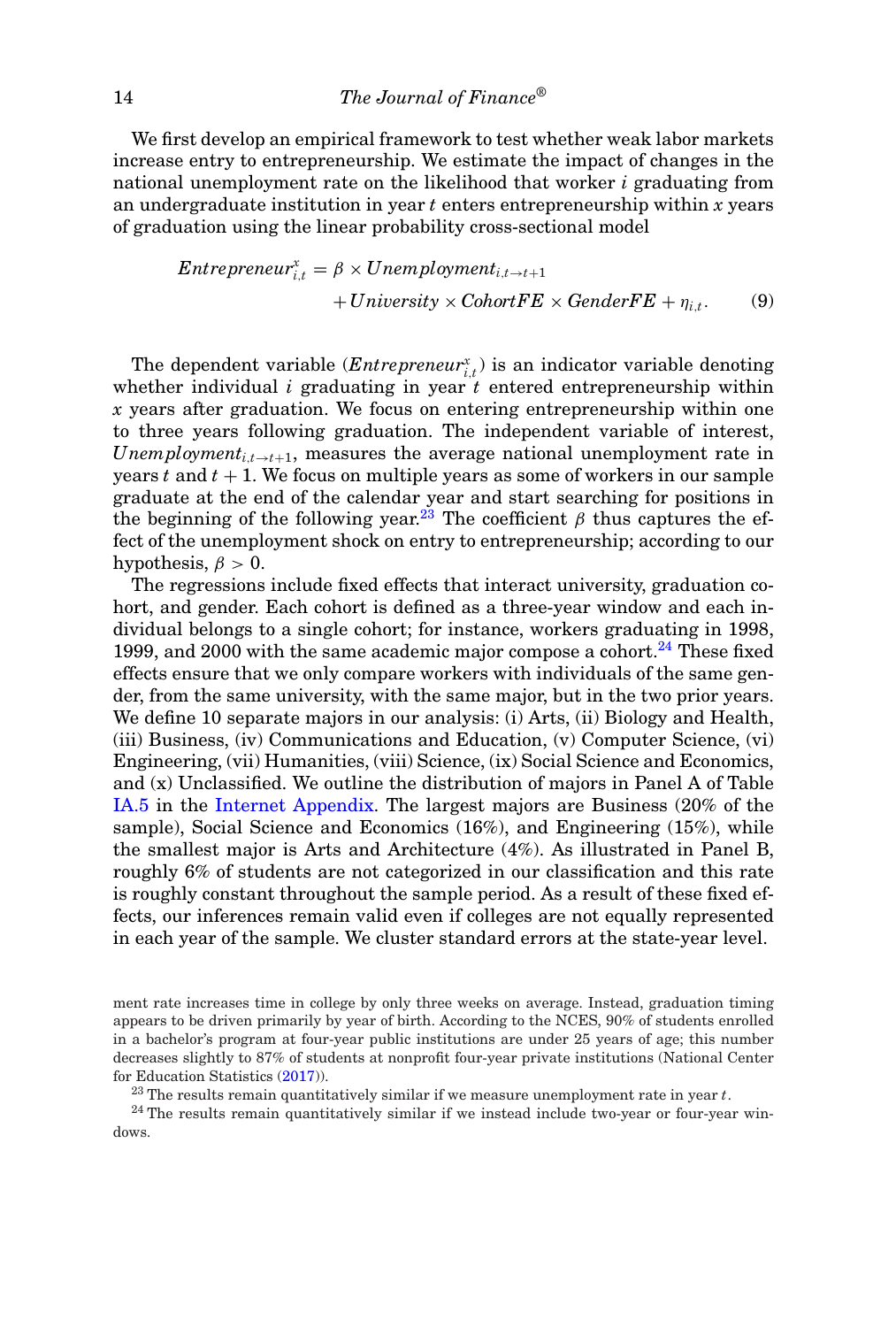Moving to our central hypothesis, we use a strategy that directly measures the quality of firms founded by our sample workers and estimates whether mean quality improves following increases in the unemployment rate. In contrast to the prior test, here we start by estimating our specification with no fixed effects; we then introduce the full battery of fixed effects introduced above. We follow this approach to compare the full distribution of individuals who become entrepreneurs during good and bad labor markets. Specifically, we estimate the linear probability model

$$
FirmQuality_{i,t} = \beta \times Unemployment_{i,t \to t+1}
$$
  
+University × CohortFE × GenderFE  
+IndustryFE +  $\eta_{i,t}$ , (10)

where  $FirmQuality_{i,t}$  is a binary variable measuring the success of the entrepreneurial venture started by student *i* graduating in year *t*. We develop multiple measures of entrepreneurial quality based on: (i) firm survival, (ii) firm employment size, (iii) patent creation, (iv) access to VC financing, (v) acquisition by another firm, and (vi) successful IPO. As before, the independent variable of interest is  $Unemployment_{i,t\rightarrow t+1}$ , which measures the average unemployment rate in year *t* and  $t + 1$ . The coefficient  $\beta$  thus measures the impact of the employment shock on the mean quality of entrepreneurship; according to our hypothesis,  $\beta > 0$ . As in the prior specification, we include a university fixed effect interacted with cohort and gender fixed effects. We now also include an industry fixed effect for each two-digit NAICS code given there are likely differences in entrepreneurial ventures across industries. Finally, we cluster standard errors at the state-year level.

### **IV. Results**

We divide discussion of our results into six parts. First, we confirm that an increase in the unemployment rate leads to an increased likelihood of underemployment among workers in the sample. Second, we estimate the impact of labor market shocks on firm creation. Third, we examine what types of firms and entrepreneurs are missing during periods of strong labor markets. Fourth, we show that labor market shocks have limited impacts on the quality of entrepreneurship. Fifth, we provide an explanation for these findings. Finally, we discuss alternative explanations.

### *A. Employment Shocks and Labor Outcomes*

The underlying assumption motivating our empirical framework is that labor market declines impact the job outcomes of recent college graduates. Therefore, we begin by testing this assumption empirically in our sample. We use three measures of employment. Our primary measure defines underemployment based on the percent of the sample obtaining employment with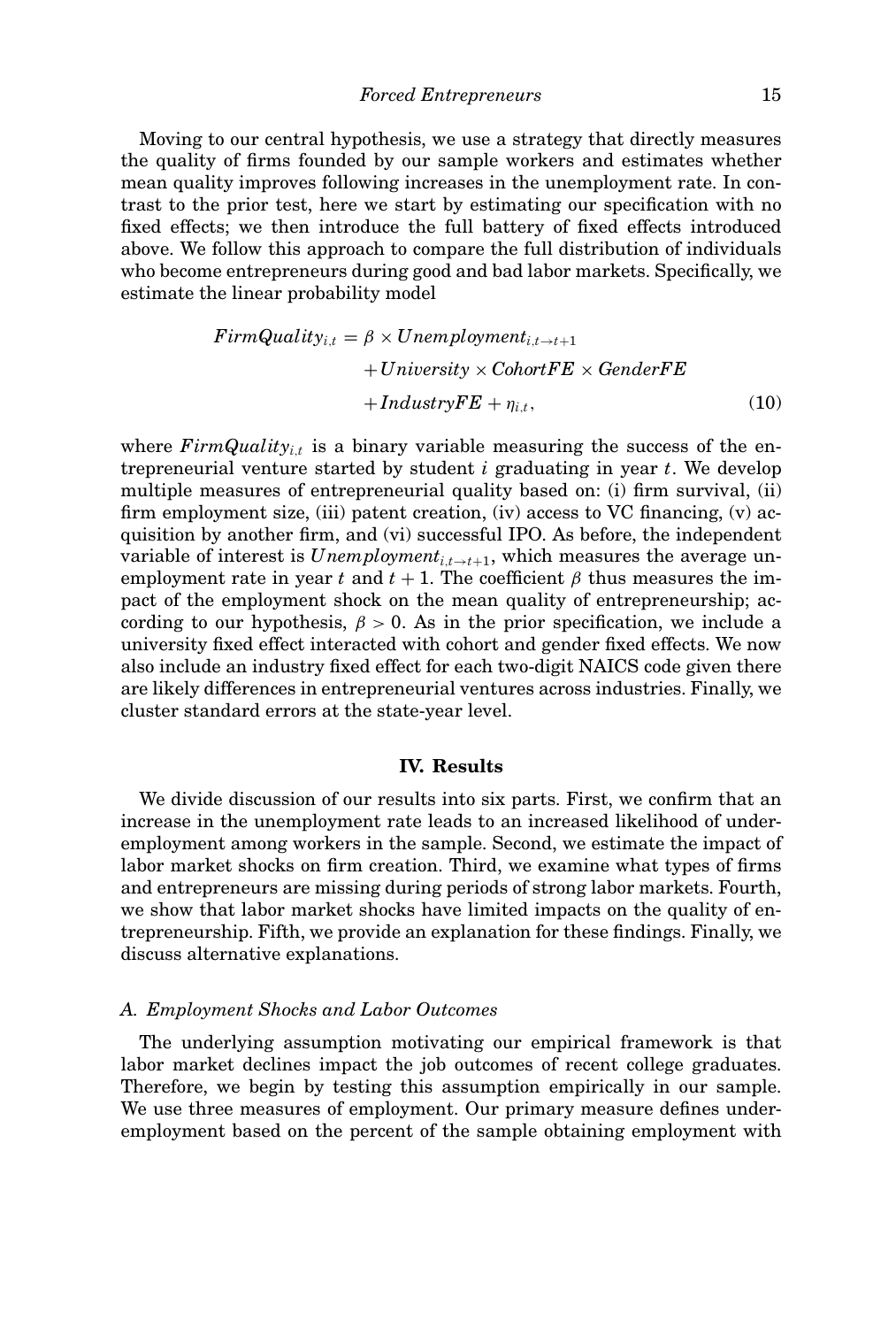prestigious firms within the financial, consulting, and technology sectors.<sup>25</sup> Our second measure is based on prior evidence that recessions lead college graduates to join less desirable employers even within the same occupation (Oreopoulos, Von Wachter, and Heisz  $(2012)$ ). We identify desirable employers in our setting as firms listed in the Russell 1000 Index, which allows for employers across a variety of industries and occupations. Motivated by Oyer (2008), our third measure focuses on employment across any firm in (i) Finance and Real Estate (NAICS Code 52/53) or (ii) Professional and Business Services (NAICS Code 54). According to Panel A in Table I, 8.8% of workers in our sample join a top finance, consulting, or technology firm, and 25% join a firm listed in the Russell 1000.

We present our findings in Panel A of Table III. Across all measures, we find significant evidence that unemployment shocks lead to lower job quality among college graduates. Specifically, a 1 percentage point increase in the unemployment rate decreases the likelihood of employment in a top finance, consulting, or technology firm by 0.46%; the likelihood of a job in a desirable firm (defined as employers in the Russell 1000 Index) by 0.43%; and the likelihood of joining a high-wage industry by 0.26%. The results offer strong support for our empirical setting.

### *B. Employment Shocks and Entrepreneurship*

### *B.1. Linear Specification*

Panel A of Table IV reports the linear relationship between unemployment and entry to entrepreneurship. According to the first and second columns, a 1 percentage point increase in the unemployment rate increases the entrepreneurship rate by 0.2 percentage points in the year following graduation, with the coefficient statistically significant at the 1% level. As entrepreneurship is relatively rare, our effects are quite large relative to the mean. Specifically, 2.2% of our sample enters entrepreneurship within one year of graduation, and thus a one-standard-deviation increase in the unemployment rate (1.6%) leads to a 15% increase in entrepreneurship relative to the mean. We can also measure these effects in the aggregate. Given our sample includes 641,000 graduates, a one-standard-deviation increase in unemployment results in over 2,000 new firms in our sample. In addition, 21.7 million workers graduated from a four-year college between 1998 and 2012. Assuming that our sample is representative of all college graduates, a one-standard-deviation increase in unemployment would lead to over 70,000 more firms.

<sup>&</sup>lt;sup>25</sup> The top finance firms are Goldman Sachs, Morgan Stanley, JPMorgan Chase, Citigroup, Credit Suisse, Wells Fargo, Merrill Lynch, Deutsche Bank, Lehman Brothers, Capital One, Black-Rock, Bloomberg, and Barclays Capital. The top consulting firms include McKinsey & Company, The Boston Consulting Group, Booz Allen Hamilton, Bain & Company, and A.T. Kearney. The top technology firms include Amazon, Apple, Cisco, Facebook, Google, IBM, Intel, Microsoft, Oracle, and Yahoo!.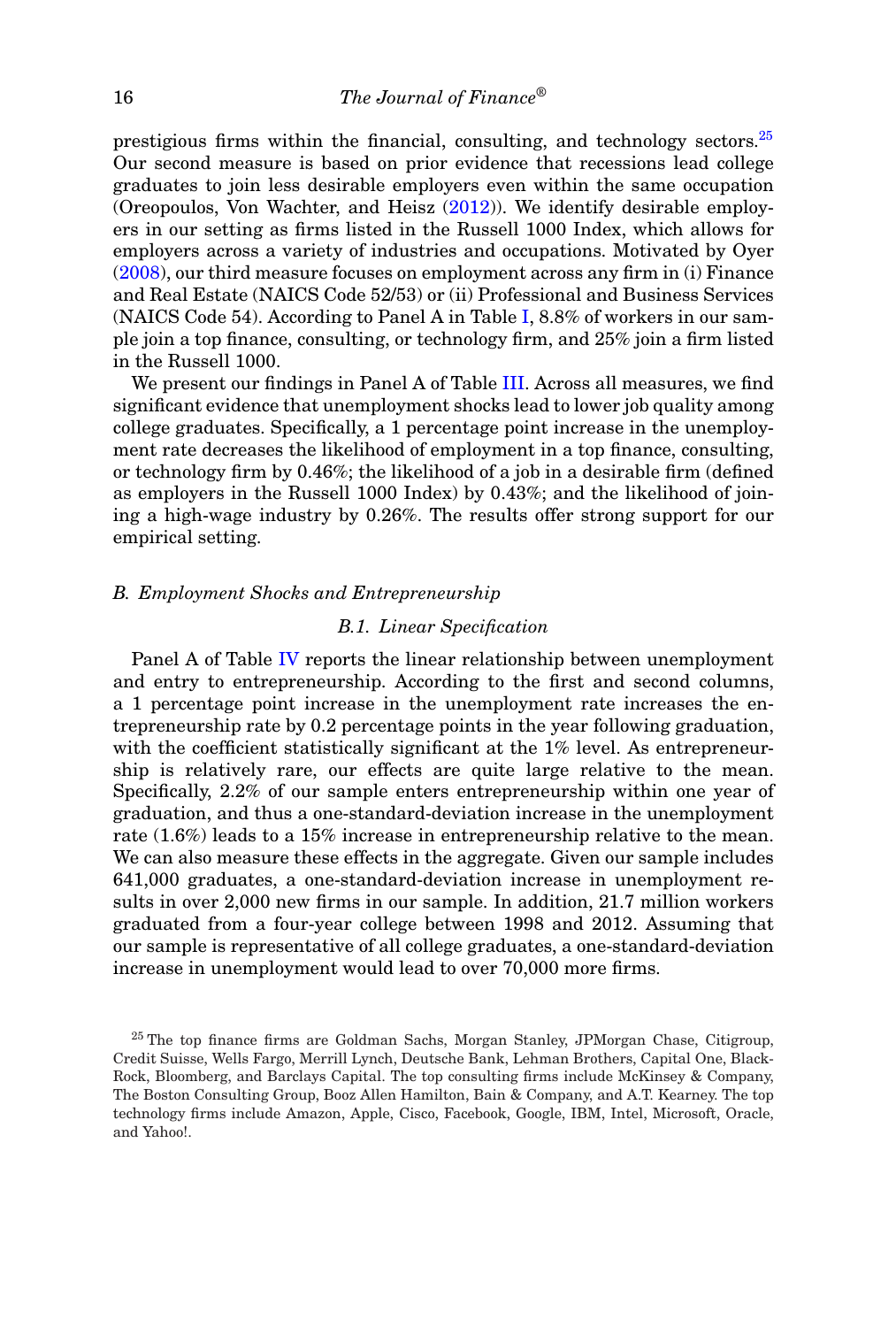| each undergraduate institution. Gender FE is a fixed effect for each gender. The variable $diff$ in Panel B corresponds to the difference between the<br>estimated coefficients between the corresponding subsamples. * denotes significance at the 10% level, ** denotes significance at the 5% level, and ***<br>measures the percent of workers who gain employment with a firm listed in the Russell 1000 Index; third, <i>High-wage Industry</i> measures the percent<br>(MS, MBA, JD, or PhD) following college graduation. <i>Unemployment at Graduation</i> measures the national unemployment rate. Cohort FE is a fixed<br>effect for all students graduating in the same major in a three-year span. A student can belong to only one cohort. University FE is a fixed effect for<br>Prestigious Firms measures the percent of workers who gain employment with a top finance, consulting, or technology firm; second, Russell 1000<br>of workers who gain employment within a high-wage industry; and <i>Gruduate School</i> measures the percent of workers who enter a graduate program<br>institutions. The dependent variable is a binary variable measuring career outcomes following graduation. We examine four career outcomes. First,<br>denotes significance at the $1\%$ level. We cluster standard errors at the state-year level. |                          |                           |                               |                                   |                                      |                           |                                            |                                                            |
|------------------------------------------------------------------------------------------------------------------------------------------------------------------------------------------------------------------------------------------------------------------------------------------------------------------------------------------------------------------------------------------------------------------------------------------------------------------------------------------------------------------------------------------------------------------------------------------------------------------------------------------------------------------------------------------------------------------------------------------------------------------------------------------------------------------------------------------------------------------------------------------------------------------------------------------------------------------------------------------------------------------------------------------------------------------------------------------------------------------------------------------------------------------------------------------------------------------------------------------------------------------------------------------------------------------------------------------------------------|--------------------------|---------------------------|-------------------------------|-----------------------------------|--------------------------------------|---------------------------|--------------------------------------------|------------------------------------------------------------|
|                                                                                                                                                                                                                                                                                                                                                                                                                                                                                                                                                                                                                                                                                                                                                                                                                                                                                                                                                                                                                                                                                                                                                                                                                                                                                                                                                            |                          |                           | Panel A: All workers          |                                   |                                      |                           |                                            |                                                            |
|                                                                                                                                                                                                                                                                                                                                                                                                                                                                                                                                                                                                                                                                                                                                                                                                                                                                                                                                                                                                                                                                                                                                                                                                                                                                                                                                                            |                          | Prestigious Firms         |                               | Russell 1000                      |                                      | High-Wage Industry        | Graduate School                            |                                                            |
| Unemployment at Graduation                                                                                                                                                                                                                                                                                                                                                                                                                                                                                                                                                                                                                                                                                                                                                                                                                                                                                                                                                                                                                                                                                                                                                                                                                                                                                                                                 | $-0.410***$<br>$(-6.02)$ | $-0.460***$<br>$(-7.46)$  | $-0.370***$<br>$(-3.38)$      | $-0.433***$<br>$(-4.67)$          | $-0.234***$<br>$(-2.32)$             | $-0.255***$<br>$(-2.52)$  | 1.078***<br>(9.99)                         | 1.094****<br>(11.37)                                       |
| Cohort FE                                                                                                                                                                                                                                                                                                                                                                                                                                                                                                                                                                                                                                                                                                                                                                                                                                                                                                                                                                                                                                                                                                                                                                                                                                                                                                                                                  | Yes                      | $\mathsf{S}^{\mathsf{o}}$ | Yes                           | ž                                 | Yes                                  | ž                         | Yes                                        | ż                                                          |
| Gender FE                                                                                                                                                                                                                                                                                                                                                                                                                                                                                                                                                                                                                                                                                                                                                                                                                                                                                                                                                                                                                                                                                                                                                                                                                                                                                                                                                  | Yes                      | $\rm \stackrel{\circ}{X}$ | Yes                           | $\rm N_{0}$                       | Yes                                  | $\mathsf{S}^{\mathsf{o}}$ | Yes<br>Yes                                 | $\stackrel{\circ}{\mathtt{z}}\stackrel{\circ}{\mathtt{x}}$ |
| University FE                                                                                                                                                                                                                                                                                                                                                                                                                                                                                                                                                                                                                                                                                                                                                                                                                                                                                                                                                                                                                                                                                                                                                                                                                                                                                                                                              | Yes                      | $\overline{M}$            | $\operatorname{\mathsf{Yes}}$ | $\rm \stackrel{\circ}{\rm \bf Z}$ | Yes                                  |                           |                                            |                                                            |
| University $\times$ Gender $\times$ Cohort FE                                                                                                                                                                                                                                                                                                                                                                                                                                                                                                                                                                                                                                                                                                                                                                                                                                                                                                                                                                                                                                                                                                                                                                                                                                                                                                              | $\tilde{S}$              | Yes                       | $\tilde{\mathsf{z}}$          | Yes                               | $\overline{\mathsf{X}}^{\mathsf{o}}$ | Yes                       | $\mathsf{S}^{\mathsf{o}}$                  | Yes                                                        |
|                                                                                                                                                                                                                                                                                                                                                                                                                                                                                                                                                                                                                                                                                                                                                                                                                                                                                                                                                                                                                                                                                                                                                                                                                                                                                                                                                            | 641,144                  | 641,144                   | 641,144                       | 641,144                           | 641,144                              | 641,144                   | 641,144                                    | 641,144                                                    |
|                                                                                                                                                                                                                                                                                                                                                                                                                                                                                                                                                                                                                                                                                                                                                                                                                                                                                                                                                                                                                                                                                                                                                                                                                                                                                                                                                            | $\sim$ $\sim$ $\sim$     | $\frac{1}{7}$             | $\sim$ oo $\approx$           | $\frac{1}{2}$                     | $\sum_{i=1}^{n}$                     | $\frac{1}{7}$             | $\begin{array}{c} 1 \\ 1 \\ 2 \end{array}$ | $\frac{1}{2}$                                              |

# Table III<br>Do Labor Shocks Impact the Rate of Underemployment? **Do Labor Shocks Impact the Rate of Underemployment?**

This table reports the effect of a change in the unemployment rate on the job outcomes of college graduates. Panel A analyzes the set of all workers in our sample. Panel B separately analyzes workers graduating from a top-ranked undergraduate institution and workers graduating from all other This table reports the effect of a change in the unemployment rate on the job outcomes of college graduates. Panel A analyzes the set of all workers in our sample. Panel B separately analyzes workers graduating from a top-ranked undergraduate institution and workers graduating from all other

 $(Continued) % \begin{minipage}[c]{0.5\linewidth} \centering \includegraphics[width=\textwidth]{figures/cross-lingual-2.png} \caption{The first two different values of the target and the target is the same as a function of the target is the same as a function of the target is the same as a function of the target is the same as a function of the target is the same as a function of the target is the same as a function of the target is the same as a function of the target is the same as a function of the target is the same as a function of the target is the same as a function of the target is the same as a function of the target is the same as a function of the target is the same as a function of the target is the same as a function of the target is the same as a function of the target is the same as a function of the target is the same as a function of the target is the same as a function of the target is the$ (*Continued*)

 $\ensuremath{R^2}$ 

*R*2 0.065 0.15 0.035 0.14 0.05 0.17 0.044 0.16

0.035

 $0.15$ 

0.065

0.16

0.044

 $0.17$ 

 $0.05$ 

0.14

## *Forced Entrepreneurs* 17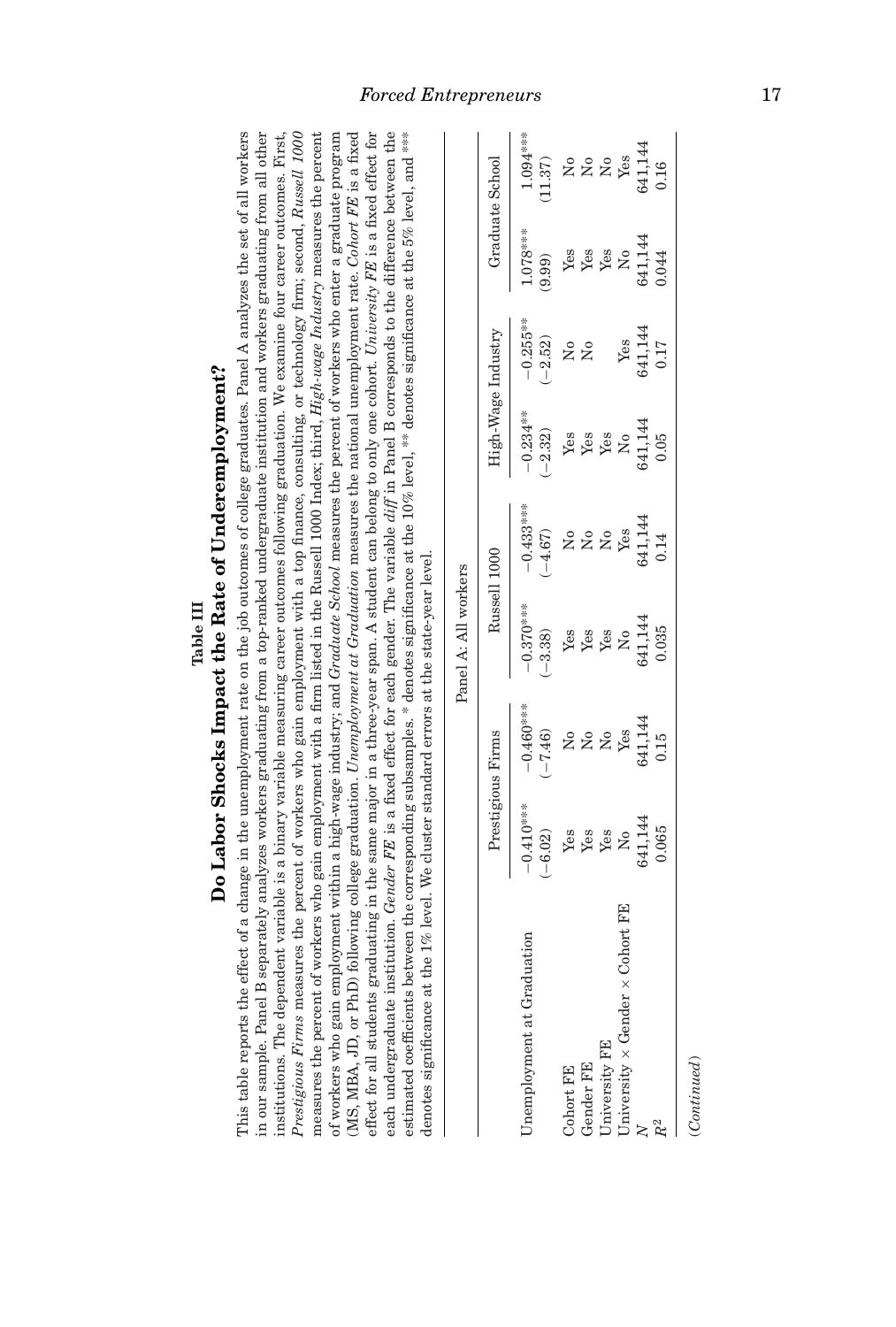|   | ٠ |
|---|---|
| ٥ |   |

|                                               |                          | Panel B: Workers from top-20 schools versus non-top-20 universities |                          |                          | Russell 1000             |                                 |
|-----------------------------------------------|--------------------------|---------------------------------------------------------------------|--------------------------|--------------------------|--------------------------|---------------------------------|
|                                               |                          | Prestigious Firms                                                   |                          |                          |                          |                                 |
|                                               | Top 20                   | Non-Top 20                                                          | diff                     | Top $20$                 | Non-Top 20               | diff                            |
| Unemployment at Graduation                    | $-1.269***$<br>$(-9.75)$ | $-0.242***$<br>$(-4.85)$                                            | $-1.026***$<br>$(-7.23)$ | $-0.762***$<br>$(-4.95)$ | $-0.345***$<br>$(-3.71)$ | $-0.417***$<br>$(-2.51)$        |
|                                               |                          | High-Wage Industry                                                  |                          |                          | Graduate School          |                                 |
|                                               | Top 20                   | Non-Top 20                                                          | diff                     | Top $20$                 | Non-Top 20               | diff                            |
| Unemployment at Graduation                    | $-0.932***$<br>$(-4.71)$ | $-0.072$<br>$(-0.80)$                                               | $-0.859***$<br>$(-4.01)$ | $1.180***$<br>(5.59)     | $1.071***$<br>(10.70)    | 0.109                           |
| University $\times$ Gender $\times$ Cohort FE | 124,919<br>Yes           | 516,225<br>Yes                                                      | 641,144<br>${\it Yes}$   | 124,919<br>Yes           | 516,225<br>Yes           | 641,144<br>$\frac{(0.48)}{Yes}$ |

### 18 *The Journal of Finance ®*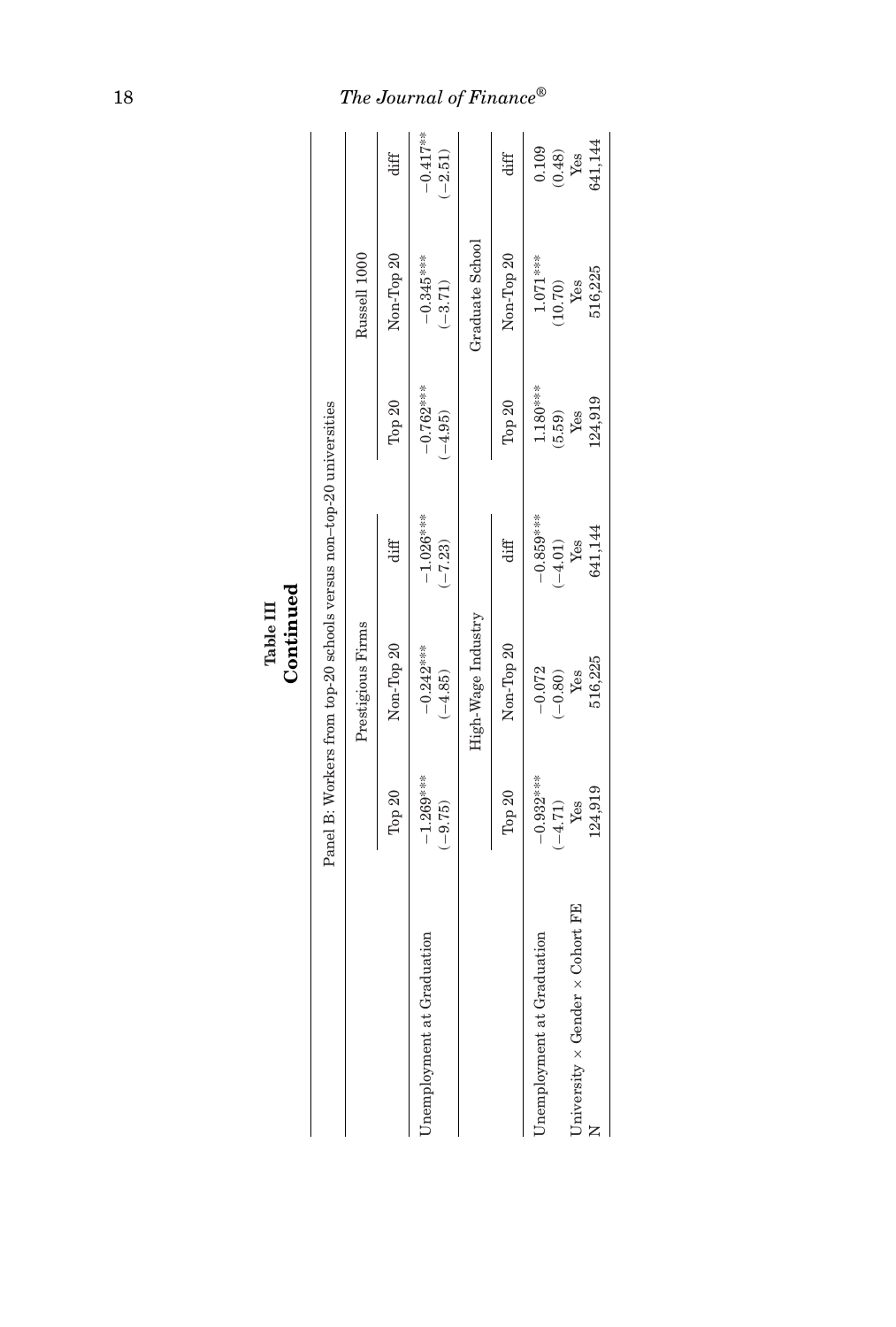### *Forced Entrepreneurs* 19

### **Table IV Do Labor Shocks Impact the Rate of Entrepreneurship?**

This table reports the impact of a change in the unemployment rate on the likelihood that individuals become entrepreneurs. Panel A analyzes all workers in our sample. Panel B separately analyzes workers graduating from a top-ranked undergraduate institution and workers graduating from all other institutions. The dependent variable is a binary variable measuring whether the worker founded a firm with *x* years following graduation. We examine *x* varying from one to three years after graduation. *Unemployment at Graduation* measures the national unemployment rate. *Cohort FE* is a fixed effect for all students graduating in the same major and in a three-year span. A student can belong to only one cohort. *University FE* is a fixed effect for each undergraduate institution. *Gender FE* is a fixed effect for each gender. The variable *diff* in Panel B corresponds to the difference between the estimated coefficients between the corresponding subsamples. \* denotes significance at the 10% level, \*\* denotes significance at the 5% level, and \*\*\* denotes significance at the 1% level. We cluster standard errors at the state-year level.

|                                                                |                      |                                |                                      |                                | 3-Y Post College       |
|----------------------------------------------------------------|----------------------|--------------------------------|--------------------------------------|--------------------------------|------------------------|
| $0.195***$<br>(4.95)                                           | $0.198***$<br>(5.34) | $0.188***$<br>(4.99)           | $0.207***$<br>(6.08)                 | $0.147***$<br>(3.94)           | $0.170***$<br>(4.95)   |
| Yes                                                            | No                   | Yes                            | No                                   | Yes                            | $\rm No$<br>$\rm No$   |
| Yes                                                            | N <sub>0</sub>       | Yes                            | N <sub>0</sub>                       | Yes                            | $\rm No$               |
| University $\times$ Gender $\times$ Cohort FE<br>No<br>641,144 | Yes<br>641,144       | N <sub>0</sub><br>641,144      | Yes<br>641,144                       | No<br>641,144                  | Yes<br>641,144<br>0.14 |
|                                                                | <b>Yes</b><br>0.016  | 1-Y Post College<br>No<br>0.14 | Panel A: All workers<br>Yes<br>0.017 | 2-Y Post College<br>No<br>0.14 | Yes<br>0.017           |

| Panel B: Workers from top-10, top-20, and other universities |                      |                      |                     |                      |                      |                    |
|--------------------------------------------------------------|----------------------|----------------------|---------------------|----------------------|----------------------|--------------------|
|                                                              |                      | 1-Y Post College     |                     |                      | 1-Y Post College     |                    |
|                                                              | Top $10$             | $Non-top 10$         | diff                | Top 20               | Non-top $20$         | Diff               |
| Unemployment at Graduation                                   | $0.570***$<br>(3.04) | $0.170***$<br>(5.00) | $0.400**$<br>(2.08) | $0.334***$<br>(3.37) | $0.161***$<br>(5.08) | $0.173*$<br>(1.69) |
| University $\times$ Gender $\times$ Cohort FE                | Yes                  | Yes                  | Yes                 | Yes                  | Yes                  | Yes                |
| N                                                            | 41,881               | 599,263              | 641.144             | 124.919              | 516,225              | 641,144            |
| $R^2$                                                        | 0.051                | 0.16                 | 0.14                | 0.041                | 0.18                 | 0.14               |

One potential concern is that unemployment shocks affect the timing of firm creation. In particular, we may be concerned that poor labor market opportunities encourage future entrepreneurs to start their firm right after graduation. To address this issue, we evaluate whether the relationship between unemployment shocks and entrepreneurship decreases as the time horizon increases. According to Panel A of Table IV, a 1 percentage point increase in the unemployment rate increases the cumulative entrepreneurship rate by 0.21 percentage points within two years and by 0.17 percentage points within three years. We therefore document that unemployment shocks lead to a permanent increase in the rate of entrepreneurship as the nontreated group fails to catch up with the treated group.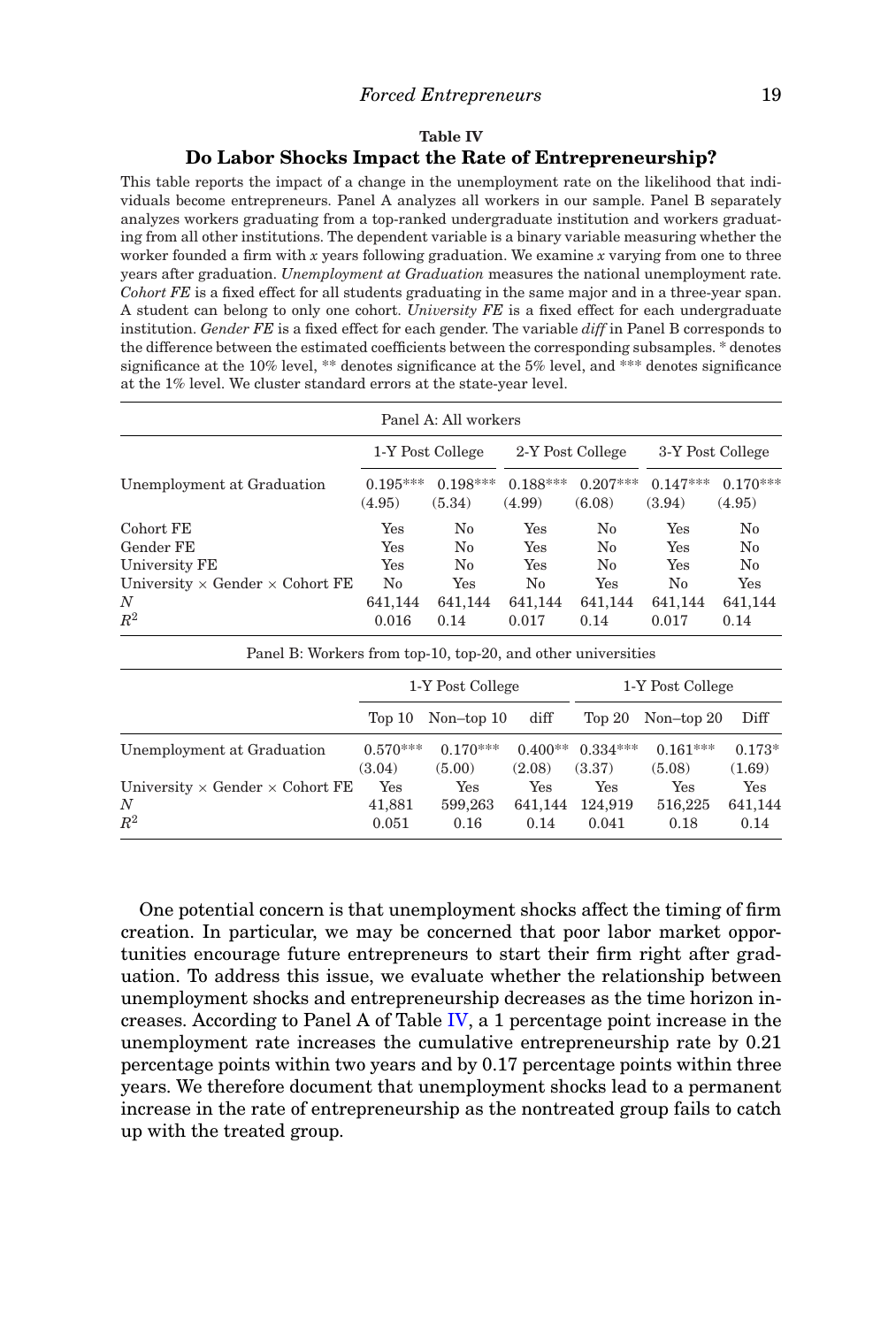### 20 *The Journal of Finance®*

### *B.2. Nonlinear Specification*

Given that the likelihood of firm creation within three years of graduation is only 3.3% according to Table I, the binary dependent variable takes a value of one for only a small set of students. This potentially raises concerns that the linear probability model is a poor fit for this application. To mitigate this concern, we reestimate our results using a probit regression model to verify that the results are robust to the modeling choice in the baseline estimation. Table IA.III of the Internet Appendix reports the results. We confirm that an increase in the unemployment rate increases the rate of entrepreneurship within the year following graduation; in addition, this effect continues to hold through the three years after graduation. The results suggest that our prior estimates under the linear probability model do not depend on the particular empirical specification.

### *B.3. Subsample Analysis*

In Table IA.IV of the Internet Appendix, we evaluate whether the results are driven by the 2008 Great Recession or the 2001 Tech Bubble. We split the sample into two subperiods: workers graduating between 1998 and 2005 and workers graduating between 2006 and 2012. We find evidence of increased entrepreneurship regardless of the time period, although the effect is slightly strong in the later subperiod. We also examine whether the results are driven by a small sample of the workers in our data. In separate regressions, we exclude workers graduating in California, and workers employed in the technology industry. Across specifications, we estimate that a 1 percentage point increase in the unemployment rate increases the four-year entrepreneurship rate by 0.17 percentage points. Our results therefore do not appear to depend on any specific industry or geography.

A separate concern is that the students entering entrepreneurship were not necessarily intending to enter the workforce following graduation, but rather would have entered graduate school had they graduated during a period of low unemployment. While this narrative offers an alternative counterfactual to our hypothesis, we provide two arguments against it. First, Panel A of Table III documents that college graduates are more, rather than less, likely to enter a graduate program when graduating in a poor labor market, confirming the findings of Johnson (2013) for our own sample. Second, in Table IA.IV of the Internet Appendix we exclude all workers who entered a graduate program within four years following college graduation and confirm that a negative labor shock increases the entrepreneurship rate by 0.25 percentage points.

### *B.4. State, Regional, and Industry Employment Shocks*

We focus on national unemployment shocks as graduates are able to move across state lines to find work, potentially mitigating the effect of more local employment shocks. Motivated by prior evidence that the majority of under-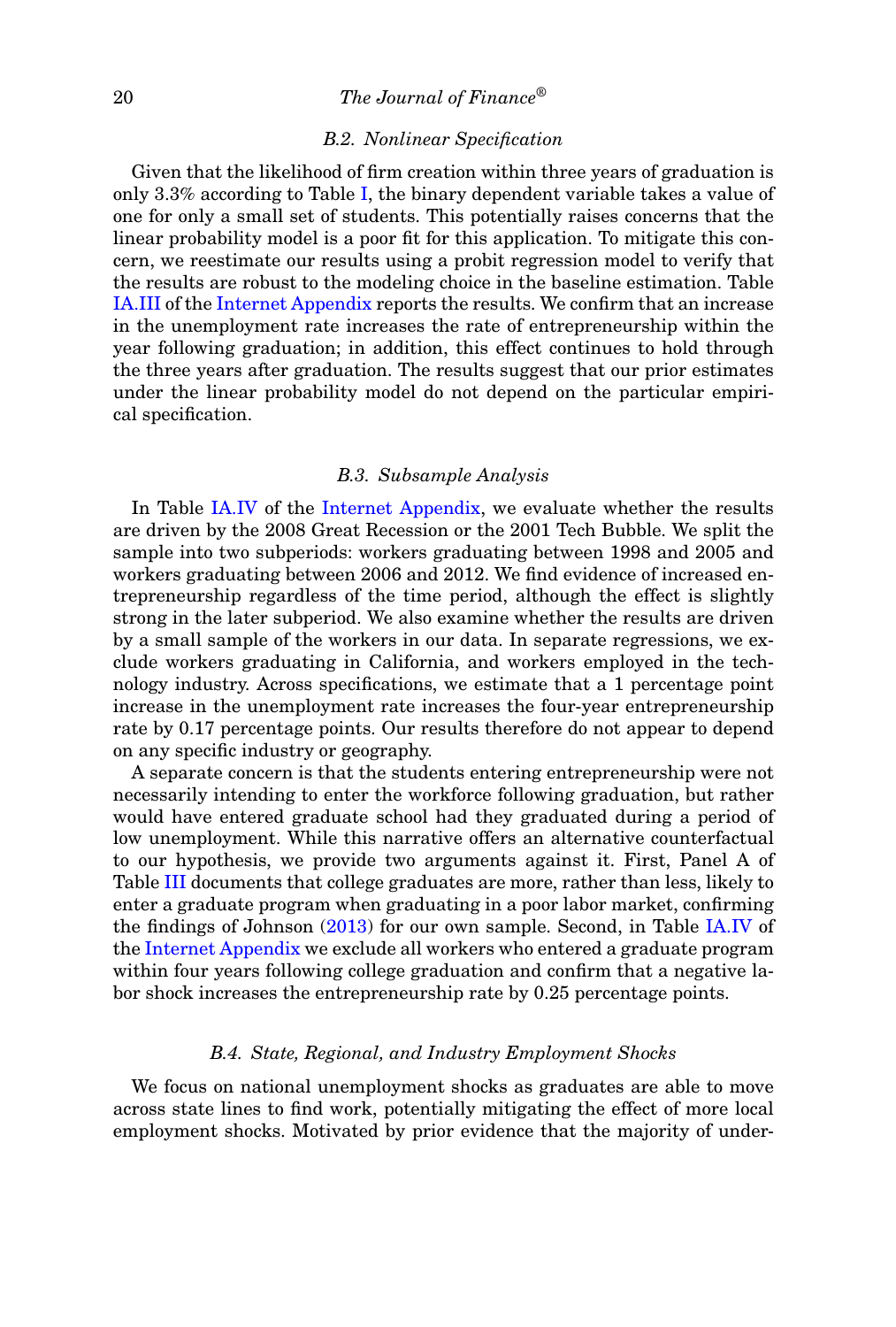graduate students are in-state residents (Wozniak (2018)) and employed instate following graduation (Foote (2019)), we examine whether our results hold when defining employment shocks at the state or regional level. $^{26}$  We present our findings in Table IA.V of the Internet Appendix. We estimate that a 1 percentage point increase in the state-level unemployment rate leads to a 0.17 percentage point increase in entrepreneurship within one year of graduation. Similarly, we estimate a 0.19 percentage point increase in entrepreneurship when we estimate the unemployment rate at the regional level as defined by the Census.

In our main analyses, we examine unemployment shocks aggregated across all industries. However, some sectors may be more relevant measures of labor market opportunities for recent college graduates. Accordingly, we collect data on employment within each two-digit NAICS industry classification and evaluate the effects of industry-specific shocks on entrepreneurship in Table IA.VI of the Internet Appendix. Although we find that decreases in labor market opportunities increase entrepreneurship across all 12 sectors, the effects are most pronounced in response to declines in (i) education and health care and (ii) finance.

### *C. Employment Shocks and Startup Characteristics*

### *C.1. Successful Entrepreneurship*

One concern with the results above is that employment shocks may only influence the creation of small and unsuccessful firms. Assuming that the economic value of firm creation depends on the likelihood of survival and growth, we should instead evaluate whether economic conditions impact the rate of successful firm creation. To this end, we tighten the definition of an entrepreneur based on reaching various thresholds of entrepreneurial success. In Panel A of Table V we require that, as of 2019, sample firms continue to (i) be in business, (ii) employ at least 10 workers, (iii) employ at least 20 workers, or (iv) employ at least 50 workers. In Panel B, we require that, as of 2019, the sample firms (i) developed at least one patent, (ii) received VC funding, (iii) were acquired, or (iv) successfully completed an IPO.

The point estimates reported in Table V have several implications. First, together with the results in Table IV, the estimates show that  $33\%$  of the firms started due to heightened unemployment risk remain in business today. Moreover, among the firms created due to weak labor markets, 7% employ at least

<sup>26</sup> For instance, based on the Census Post-Secondary Employment Outcomes Database, which includes information on graduates from the flagship state universities of University of Michigan, University of Wisconsin, University of Colorado, and University of Texas, 80% of graduates from the University of Texas are employed in-state within one year of graduation. This rate is 66% for the University of Colorado, 55% for the University of Wisconsin (55%) and 41% for the University of Michigan. In addition, these last two percentages increase 15% each when we consider employment across other states in the East North Central Census Division (i.e., Illinois, Indiana, Michigan, Ohio, and Wisconsin).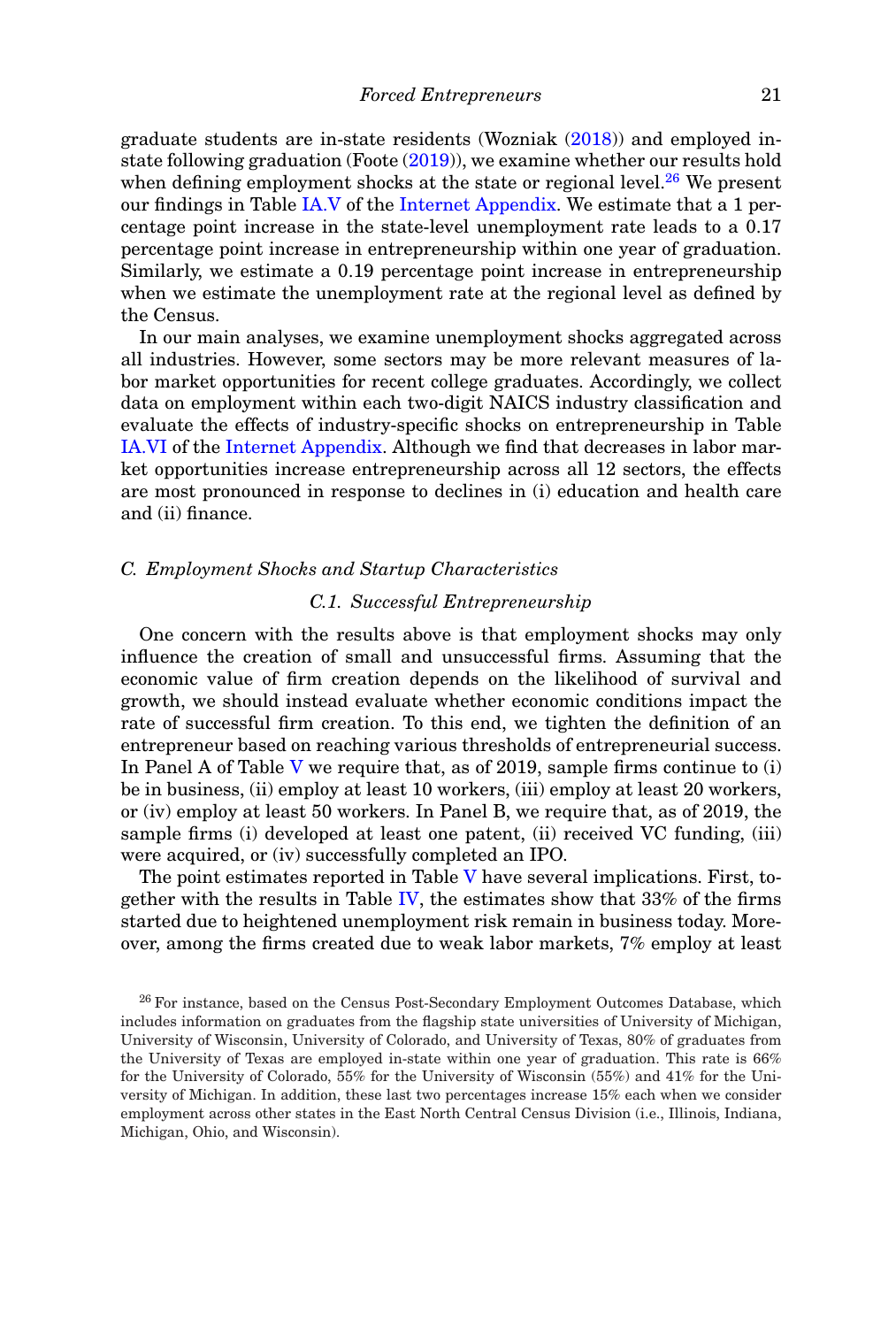|                                                                                                                                                                                                                                                                                                                                                                                                                                                                                                                                                                                                                                                                                                                                                                                                                                                                                                                                                                                                                                                                                                                                                                                                                                                                                                                                                                                                                                                                               |                      | Do Labor Shocks Impact the Rate of Successful Entrepreneurship? |                      |                           |                      |                                                                                                                                                                                                                                                |                      |                                |
|-------------------------------------------------------------------------------------------------------------------------------------------------------------------------------------------------------------------------------------------------------------------------------------------------------------------------------------------------------------------------------------------------------------------------------------------------------------------------------------------------------------------------------------------------------------------------------------------------------------------------------------------------------------------------------------------------------------------------------------------------------------------------------------------------------------------------------------------------------------------------------------------------------------------------------------------------------------------------------------------------------------------------------------------------------------------------------------------------------------------------------------------------------------------------------------------------------------------------------------------------------------------------------------------------------------------------------------------------------------------------------------------------------------------------------------------------------------------------------|----------------------|-----------------------------------------------------------------|----------------------|---------------------------|----------------------|------------------------------------------------------------------------------------------------------------------------------------------------------------------------------------------------------------------------------------------------|----------------------|--------------------------------|
| measure firm success based on firm survival and current employment of at least x workers. More concretely, the first and second columns define<br>$50$ workers. In the second row, we assess firm success based on patent creation, access to capital through VC and public offerings, exit through<br>success based on survival, the third and fourth columns measure success as of 2019 employing at least 10 workers, the fifth and sixth columns<br>one patent; in the third and fourth columns, we measure success based on access to VC funding; in the fifth and sixth columns, we measure success<br>as exit through acquisition; and in the seventh and eighth columns, we measure success as entering an IPO. Unemployment at Graduation measures<br>significance at the 10% level, ** denotes significance at the 5% level, and *** denotes significance at the 1% level. We cluster standard errors at the<br>the national unemployment rate. Cohort FE is a fixed effect for all students graduating in the same major and in a three-year span. A student can<br>belong to only one cohort. University FE is a fixed effect for each undergraduate institution. Gender FE is a fixed effect for each gender. * denotes<br>acquisition, and exit through successful completion of an IPO. Specifically, in the first and second columns, we measure success as creating at least<br>This table reports the imp<br>measure success as of 201<br>state-year level. |                      |                                                                 |                      |                           |                      | act of a change in the unemployment rate on the likelihood that individuals create successful firms. In the first row, we<br>9 employing at least 20 workers, and the seventh and eighth columns measure success as of 2019 employing at least |                      |                                |
|                                                                                                                                                                                                                                                                                                                                                                                                                                                                                                                                                                                                                                                                                                                                                                                                                                                                                                                                                                                                                                                                                                                                                                                                                                                                                                                                                                                                                                                                               |                      | Survived                                                        |                      | $>10$ Emp                 |                      | $> 20$ Emp                                                                                                                                                                                                                                     |                      | $>50$ Emp                      |
| Unemployment at Graduation                                                                                                                                                                                                                                                                                                                                                                                                                                                                                                                                                                                                                                                                                                                                                                                                                                                                                                                                                                                                                                                                                                                                                                                                                                                                                                                                                                                                                                                    | $0.058***$<br>(4.63) | $0.065***$<br>(5.54)                                            | $0.021***$<br>(2.53) | $0.024***$<br>(3.19)      | $0.014***$<br>(2.06) | $0.016***$<br>(2.85)                                                                                                                                                                                                                           | $0.011***$<br>(2.27) | $0.014***$<br>(3.36)           |
|                                                                                                                                                                                                                                                                                                                                                                                                                                                                                                                                                                                                                                                                                                                                                                                                                                                                                                                                                                                                                                                                                                                                                                                                                                                                                                                                                                                                                                                                               |                      | Patents $> 0$                                                   |                      | $VC$ Funding $> 0$        |                      | Acquired                                                                                                                                                                                                                                       |                      | $_{\rm IPO}$                   |
| Unemployment at Graduation                                                                                                                                                                                                                                                                                                                                                                                                                                                                                                                                                                                                                                                                                                                                                                                                                                                                                                                                                                                                                                                                                                                                                                                                                                                                                                                                                                                                                                                    | $0.018***$<br>(2.88) | $0.022***$<br>(3.87)                                            | $0.041***$<br>(4.37) | $0.044***$<br>(4.96)      | $0.016***$<br>(2.85) | $0.015***$<br>(3.69)                                                                                                                                                                                                                           | 0.001<br>(0.69)      | 0.001<br>(1.19)                |
| Cohort FE                                                                                                                                                                                                                                                                                                                                                                                                                                                                                                                                                                                                                                                                                                                                                                                                                                                                                                                                                                                                                                                                                                                                                                                                                                                                                                                                                                                                                                                                     | Yes                  | ž                                                               | Yes                  | ž                         | Yes                  | ż                                                                                                                                                                                                                                              | Yes                  | ž                              |
| Gender FE                                                                                                                                                                                                                                                                                                                                                                                                                                                                                                                                                                                                                                                                                                                                                                                                                                                                                                                                                                                                                                                                                                                                                                                                                                                                                                                                                                                                                                                                     | Yes                  | $\mathsf{S}^{\mathsf{o}}$                                       | Yes                  | $\mathsf{S}^{\mathsf{o}}$ | Yes                  | $\mathsf{S}^{\mathsf{o}}$                                                                                                                                                                                                                      | ${\rm Yes}$          | $\stackrel{\circ}{\mathbf{Z}}$ |
| University FE                                                                                                                                                                                                                                                                                                                                                                                                                                                                                                                                                                                                                                                                                                                                                                                                                                                                                                                                                                                                                                                                                                                                                                                                                                                                                                                                                                                                                                                                 | Yes                  | $\mathsf{S}^{\mathsf{o}}$                                       | Yes                  | ž                         | Yes                  | $\tilde{X}^{\circ}$                                                                                                                                                                                                                            | Yes                  | $\Sigma$                       |
| University $\times$ Gender $\times$ Cohort FE                                                                                                                                                                                                                                                                                                                                                                                                                                                                                                                                                                                                                                                                                                                                                                                                                                                                                                                                                                                                                                                                                                                                                                                                                                                                                                                                                                                                                                 | ż                    | Yes                                                             | ż                    | Yes                       | $\mathsf{S}^{\circ}$ | Yes                                                                                                                                                                                                                                            | $\mathsf{S}^{\circ}$ | Yes                            |
|                                                                                                                                                                                                                                                                                                                                                                                                                                                                                                                                                                                                                                                                                                                                                                                                                                                                                                                                                                                                                                                                                                                                                                                                                                                                                                                                                                                                                                                                               | 641,144              | 641,144                                                         | 641,144              | 641,144                   | 641,144              | 641,144                                                                                                                                                                                                                                        | 641,144              | 641,144                        |

*N* 641,144 641,144 641,144 641,144 641,144 641,144 641,144 641,144

**Table V**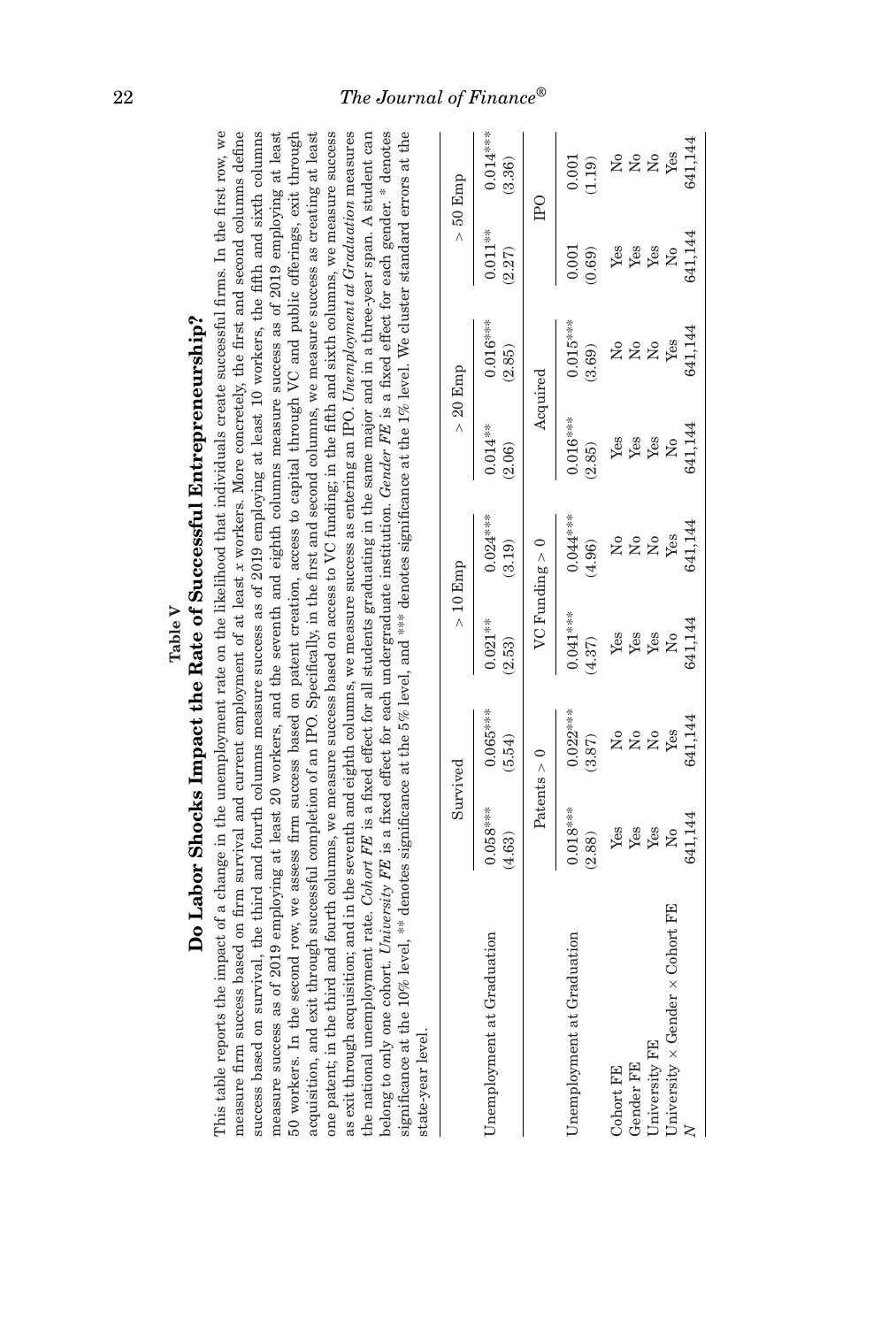50 employees today, 11% hold at least one patent, 21% receive VC funding, 8% are acquired by other firms, and 1% eventually enter an IPO. In sum, labor opportunities influence the likelihood of significant and productive firms, highlighting the potential for real effects on the economy.

### *C.2. Industrial Composition*

In Panel A of Table VI, we evaluate the impact of labor market declines on entrepreneurship across eight separate industry classifications. We find that an increase in the unemployment rate increases the level of entrepreneurship across seven of the eight industry classifications, with the one exception being the Trade and Transportation sector. The majority of firms founded due to labor market declines are in the Finance and Professional, Business, and Technical Services sectors: Comparing the size of the coefficients across industries, we estimate that a full 69% of firms are founded in this sector.

What explains the high rate of firm creation in the Finance, Professional, and Technical Services sector? One possible explanation is the skillsets of the graduates in our data set uniquely qualify these workers for entrepreneurship in these industries. To test this hypothesis, we estimate the effects of labor market distress on entrepreneurship separately by undergraduate major. As shown in Panel B, we find that increased unemployment leads to a greater rate of entrepreneurship across all nine major classifications. However, employment shocks disproportionately increase the rate of entrepreneurship among graduates with majors in (i) Computer Science, (ii) Engineering, and (iii) Social Science including Economics. Assuming that the skills developed in these majors are valuable to enter the Finance and Professional, Business, and Technical Services sector, these results help explain the industry composition of new firms in the economy.

An alternative explanation is that labor market declines open up new opportunities in the Finance and Professional, Business, and Technical Services sector, leading to more firms in these industries. To test this hypothesis, we estimate how the national unemployment rate affects the composition of employment across industries, defining industries at the two-digit NAICS code. We presents the results in Table IA.VII of the Internet Appendix. Across all 12 industry classifications, we find that increases in the unemployment rate are associated with a higher share of employment in (i) Education and Health Services and (ii) Government. In contrast, we find limited effects on the Finance, Professional, Business, and Technical Service sector. Therefore, our results do not suggest that forced entrepreneurs select into these sectors due to unique demand opportunities during recessions.

### *D. Employment Shocks and Entrepreneurial Quality*

### *D.1. Measures of Entrepreneurial Quality*

We next turn to our primary hypothesis: Employment shocks increase the relative quality of entrepreneurial firms. Testing this hypothesis depends on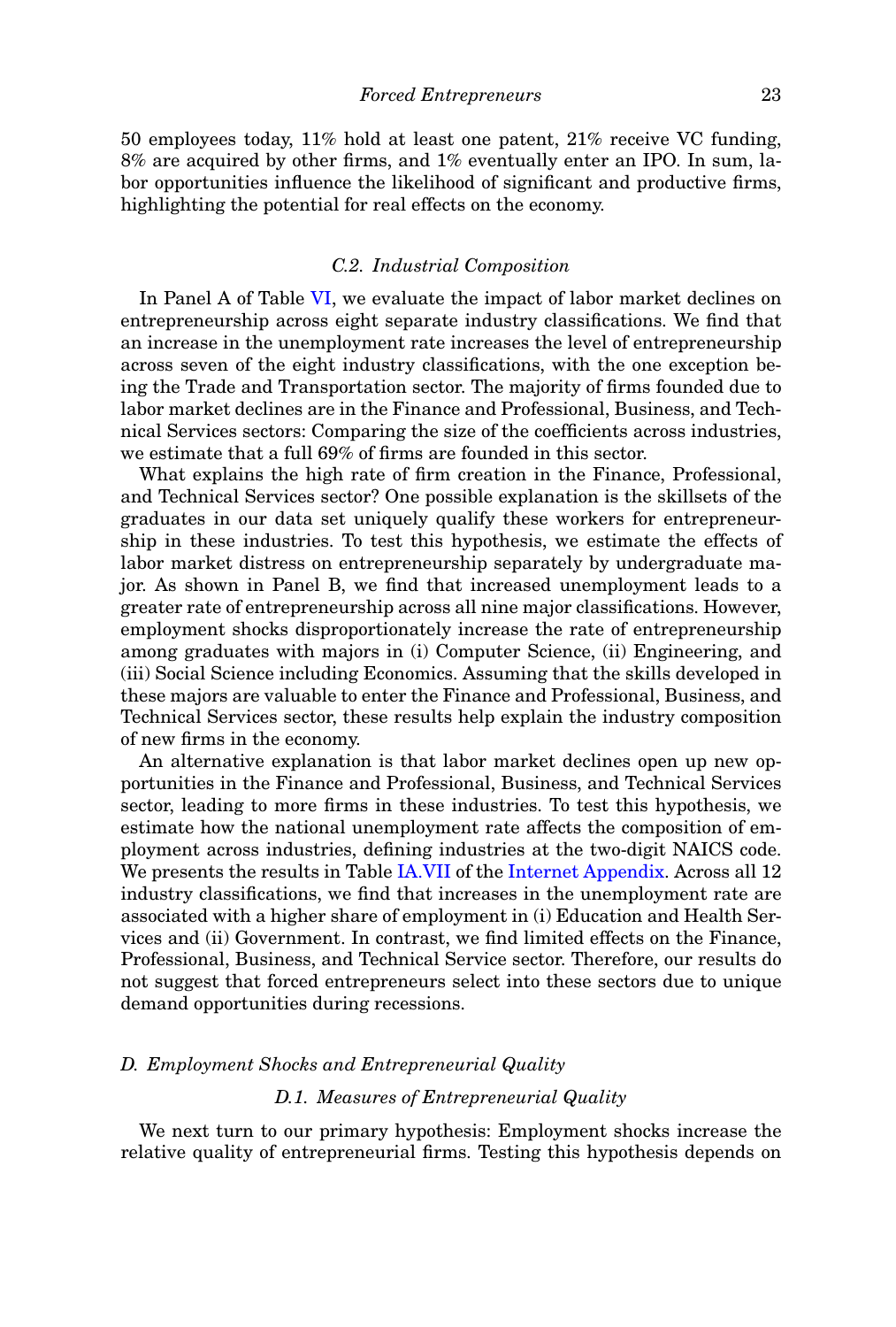|                                                                                                                                                                                                                                                                                                                                                                                                                                                                                                                                                                                                                                                                                                                                                                                                                                                                                                                                                                          |                                                              | Other Services                                                                     | 0.003        | (0.94)    | ${\it Yes}$                            | 641,144 | 0.14  |                                          |               | Sciences                           | 0.093<br>(0.96)            | Yes                                      | 39,472<br>0.15              |  |
|--------------------------------------------------------------------------------------------------------------------------------------------------------------------------------------------------------------------------------------------------------------------------------------------------------------------------------------------------------------------------------------------------------------------------------------------------------------------------------------------------------------------------------------------------------------------------------------------------------------------------------------------------------------------------------------------------------------------------------------------------------------------------------------------------------------------------------------------------------------------------------------------------------------------------------------------------------------------------|--------------------------------------------------------------|------------------------------------------------------------------------------------|--------------|-----------|----------------------------------------|---------|-------|------------------------------------------|---------------|------------------------------------|----------------------------|------------------------------------------|-----------------------------|--|
|                                                                                                                                                                                                                                                                                                                                                                                                                                                                                                                                                                                                                                                                                                                                                                                                                                                                                                                                                                          |                                                              |                                                                                    |              |           |                                        |         |       |                                          |               | Engineering                        | $0.306***$                 | Yes                                      | 95,527<br>0.073             |  |
|                                                                                                                                                                                                                                                                                                                                                                                                                                                                                                                                                                                                                                                                                                                                                                                                                                                                                                                                                                          |                                                              | Leisure                                                                            | $0.016***$   | (2.87)    | Yes                                    | 641,144 | 0.16  |                                          |               |                                    | (4.22)                     |                                          |                             |  |
|                                                                                                                                                                                                                                                                                                                                                                                                                                                                                                                                                                                                                                                                                                                                                                                                                                                                                                                                                                          |                                                              |                                                                                    |              |           |                                        |         |       |                                          |               |                                    | $0.079*$<br>(1.80)         | ${\it Yes}$                              | 132,158<br>$\overline{0}$ : |  |
|                                                                                                                                                                                                                                                                                                                                                                                                                                                                                                                                                                                                                                                                                                                                                                                                                                                                                                                                                                          |                                                              | Construct Manufact Trade & Transport Finance & Bus Services Education & Healthcare | $0.021***$   | (3.15)    | Yes                                    | 641,144 | 0.14  |                                          |               | Computer Science Business          | $0.285*$<br>(1.85)         | ${\rm Yes}$                              | 68,185<br>0.11              |  |
|                                                                                                                                                                                                                                                                                                                                                                                                                                                                                                                                                                                                                                                                                                                                                                                                                                                                                                                                                                          |                                                              |                                                                                    |              |           |                                        |         |       |                                          | College Major | Arts                               | 0.207<br>(1.06)            | Yes                                      | 25,112<br>0.22              |  |
| ificance at the 1% level. We cluster standard errors at the state-year level.                                                                                                                                                                                                                                                                                                                                                                                                                                                                                                                                                                                                                                                                                                                                                                                                                                                                                            | Panel A: 1-digit NAICS industry classifications of new firms |                                                                                    | $0.113***$   | (3.21)    | Yes                                    | 641,144 | 0.13  | Panel B: Academic major of entrepreneurs |               | Social & Econ                      | $0.229**$<br>(2.55)        | Yes                                      | 104,314<br>$\overline{0.1}$ |  |
|                                                                                                                                                                                                                                                                                                                                                                                                                                                                                                                                                                                                                                                                                                                                                                                                                                                                                                                                                                          |                                                              |                                                                                    | $-0.003$     | $(-0.64)$ | Yes                                    | 641,144 | 0.14  |                                          |               | Comm & Edu Bio & Health Humanities | 0.058<br>$(0.57)$          | Yes                                      | 49,951<br>0.13              |  |
|                                                                                                                                                                                                                                                                                                                                                                                                                                                                                                                                                                                                                                                                                                                                                                                                                                                                                                                                                                          |                                                              |                                                                                    |              |           |                                        |         |       |                                          |               |                                    | 0.099<br>(0.95)            | ${\it Yes}$                              | 37,098<br>0.19              |  |
|                                                                                                                                                                                                                                                                                                                                                                                                                                                                                                                                                                                                                                                                                                                                                                                                                                                                                                                                                                          |                                                              |                                                                                    | $0.020**$    | (2.17)    | Yes                                    | 641,144 | 0.09  |                                          |               |                                    |                            |                                          |                             |  |
|                                                                                                                                                                                                                                                                                                                                                                                                                                                                                                                                                                                                                                                                                                                                                                                                                                                                                                                                                                          |                                                              |                                                                                    | 0.003        | $(1.01)$  | Yes                                    | 641,144 | 0.095 |                                          |               |                                    | $0.249**$<br>(2.58)        | Yes                                      | 47,415<br>0.18              |  |
| effect for all students graduating in the same major in a three-year span. A student can belong to only one cohort. University FE is a fixed effect for<br>This table reports the impact of a change in the unemployment rate on the industry of new firms and skills of the entrepreneurs. Panel A includes<br>one year of graduation. Panel B splits workers across nine academic majors, and the dependent variable is a binary variable measuring whether the<br>the sample of all workers and the dependent variable is a binary variable measuring whether the worker founded a firm in a given industry within<br>worker founded a firm within one year of graduation. <i>Unemployment at Graduation</i> measures the national unemployment rate. Cohort FE is a fixed<br>each undergraduate institution. Gender FE is a fixed effect for each gender. * denotes significance at the 10% level, ** denotes significance at the 5%<br>level, and *** denotes sign: |                                                              |                                                                                    | Unemployment |           | Uni $\times$ Gender $\times$ Cohort FE |         |       |                                          |               |                                    | Unemployment at Graduation | Univ. $\times$ Gender $\times$ Cohort FE |                             |  |
|                                                                                                                                                                                                                                                                                                                                                                                                                                                                                                                                                                                                                                                                                                                                                                                                                                                                                                                                                                          |                                                              |                                                                                    |              |           |                                        |         | $R^2$ |                                          |               |                                    |                            |                                          |                             |  |

Table VI Table Wissing in Strong Labor Markets?<br>Which Entrepreneurs Are Missing in Strong Labor Markets? **Which Entrepreneurs Are Missing in Strong Labor Markets?**

### 24 *The Journal of Finance ®*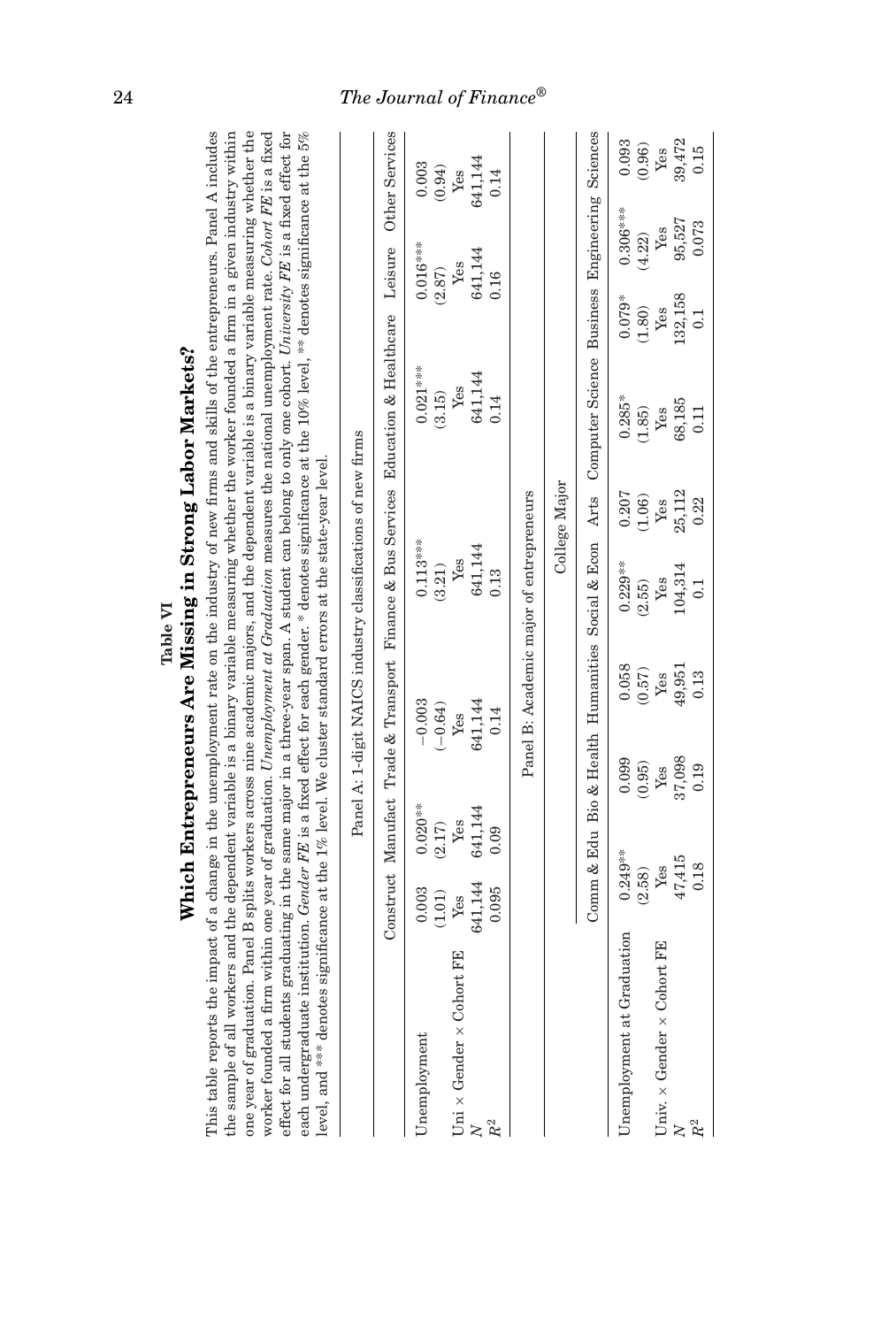directly observing the success of entrepreneurial endeavors. Similar to Table V, we measure quality across several measures: (i) continues to be in business as of 2019, (ii) employs at least *x* workers as of 2019, (iii) developed a patent prior to 2020, (iv) received VC financing prior to 2020, (v) was acquired prior to 2020, or (vi) completed an IPO prior to 2020. We define each measure as a binary variable. We then compare same gender entrepreneurs who graduated from the same university and major but in the two consecutive years. Specifically, we estimate the regression model introduced in equation  $(10)$ .

We present the results in Table VII. As we limit this analysis to entrepreneurs who found firms within five years of graduation, our sample drops to 12,059 total observations. In contrast with the tests for the first hypothesis, it is necessary to estimate our regressions without any fixed effects before saturating the regression with fixed effects. If one of the characteristics absorbed by the fixed effects explains entrepreneurial success, we might find a spurious null result. For example, some universities may better equip individuals to become entrepreneurs. In such a case, university fixed effects would absorb important variation as they would not allow us to learn whether negative labor shocks push fewer of these individuals into entrepreneurship. The inclusion of university fixed effects would then incorrectly lead us to conclude that there is no difference in quality between *forced* and *voluntary* entrepreneurs.

We find little evidence that employment shocks decrease the quality of entrepreneurship. In particular, we show that a 1 percentage point increase in unemployment leads to a 1.5 percentage point increase in the likelihood of survival, a 1.3 percentage point increase in the likelihood of receiving VC funding, a 0.7 percentage point increase in the likelihood of patent creation, and a 0.5 percentage point increase in the likelihood of an acquisition. In addition, we find no relationship between the unemployment rate and employment or an IPO. Taken together, the evidence suggests that labor market declines may increase the quality of entrepreneurship and provides no support of a decrease in quality.

### *D.2. Entering within Two Years of Graduation*

In Table VII we include all firms founded by workers within five years of college graduation. However, if the costs of graduating during a recession decline over time, workers entering entrepreneurship several years following graduation may no longer be limited by labor market opportunities. To address this concern, in Table VIII we rerun the analysis above by considering only firms started within two years following graduation, which reduces the sample to 6,335 observations. Within this subsample of workers, we continue to find that an increase in the unemployment rate increases the likelihood of survival, VC funding, and eventual acquisition; however, we no longer document any effect on patent creation. The other measures are not statistically different from zero.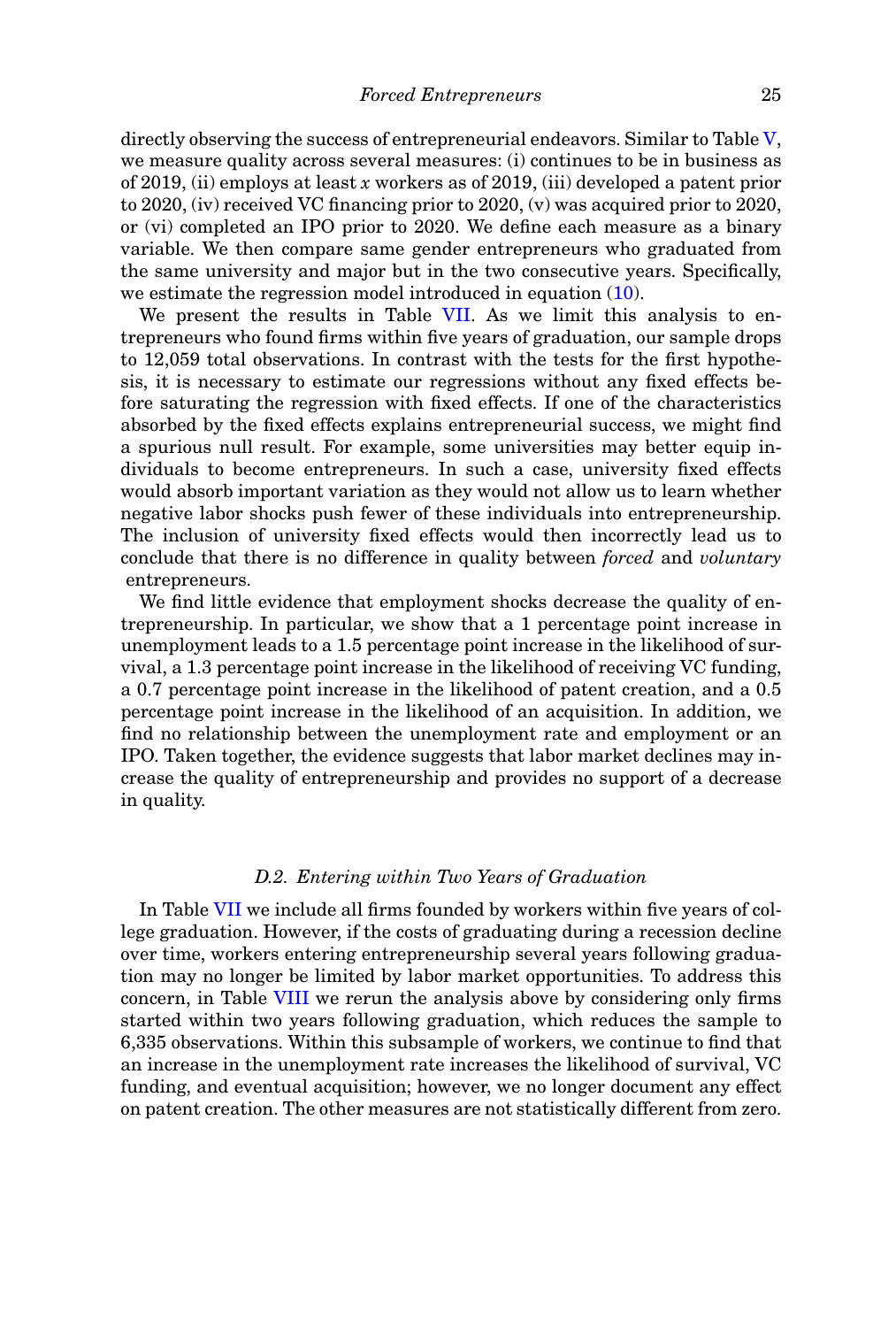|                                                                                                                                                                                                                                                                                                                                                                                                                                                                                                                                                                                                                                                                                                                                                                                                                                                                                                                                                                                                                                                                                                                                                                                                                                                                                                                                                                                                                       |                                          |                                            | Do Labor Shocks Impact Entry of Low-Quality Firms Founded within Five years?<br>Table VII                                       |                                       |                           |                                       |                                                             |                                            |
|-----------------------------------------------------------------------------------------------------------------------------------------------------------------------------------------------------------------------------------------------------------------------------------------------------------------------------------------------------------------------------------------------------------------------------------------------------------------------------------------------------------------------------------------------------------------------------------------------------------------------------------------------------------------------------------------------------------------------------------------------------------------------------------------------------------------------------------------------------------------------------------------------------------------------------------------------------------------------------------------------------------------------------------------------------------------------------------------------------------------------------------------------------------------------------------------------------------------------------------------------------------------------------------------------------------------------------------------------------------------------------------------------------------------------|------------------------------------------|--------------------------------------------|---------------------------------------------------------------------------------------------------------------------------------|---------------------------------------|---------------------------|---------------------------------------|-------------------------------------------------------------|--------------------------------------------|
| This table reports the impact of a change in the unemployment rate on the proportion of new firms that reach success. The sample includes all firms<br>founded within <i>five years</i> following the entrepreneur's graduation from college. The dependent variable is a binary variable measuring whether the<br>firm achieved success. In first row, the first and second columns define success based on survival, the third and fourth columns measure success as<br>employing at least 10 workers of 2019, the fifth and sixth columns consider 20 workers, and the seventh and eighth columns consider 50 workers. In the second row, in the first and second columns we measure success as rece<br>and eighth columns we measure success as the likelihood of successfully completing an IPO. Unemployment at Graduation measures the national<br>unemployment rate. Cohort FE is a fixed effect for all students graduating in the same major in a three-year span. A student can belong to only one<br>at creating at least one patent, in the fifth and sixth columns we measure success as being acquired by an established firm, and in the seventh<br>the industry of the new firm. * denotes significance at the 10% level, ** denotes significance at the 5% level, and *** denotes significance at the 1%<br>level. We cluster standard errors at the state-year level<br>cohort. University FE is a |                                          |                                            | fixed effect for each undergraduate institution. Gender FE is a fixed effect for each gender. Industry FE is a fixed effect for |                                       |                           |                                       |                                                             |                                            |
|                                                                                                                                                                                                                                                                                                                                                                                                                                                                                                                                                                                                                                                                                                                                                                                                                                                                                                                                                                                                                                                                                                                                                                                                                                                                                                                                                                                                                       | Survival                                 |                                            | $10 +$ Employees                                                                                                                |                                       | $20 +$ Employees          |                                       | $50 +$ Employees                                            |                                            |
| Unemployment at Graduation                                                                                                                                                                                                                                                                                                                                                                                                                                                                                                                                                                                                                                                                                                                                                                                                                                                                                                                                                                                                                                                                                                                                                                                                                                                                                                                                                                                            | $1.487***$<br>(2.14)                     | 1.378*<br>(1.76)                           | $-0.208$<br>(0.50)                                                                                                              | 0.134<br>(0.21)                       | $-0.174$<br>$(-0.50)$     | 0.042<br>(0.09)                       | $-0.143$<br>$(-0.58)$                                       | $-0.024$<br>$(-0.07)$                      |
|                                                                                                                                                                                                                                                                                                                                                                                                                                                                                                                                                                                                                                                                                                                                                                                                                                                                                                                                                                                                                                                                                                                                                                                                                                                                                                                                                                                                                       |                                          | Venture Capital $> 0$                      | Patent $> 0$                                                                                                                    |                                       | Acquired                  |                                       | $_{\rm P}$                                                  |                                            |
| Unemployment at Graduation                                                                                                                                                                                                                                                                                                                                                                                                                                                                                                                                                                                                                                                                                                                                                                                                                                                                                                                                                                                                                                                                                                                                                                                                                                                                                                                                                                                            | $1.314***$<br>(2.60)                     | $1.420***$<br>(2.22)                       | $0.713***$<br>(2.14)                                                                                                            | $0.752***$<br>(2.05)                  | 0.452<br>(1.47)           | 0.458<br>(1.55)                       | $-0.002$<br>$(-0.03)$                                       | 0.062<br>(0.60)                            |
| Industry FE                                                                                                                                                                                                                                                                                                                                                                                                                                                                                                                                                                                                                                                                                                                                                                                                                                                                                                                                                                                                                                                                                                                                                                                                                                                                                                                                                                                                           | Yes<br>ž                                 | Yes<br>$\mathop{\Sigma}\limits^{\circ}$    | ${\it Yes}$<br>ż                                                                                                                | Yes<br>$\mathsf{S}^{\mathsf{o}}$      | ${\it Yes}$<br>ż          | Yes<br>$\mathop{\mathsf{S}}\nolimits$ | ${\it Yes}$<br>ž                                            | Yes<br>$\rm \stackrel{\circ}{\rm X}$       |
| Cohort FE<br>Gender FE                                                                                                                                                                                                                                                                                                                                                                                                                                                                                                                                                                                                                                                                                                                                                                                                                                                                                                                                                                                                                                                                                                                                                                                                                                                                                                                                                                                                | $\stackrel{\circ}{\mathbf{Z}}$           | $\mathsf{S}^{\mathsf{o}}$                  | $\mathsf{S}^{\mathsf{o}}$                                                                                                       | $\mathop{\mathsf{S}}\nolimits$        | $\mathsf{S}^{\mathsf{o}}$ | $\mathsf{S}^{\mathsf{o}}$             | $\stackrel{\circ}{\mathbf{Z}}$                              | $\Sigma$                                   |
| Univ. $\times$ Gender $\times$ Cohort FE<br>University FE                                                                                                                                                                                                                                                                                                                                                                                                                                                                                                                                                                                                                                                                                                                                                                                                                                                                                                                                                                                                                                                                                                                                                                                                                                                                                                                                                             | 12,059<br>ž<br>$\mathsf{S}^{\mathsf{o}}$ | 12,059<br>Yes<br>$\mathsf{S}^{\mathsf{o}}$ | 12,059<br>ž<br>$\mathsf{S}^{\mathsf{o}}$                                                                                        | 12,059<br>Yes<br>$\tilde{\mathbf{z}}$ | 12,059<br>ż<br>2          | 12,059<br>Yes<br>$\Sigma$             | 12,059<br>$\mathsf{S}^{\mathsf{o}}$<br>$\tilde{\mathsf{z}}$ | 12,059<br>Yes<br>$\mathsf{S}^{\mathsf{o}}$ |
|                                                                                                                                                                                                                                                                                                                                                                                                                                                                                                                                                                                                                                                                                                                                                                                                                                                                                                                                                                                                                                                                                                                                                                                                                                                                                                                                                                                                                       |                                          |                                            |                                                                                                                                 |                                       |                           |                                       |                                                             |                                            |

26 *The Journal of Finance ®*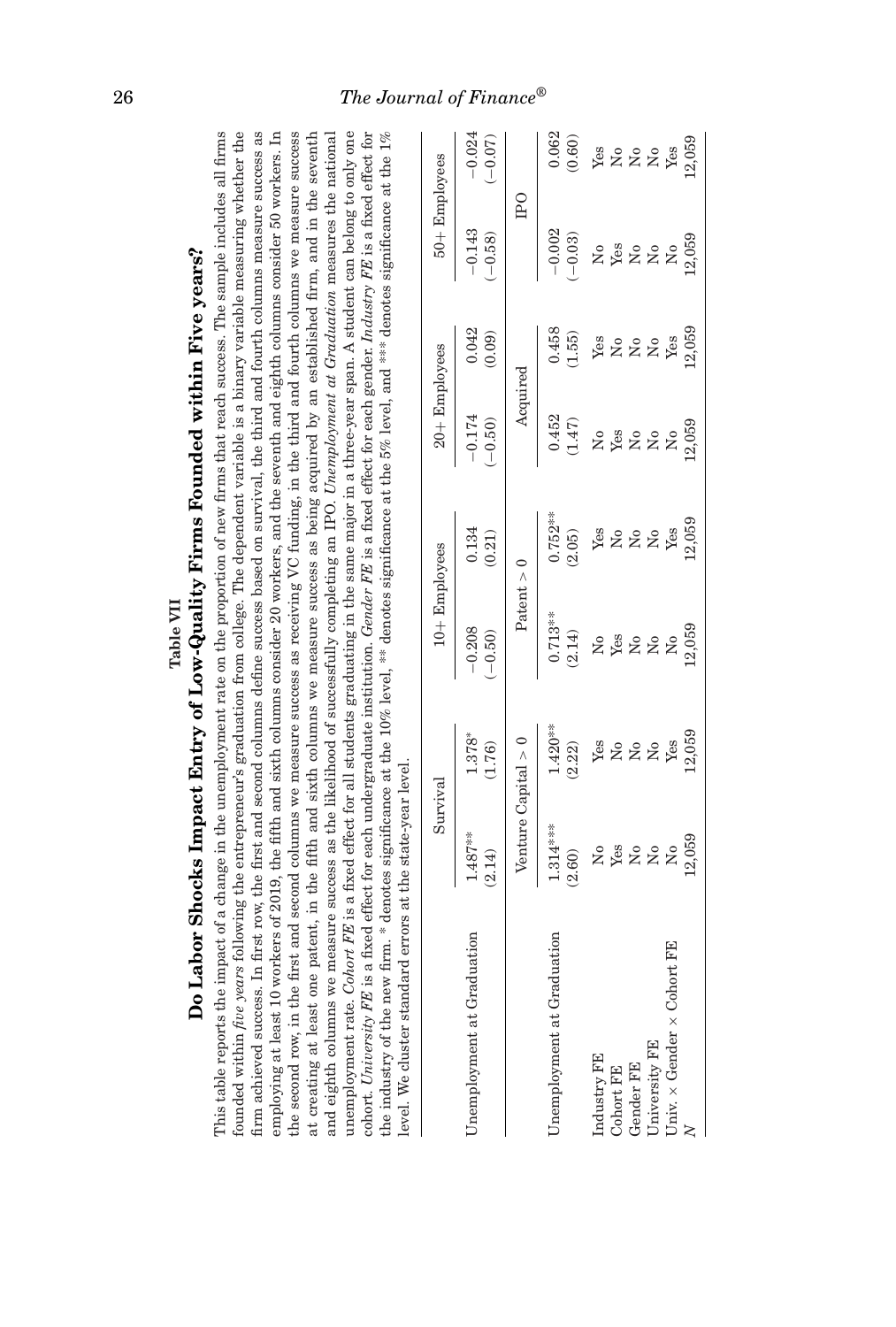| Do Labor Shocks Impact Entry of Low-Quality Firms Founded within Two years?                                                                                                                                                                                                                                                                                                                                                                                                                                                                                                                                                                                                                                                                                                                                                                                                                                                                                                                                                                                                                                                                                                                                                                                            |                                                                                                                                                                                                                                                                                            |                                           |                                  |                             |                                                |                                |                                       |                                               |
|------------------------------------------------------------------------------------------------------------------------------------------------------------------------------------------------------------------------------------------------------------------------------------------------------------------------------------------------------------------------------------------------------------------------------------------------------------------------------------------------------------------------------------------------------------------------------------------------------------------------------------------------------------------------------------------------------------------------------------------------------------------------------------------------------------------------------------------------------------------------------------------------------------------------------------------------------------------------------------------------------------------------------------------------------------------------------------------------------------------------------------------------------------------------------------------------------------------------------------------------------------------------|--------------------------------------------------------------------------------------------------------------------------------------------------------------------------------------------------------------------------------------------------------------------------------------------|-------------------------------------------|----------------------------------|-----------------------------|------------------------------------------------|--------------------------------|---------------------------------------|-----------------------------------------------|
| This table reports the impact of a change in the unemployment rate on the proportion of new firms that reach success. The sample includes all firms<br>founded within two years following the entrepreneur's graduation from college. The dependent variable is a binary variable measuring whether the<br>at creating at least one patent, in the fifth and sixth columns we measure success as being acquired by an established firm, and in the seventh<br>and eighth columns we measure success as the likelihood of successfully comple<br>cohort. University FE is a fixed effect for each undergraduate institution. Gender FE is a fixed effect for each gender. Industry FE is a fixed effect for<br>firm achieved success. In first row, the first and second columns define success based on survival, the third and fourth columns measure success as<br>the second row, in the first and second columns we measure success as receiving VC funding, in the third and fourth columns we measure success<br>unemployment rate. Cohort FB is a fixed effect for all students graduating in the same major in a three-year span. A student can belong to only one<br>employing at least 10 work<br>the industry of the new fir.<br>level. We cluster standard | cers of 2019, the fifth and sixth columns consider 20 workers, and the seventh and eighth columns consider 50 workers. In<br>m. * denotes significance at the 10% level, ** denotes significance at the 5% level, and *** denotes significance at the 1%<br>errors at the state-year level |                                           |                                  |                             |                                                |                                |                                       |                                               |
|                                                                                                                                                                                                                                                                                                                                                                                                                                                                                                                                                                                                                                                                                                                                                                                                                                                                                                                                                                                                                                                                                                                                                                                                                                                                        | Survival                                                                                                                                                                                                                                                                                   |                                           |                                  | $10 +$ Employees            | $20 +$ Employees                               |                                | $50 +$ Employees                      |                                               |
| Unemployment at Graduation                                                                                                                                                                                                                                                                                                                                                                                                                                                                                                                                                                                                                                                                                                                                                                                                                                                                                                                                                                                                                                                                                                                                                                                                                                             | $2.002**$<br>(2.53)                                                                                                                                                                                                                                                                        | $2.319***$<br>(2.36)                      | 0.092<br>(0.17)                  | 1.137<br>(1.22)             | 0.013<br>(0.03)                                | 0.604<br>(1.08)                | 0.032<br>(0.10)                       | 0.315<br>(0.61)                               |
|                                                                                                                                                                                                                                                                                                                                                                                                                                                                                                                                                                                                                                                                                                                                                                                                                                                                                                                                                                                                                                                                                                                                                                                                                                                                        | Venture Capital $> 0$                                                                                                                                                                                                                                                                      |                                           | Patent $> 0$                     |                             | Acquired                                       |                                | $_{\rm IPO}$                          |                                               |
| Unemployment at Graduation                                                                                                                                                                                                                                                                                                                                                                                                                                                                                                                                                                                                                                                                                                                                                                                                                                                                                                                                                                                                                                                                                                                                                                                                                                             | $1.796***$<br>(2.95)                                                                                                                                                                                                                                                                       | 1.732*<br>(1.94)                          | 0.480<br>(1.17)                  | $-0.274$<br>$(-0.37)$       | $0.948**$<br>(2.11)                            | $1.021*$<br>(1.77)             | 0.034<br>(0.37)                       | 0.176<br>(0.96)                               |
| Industry FE<br>Cohort FE                                                                                                                                                                                                                                                                                                                                                                                                                                                                                                                                                                                                                                                                                                                                                                                                                                                                                                                                                                                                                                                                                                                                                                                                                                               | Yes<br>$\mathsf{S}^{\mathsf{o}}$                                                                                                                                                                                                                                                           | Yes<br>$\mathsf{S}^{\mathsf{o}}$          | Yes<br>$\mathsf{S}^{\mathsf{o}}$ | Yes<br>ž                    | Yes<br>$\mathsf{S}^{\mathsf{o}}$               | Yes<br>$\overline{\mathsf{x}}$ | Yes<br>$\mathop{\mathsf{S}}\nolimits$ | Yes<br>ż                                      |
| Gender FE                                                                                                                                                                                                                                                                                                                                                                                                                                                                                                                                                                                                                                                                                                                                                                                                                                                                                                                                                                                                                                                                                                                                                                                                                                                              | $\mathsf{S}^{\mathsf{o}}$                                                                                                                                                                                                                                                                  | $\rm{S}$                                  | $\mathsf{S}^{\mathsf{o}}$        | $\mathsf{S}^{\mathsf{o}}$   | $\mathsf{S}^{\mathsf{o}}$                      | $\rm \stackrel{o}{\simeq}$     | $\stackrel{\circ}{\phantom{}_{\sim}}$ | $\rm _{Xo}$                                   |
| Univ. $\times$ Gender $\times$ Cohort FE<br>University FE                                                                                                                                                                                                                                                                                                                                                                                                                                                                                                                                                                                                                                                                                                                                                                                                                                                                                                                                                                                                                                                                                                                                                                                                              | 6,335<br>ž<br>$\mathsf{S}^{\mathsf{o}}$                                                                                                                                                                                                                                                    | 6,335<br>Yes<br>$\mathsf{S}^{\mathsf{o}}$ | 6,335<br>$\Sigma$<br>ž           | 6,335<br>Yes<br>$\tilde{z}$ | 6,335<br>$\mathsf{S}^{\mathsf{O}}$<br>$\Sigma$ | 6,335<br>Yes<br>$\Sigma$       | 6,335<br>$\Sigma$<br>$\overline{S}$   | 6,335<br>Yes<br>$\rm \stackrel{\circ}{\rm X}$ |
|                                                                                                                                                                                                                                                                                                                                                                                                                                                                                                                                                                                                                                                                                                                                                                                                                                                                                                                                                                                                                                                                                                                                                                                                                                                                        |                                                                                                                                                                                                                                                                                            |                                           |                                  |                             |                                                |                                |                                       |                                               |

Ė j Table VIII *Forced Entrepreneurs* 27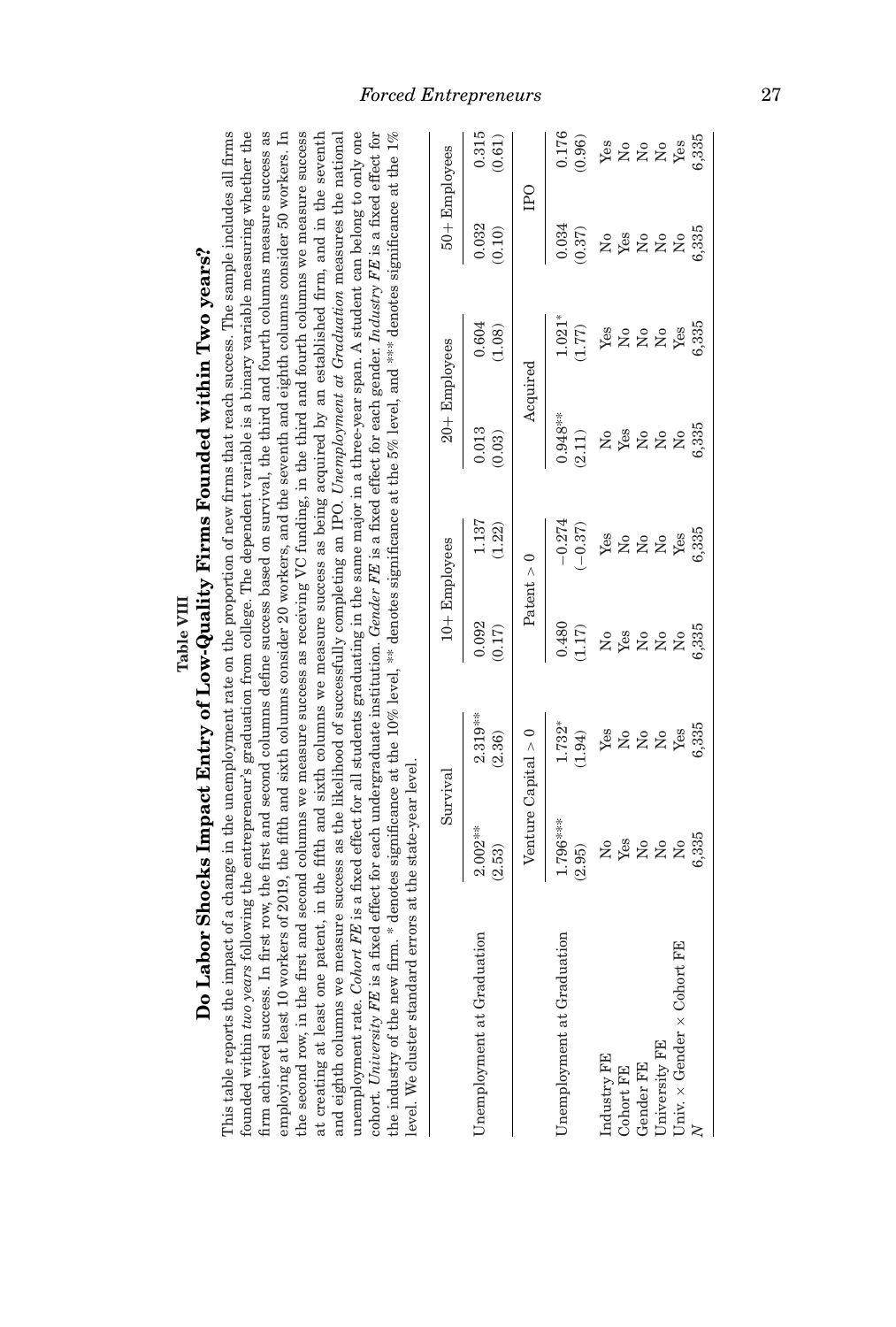### 28 *The Journal of Finance®*

### *D.3. Quality across the Firm Lifecycle*

Overall, the results highlight limited differences in entrepreneurial quality between entrepreneurs graduating in weak and tight labor markets. A potential downside of the analysis above is that we cannot easily compare differences in entrepreneurial quality across the lifecycle of the firm. For instance, entrepreneurs graduating in a weak labor market may start smaller firms upon establishment, but, these firms may also grow more quickly and eventually reach the employment size of their competitors. In this section we compare firm quality across points in time. Specifically, we use our regression model (10) to estimate the relationship between the national unemployment rate and firm outcomes for each year since establishment. As before, we compare firms within the same industry and year of establishment. We also continue to interact university fixed effects with cohort fixed effects.

Figure 1 plots both the estimated coefficient along with the 95% confidence intervals. In Panel A we estimate the percent of firms that develop a patent in year  $t$ , where  $t = 1, \ldots, 10$ . We find that graduating during a poor labor market leads to higher rates of patent creation with the results statistically significant at the 5% level for all 10 years following establishment. In Panel B we estimate the cumulative percent of firms that received VC funding by year *t*, and find that entrepreneurs graduating during a period of high unemployment are more likely to receive VC funding from the second to the tenth year following establishment. Thus, across the lifecycle of the firm, we continue to find that labor market opportunities lead to an increase in average entrepreneurial quality.<sup>27</sup>

### *D.4. Entrepreneurs without Graduate Degrees (MS, JD, MBA and PhD)*

In Panel A of Table III, we confirmed that students facing a tough labor market are more likely to apply for and enter graduate programs. If these programs increase human capital and improve the entrepreneurial ability of the student, then firms founded by workers graduating during a period of high unemployment may have a greater chance of success. While this does not necessarily disqualify the results, it does limit the external validity of the results for older workers. We address this concern in Table IA.VIII of the Internet Appendix, by excluding all workers holding a graduate degree (i.e., Masters, MBA, JD, and PhD); we then include all firms founded within five years of the entrepreneur's graduation from college. After this restriction, we are left with 9,296 new firms. We find evidence that workers graduating in a weak labor market start firms that are more likely to survive, receive VC funding, or be acquired. We find no other evidence that the labor market impacts alternative measures of success.

 $27$  We acknowledge we are not able to conduct this analysis for employment as we are only able to observe the employment of the firm as of 2019. While we are able to conduct this analysis for the acquisition and IPO rate; only a few firms in our sample undergo an acquisition or IPO within the first several years after establishment, dramatically lowering the power of the statistical test.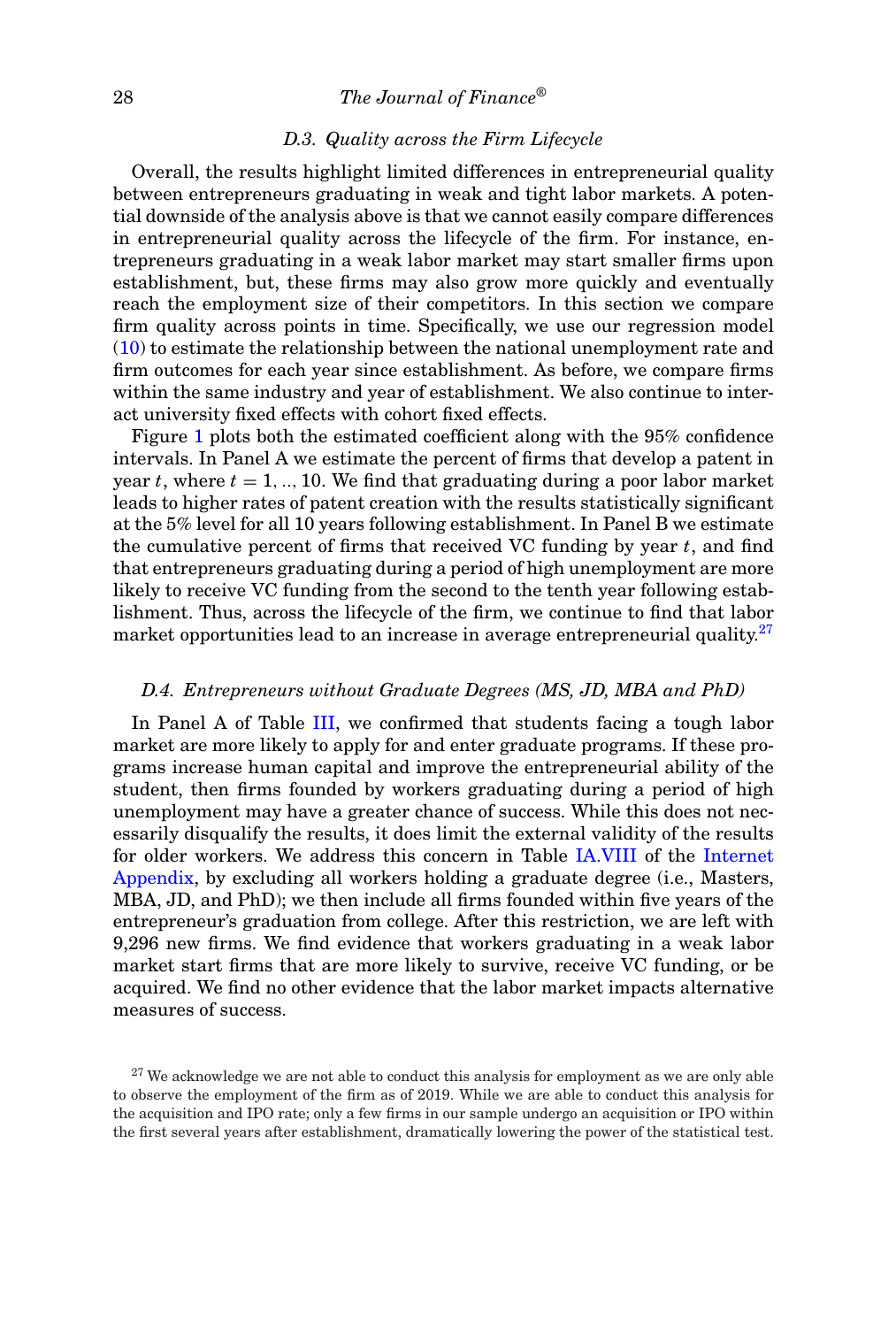**Panel A:** Patent Creation



**Figure 1. Patent creation and venture capital of new firms**. In Panel A (Panel B), we plot the estimated regression coefficients of labor market opportunities on the likelihood of a new firm developing a patent (receiving venture capital). We estimate this relationship separately for each year *x* following firm establishment:

Patent Rate $x_{i,t}^x = \beta \times$  Unemployment<sub>i,</sub> $t \rightarrow t+1$  + University  $\times$  Gender  $\times$  Cohort FE + Industry FE +  $\eta_{i,t}$ .

*Unemployment* measures the national unemployment rate. *Cohort FE* is a fixed effect for all students graduating in the same major in a nonoverlapping three-year span. *University FE* is a fixed effect for each undergraduate institution. *Gender FE* is a fixed effect for gender. *Industry FE* is a fixed effect for the industry of the new firm. We cluster standard errors at the state-year level and provide the 95% confidence intervals. (Color figure can be viewed at wileyonlinelibrary.com)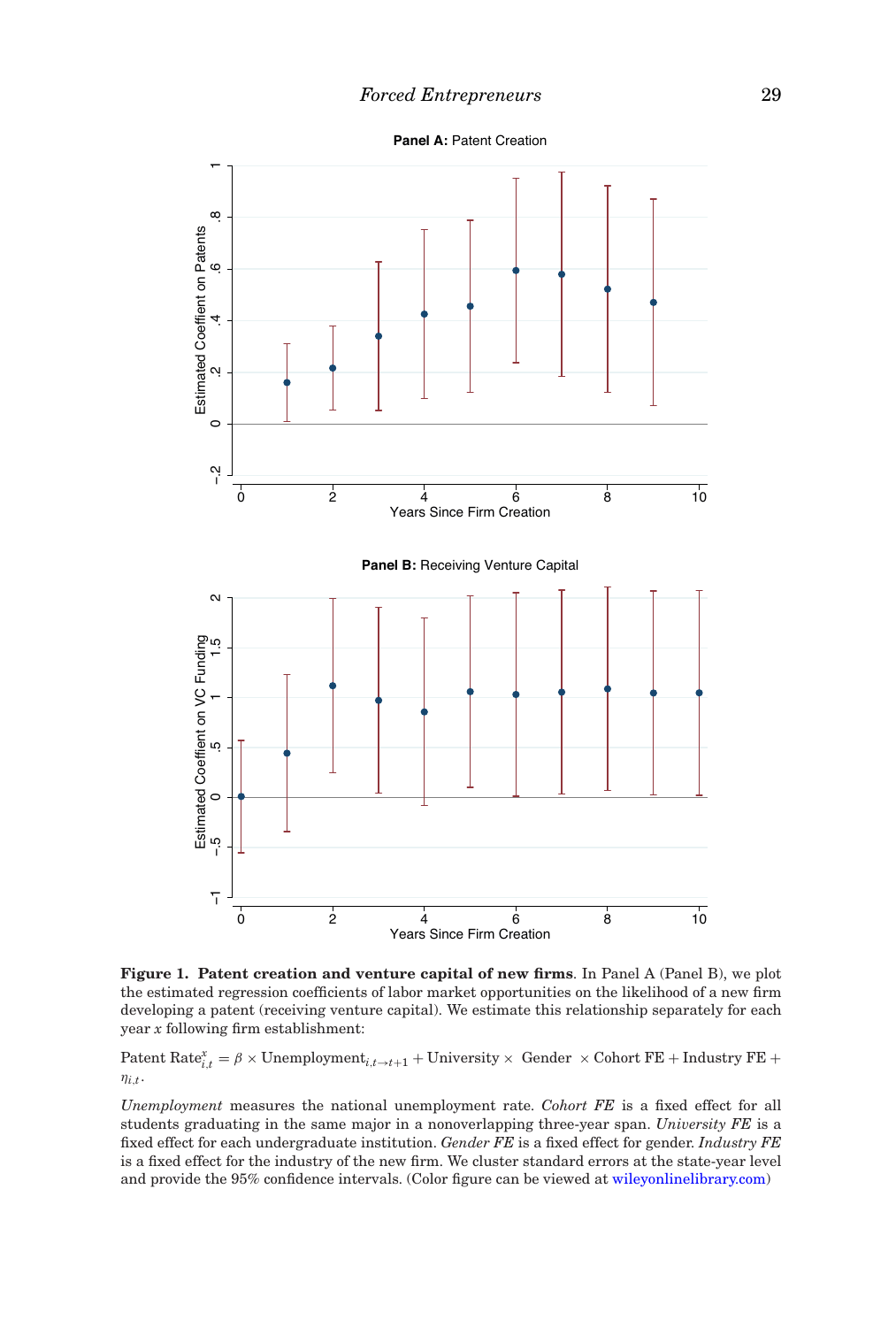### *D.5. Entrepreneurs Graduating before and after 2005*

A separate concern with our empirical framework is that graduating in a poor labor market will encourage potential entrepreneurs to start a new firm more quickly; these workers will then have more time to expand the business and reach significant milestones. Alternatively, it may be the case that the majority of variation in labor market opportunities occurs in the later half of the sample during the Great Recession. Given these concerns, we split the sample into two subperiods based on year of graduation: (i) 1998 to 2005 and (ii) 2006 to 2012. We present the results in Tables IA.IX and IA.X of the Internet Appendix. Across both sample periods, the evidence suggests that labor market distress increases the average quality of entrepreneurship in the economy.

### *E. Why Employment Shocks Increase Entrepreneurial Quality*

### *E.1. Employment Shocks and Entrepreneurship by Undergraduate Institution*

Contrary to conventional wisdom, we find that workers starting firms due to limited labor market opportunities perform no worse—and often perform better—than voluntary entrepreneurs. Based on our extension of the standard Lucas (1978) model, these patterns can arise when workers with the greatest entrepreneurial potential are disproportionately exposed to economic downturns. To confirm this argument, we next evaluate whether the workers with the greatest ex ante entrepreneurial potential are disproportionately likely to enter entrepreneurship when graduating into a poor labor market. As we demonstrated in Table II above, (i) graduates of the top 20 institutions are better entrepreneurs than other graduates in the sample and (ii) graduates of the top 10 institutions are substantially better entrepreneurs than graduates of the next 10 institutions. Accordingly, we distinguish graduates based on the ranking of their undergraduate institution.

In Panel B of Table IV, we split the sample between graduates of top-10, top-20, and all other institutions. We focus on entrepreneurship within one year of graduation, though the results are similar under alternate time intervals. We estimate that a 1 percentage point increase in the unemployment rate leads to a 0.57 (0.35) percentage point increase in the rate of entrepreneurship among workers graduating from a top-10 (top-20) institution. For comparison, we estimate a 0.17 (0.16) percentage point increase among workers graduating from institutions outside the top-10 (top-20). These findings are striking since graduates of the highest ranked institutions are more likely to reach entrepreneurial success according to Table II.

These results indicate that even within the 20 most selective undergraduate institutions, labor market shocks disproportionately increase entrepreneurship among the 10 highest ranked institutions. Assuming that ranking is indicative of ex ante entrepreneurial ability, we should continue to find that decreased employment opportunities do not decrease the average quality of firms even within this subsample of workers. We verify this conjecture in Table IA.XII of the Internet Appendix. We consider the set of entrepreneurs (i)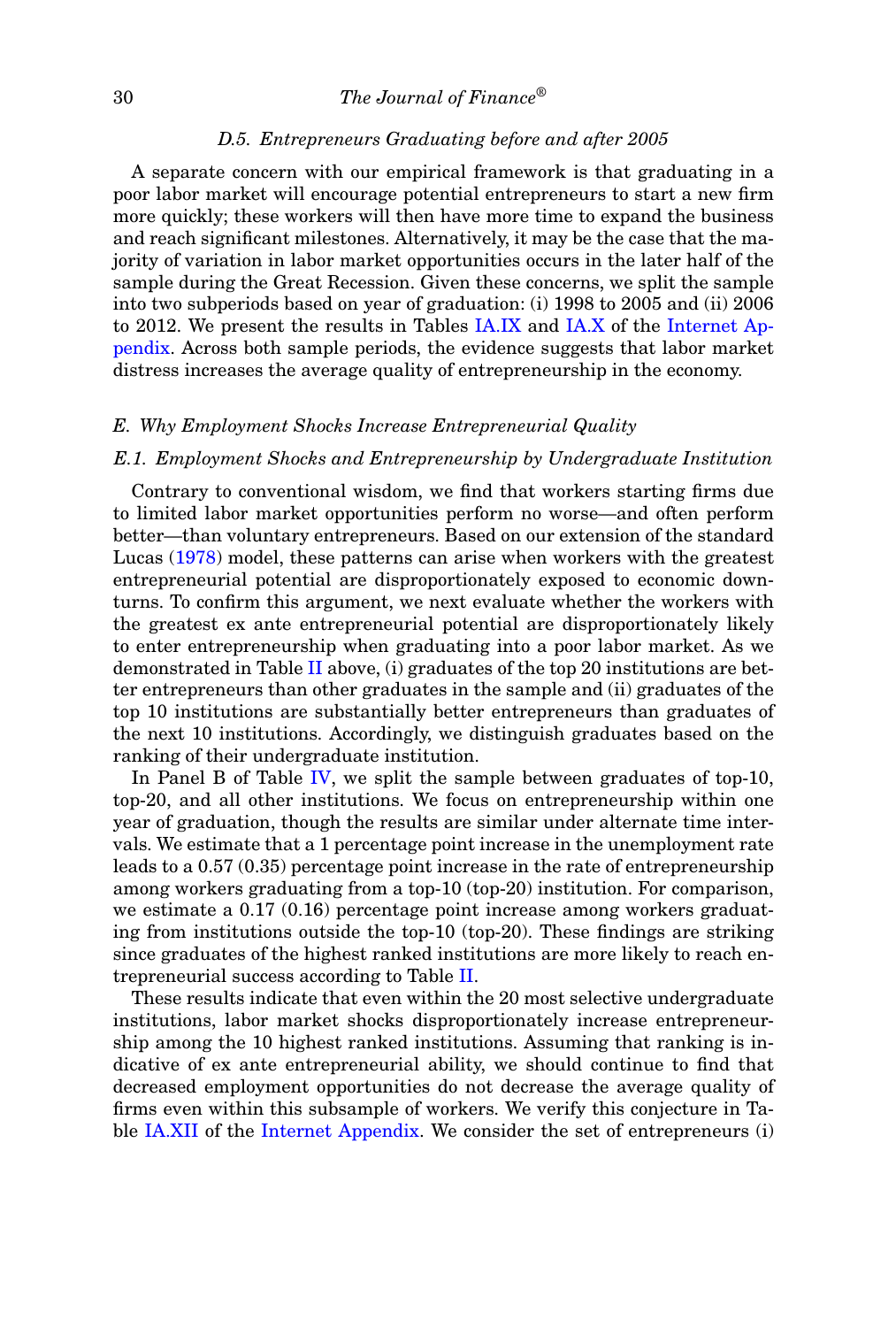graduating from a top-20 institution and (ii) starting a firm within five years of graduation.<sup>28</sup> Across all specifications, we find that graduating in a poor labor market is associated with a greater rate of survival, VC, and patent creation. We find no statistically significant effects for other measures.

### *E.2. Employment Shocks and Underemployment by Undergraduate Institution*

For our model to sufficiently explain why entrepreneurial quality can rise during periods of labor market distress, labor market shocks must be disproportionately costly for graduates with the greatest entrepreneurial potential. We now confirm this assumption. In Panel B of Table III we estimate the impact of employment opportunities on the underemployment rate of workers graduating from top-20 institutions. We estimate that a 1 percentage point increase in the unemployment rate decreases the rate of employment with top finance, consulting, or technology firms by 1.3 percentage points; in comparison, we estimate a 0.24 percentage points decline for all other workers, with the difference statistically significant at the 1% level. Based on this measure, we find evidence that graduates of highly ranked undergraduate institutions are particularly exposed to labor market shocks.<sup>29</sup>

For additional evidence, we also extend our analysis to alternative measures of underemployment outside finance, technology, and consulting. We estimate a 0.76 percentage point decrease in the likelihood of joining a Russell 1000 employer (compared to a 0.35 percentage point decline for all other workers) and a 0.93 percentage point decrease in employment within a high-wage industry (compared to a 0.072 percentage point decrease for other workers). In both cases the differences in coefficients are statistically different, providing additional evidence that employment shocks are more costly for graduates of high-ranked undergraduate institutions. Finally, in Table IA.XI of the Internet Appendix we estimate the effect of labor market shocks on underemployment within graduates of top-10 institutions. We find that a 1% increase in the unemployment rate is associated with a 1.4% decrease in the likelihood of joining a top finance, consulting, or tech firm. This is sightly larger than the estimate across all top-20 graduates (1.3%).

 $28$  The results are similar if we do not place a restriction on the time until firm creation.

 $29$  An alternative explanation of these findings is that students outside highly ranked institutions rarely have access to these employment outcomes regardless of the labor market dynamics upon graduation. However, we confirm that even among students outside the top-20 institutions, 7% of workers in our sample join a top finance, consulting, or technology firm, 25% join a firm listed in the Russell 1000, and 40% enter a high-wage industry.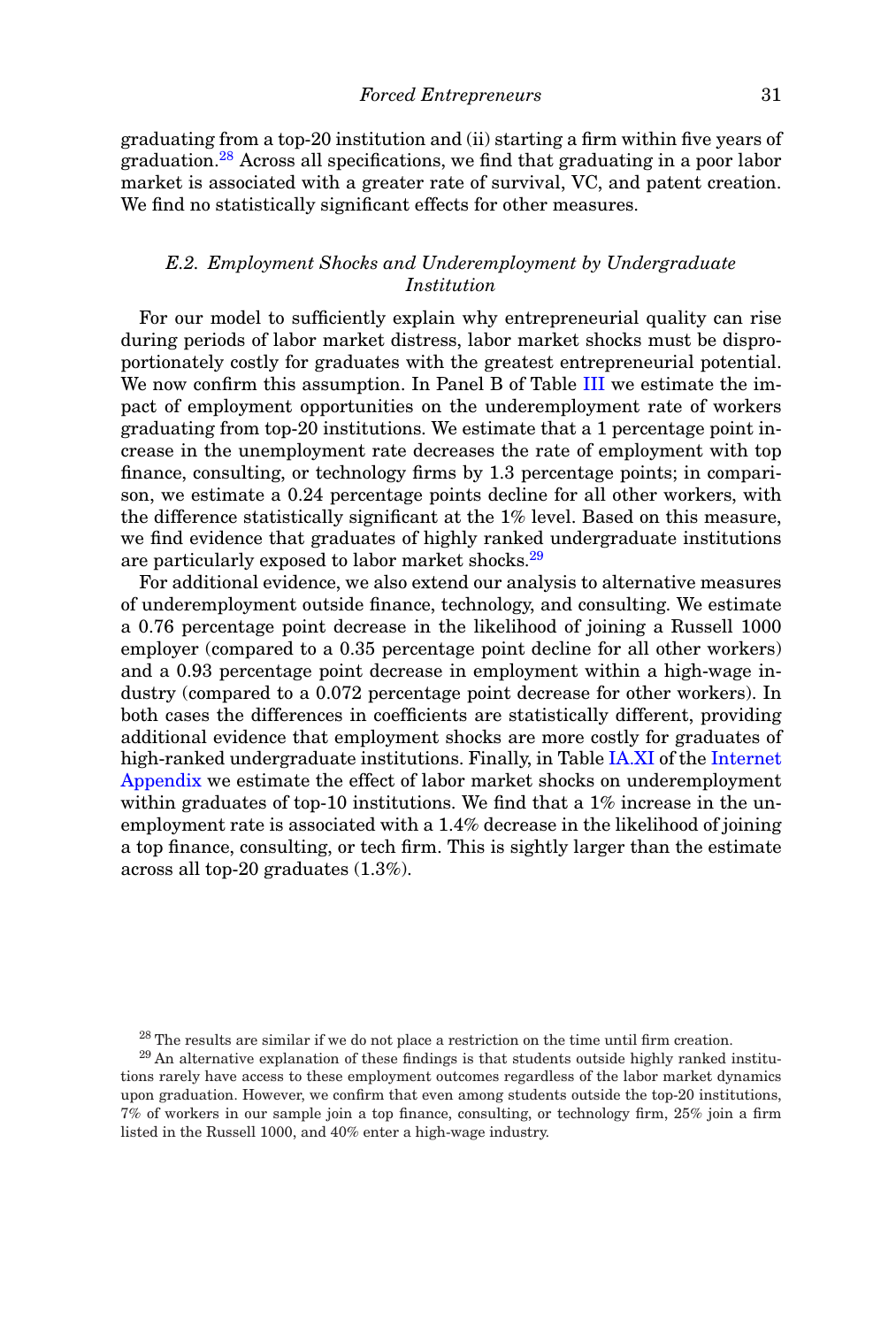### *F. Alternatives*

### *F.1. Alternative Data Sources*

The evidence above provides a simple explanation of our findings: Workers with the greatest entrepreneurial ability are disproportionately exposed to a shock to labor market opportunities. A potential concern with this explanation is that differences in exposure may not hold in more representative data sets. To alleviate this concern, we first note that prior research finds that workers at the top of the income distribution are the most exposed to recessions and that these effects are largely driven by the cyclicality of the financial services industry (Parker and Vissing-Jorgensen (2010), Guvenen, Ozkan, and Song (2014)). For example, Guvenen et al. (2017) estimate the correlation between growth in earnings and growth in GDP across earnings percentile bins, and find a GDP-beta of 2 for male workers in the top 1 percentile of wage earnings and over 3.5 for male workers in the top 0.1 percentile. For comparison, they find that workers at the  $75<sup>th</sup>$  percentile of earnings have a beta below one.

Next, we confirm that these relationships continue to hold for recent graduates of highly selective institutions included in our data. Specifically, we analyze publicly available data on GDP-betas across age cohorts from Guvenen et al. (2017) and focus on the financial sector given the prevalence of students from highly selective institutions that enter the financial sector following graduation (Goldin and Katz (2008)). We then plot the GDP-betas separately for four age groups—26 to 35, 36 to 45, 46 to 55, and 56 to 65—in Figure IA.6 of the Internet Appendix. Focusing on the youngest cohort, we find that the GDPbeta remains relatively flat across the income distribution until reaching the top of the distribution. Thus, we continue to find evidence that higher earners are disproportionately exposed to economic declines, even among younger cohorts.

We also retest our first hypothesis using data from the U.S. Census Bureau Current Population Survey. We focus our analysis on all college-educated workers graduating from 1995 to 2015, and estimate the effect of the unemployment rate at graduation on the likelihood of entering entrepreneurship within three years of graduation. According to Table IA.XIII of the Internet Appendix, we find that a 1 percentage point increase in the national unemployment rate at graduation increases the entrepreneurship rate by 0.1 to 0.11 percentage points. These coefficients are similar to our estimates among graduates from non–top-20 undergraduate institutions using LinkedIn data. As these estimates are far smaller than the effects for top-20 and top-10 graduates, the results continue to confirm that labor market distress disproportionately leads to entrepreneurship among workers with the greatest income potential.

### *F.2. Alternative Theories*

A separate concern is that alternate theories of entrepreneurship better explain our results. However, we believe that our findings are largely incompatible with models in which agents are equally exposed to technology shocks.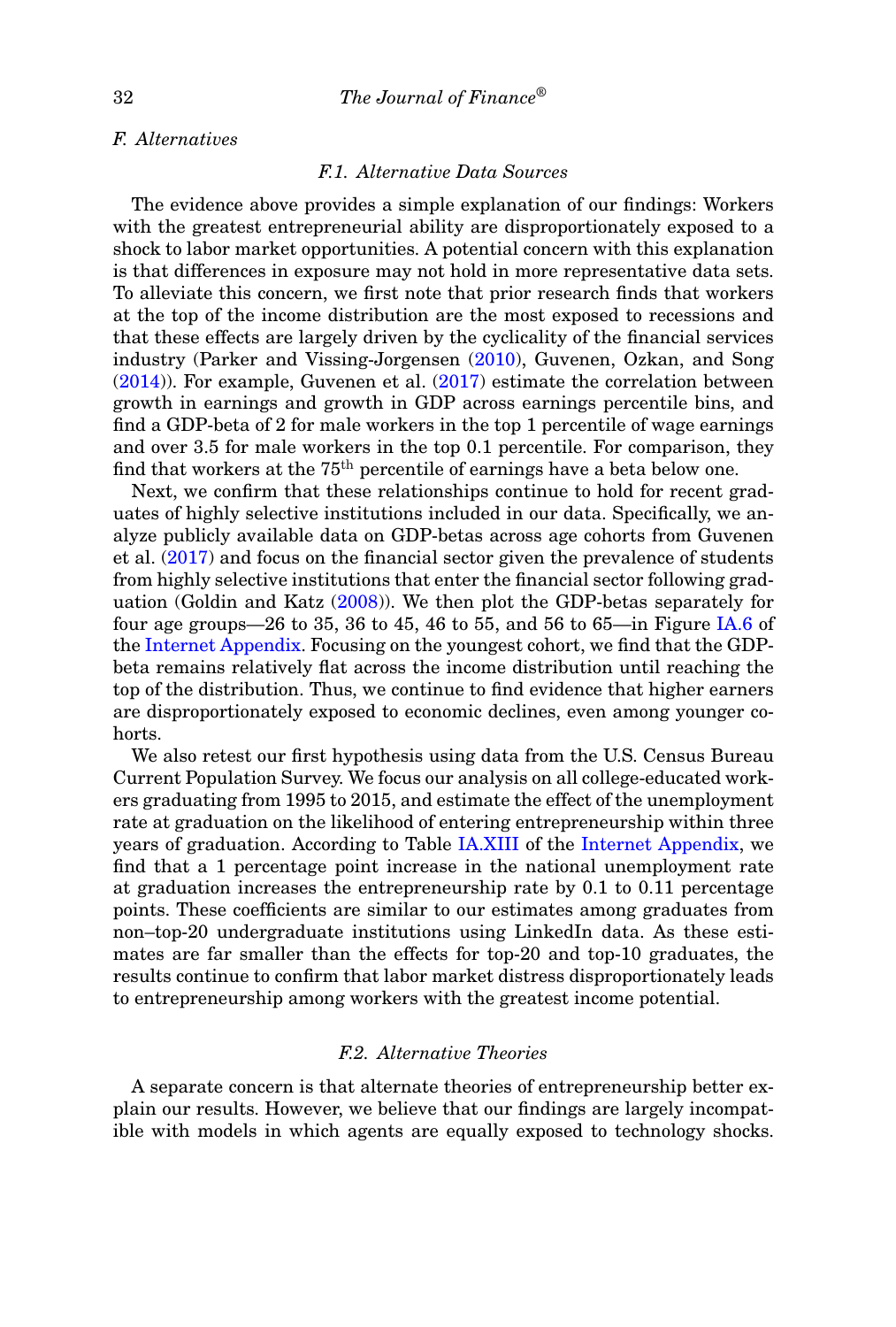Consider three types of theoretical models where selection into entrepreneurship is driven by (i) ability, (ii) risk tolerance, or (iii) wealth. We first return to the canonical model of Lucas (1978) to understand the role of ability. Under this framework, shocks to technology ultimately have no impact on the level of entrepreneurship: While a positive technology shock makes entrepreneurship more desirable, it also leads to higher wages in equilibrium. These effects exactly offset one another such that the level of entrepreneurship in the economy remains constant. Alternatively, we could analyze models in which agents select into entrepreneurship based on risk tolerance (Kihlstrom and Laffont (1979)) or wealth (Rampini (2004)). However, these models generally find that a positive technology shock increases, rather than decreases, the level of entrepreneurship. This increase is due to the fact that technology shocks can decrease exposure to entrepreneurial risk, leading to less wealthy (or less risk tolerant) entrepreneurs. Given labor market declines appear to increase the level of entrepreneurship in the economy, our findings conflict with the implications of these standard models.

### **V. Conclusion**

Conventional wisdom suggests that workers with the greatest ability select into entrepreneurship prior to any labor shocks. According to this argument, any firms created due to local employment shocks will be a stop-gap measure until the founder can rejoin the workforce. *Forced entrepreneurs* would then disproportionally lead to the creation of low-quality firm. However, in contrast to these arguments, we find that businesses formed by entrepreneurs entering weak labor markets perform as well as, and often better than, those that enter during strong labor markets. Upon further examination of the data, we find that (i) entrepreneurial success is driven by the top of the income distribution and (ii) these same workers are disproportionately impacted by labor shocks. These results suggest that labor shocks can increase entrepreneurial quality. Our results therefore provide the best evidence to date that even the best entrepreneurs are not destined to select into entrepreneurship, and thus many wage workers today have high entrepreneurial potential.

More broadly, this paper highlights the current data limitations researchers face when studying firm creation. Current data sets lack detailed information on both founder characteristics (such as occupation and education) and attributes of small firms (employment size, revenue, financial access). By relying on newly hand-collected data from LinkedIn, we construct a unique data set covering over 640,000 college graduates across the United States. This paper illustrates the value of these data for research purposes, especially to understand dynamics and preferences of workers entering entrepreneurship.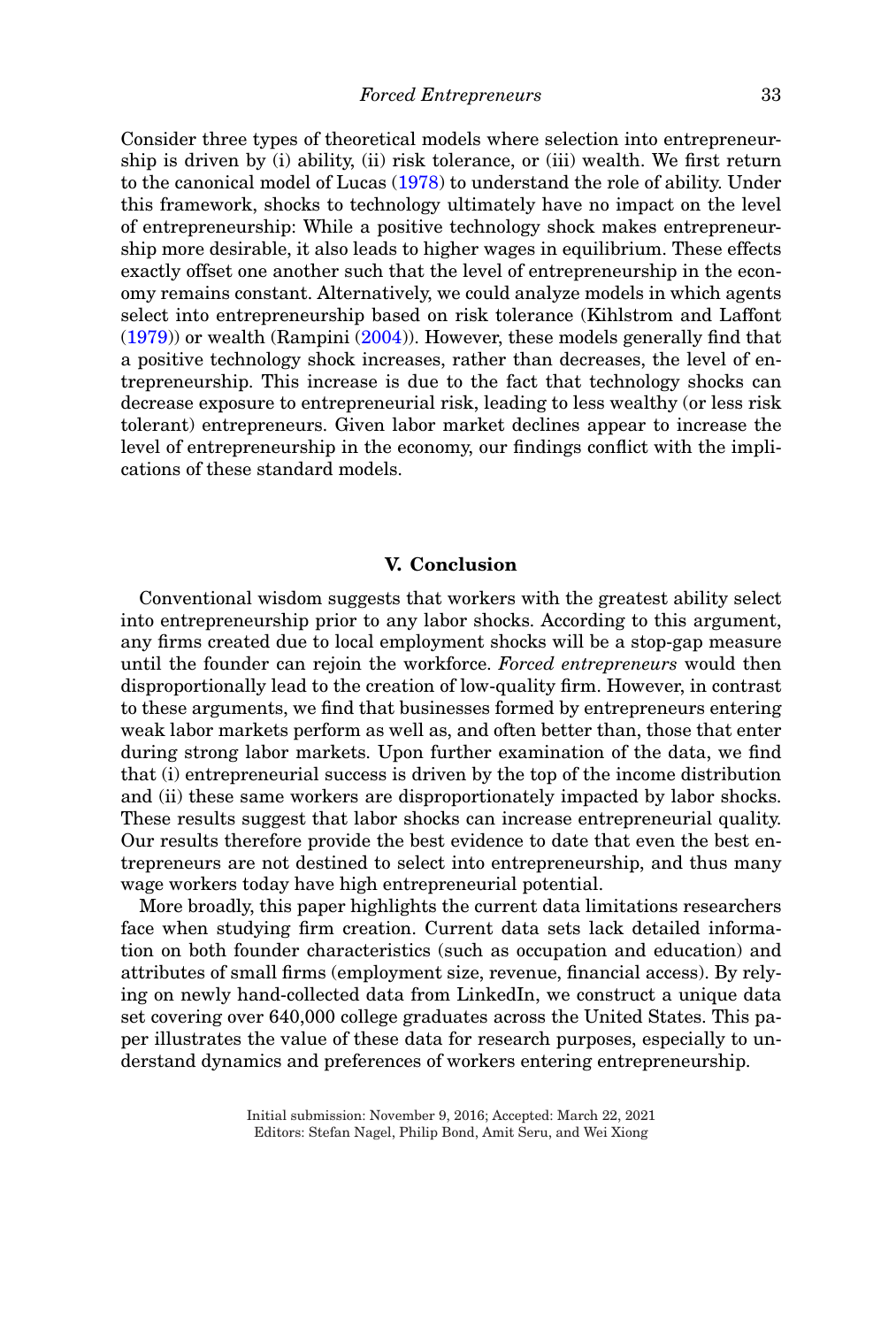### **REFERENCES**

- Altonji, Joseph G., Lisa B. Kahn, and Jamin D. Speer, 2016, Cashier or consultant? Entry labor market conditions, field of study, and career success, *Journal of Labor Economics* 34, S361– S401.
- Babina, Tania, 2020, Destructive creation at work: How financial distress spurs entrepreneurship, *The Review of Financial Studies* 33, 4061–4101.
- Baumol, William J., 1996, Entrepreneurship: Productive, unproductive, and destructive, *Journal of Business Venturing* 11, 3–22.
- Baumol, William J., Melissa A. Schilling, and Edward N. Wolff, 2009, The superstar inventors and entrepreneurs: How were they educated? *Journal of Economics & Management Strategy* 18, 711–728.
- Bell, Alex, Raj Chetty, Xavier Jaravel, Neviana Petkova, and John Van Reenen, 2019, Who becomes an inventor in America? The importance of exposure to innovation, *The Quarterly Journal of Economics* 134, 647–713.
- Bhagat, Sanjai, Brian J. Bolton & Ajay Subramanian, 2010, CEO education, CEO turnover, and firm performance, Working Paper, Available at SSRN 1670219 (2010).
- Black, Garrett J., 2020, Pitchbook Universities. https://pitchbook.com/news/articles/pitchbookuniversities-2020?utm\_campaign=PitchBook-Universities-2020&utm\_medium=nlna&utm\_source=reports
- Evans, David S., and Linda S. Leighton, 1990, Small business formation by unemployed and employed workers, *Small Business Economics* 2, 319–330.
- Foote, Andrew, 2019, Where do college graduates go for jobs? U.S. Census Bureau America Counts; Behind the Numbers.
- Gallup, 2014, Many potential entrepreneurs aren't taking the plunge, *Business Journal*. https: //www.gallup.com/workplace/236522/potential-entrepreneurs-aren-taking-plunge.aspx
- Goldin, Claudia, and Lawrence F. Katz, 2008, Transitions: Career and family life cycles of the educational elite, *American Economic Review* 98, 363–369.
- Gottlieb, Joshua D., Richard R. Townsend, and Ting Xu, 2021, Does career risk deter potential entrepreneurs? *The Review of Financial Studies*. hhab105. https://doi.org/10.1093/rfs/hhab105
- Guvenen, Fatih, Serdar Ozkan, and Jae Song, 2014, The nature of countercyclical income risk, *Journal of Political Economy* 122, 621–660.
- Guvenen, Fatih, Sam Schulhofer-Wohl, Jae Song, and Motohiro Yogo, 2017, Worker betas: Five facts about systematic earnings risk, *American Economic Review* 107, 398–403.
- Hombert, Johan, Antoinette Schoar, David Sraer, and David Thesmar, 2020, Can unemployment insurance spur entrepreneurial activity? Evidence from France, *The Journal of Finance* 75, 1247–1285.
- Jacobson, Louis S., Robert J. LaLonde, and Daniel G. Sullivan, 1993, Earnings losses of displaced workers, *American Economic Review* 83(4), 685–709.
- Johnson, Matthew T., 2013, The impact of business cycle fluctuations on graduate school enrollment, *Economics of Education Review* 34, 122–134.
- Kahn, Lisa B., 2010, The long-term labor market consequences of graduating from college in a bad economy, *Labour Economics* 17, 303–316.
- Kihlstrom, Richard E., and Jean-Jacques Laffont, 1979, A general equilibrium entrepreneurial theory of firm formation based on risk aversion, *Journal of political economy* 87, 719–748.
- Lucas, Robert E., 1978, On the size distribution of business firms, *The Bell Journal of Economics* 9(2), 508–523. [RAND Corporation, Wiley]. https://doi.org/10.2307/3003596
- Moreira, Sara, 2016, Firm dynamics, persistent effects of entry conditions, and business cycles, Persistent Effects of Entry Conditions, and Business Cycles (October 1, 2016).
- Murphy, Kevin M., Andrei Shleifer, and Robert W. Vishny, 1991, The allocation of talent: Implications for growth, *The Quarterly Journal of Economics* 106, 503–530.
- National Center for Education Statistics, 2017, Characteristics of postsecondary students, *The Condition of Education*. Couch.
- National Center for Education Statistics, 2018, Digest of education statistics.